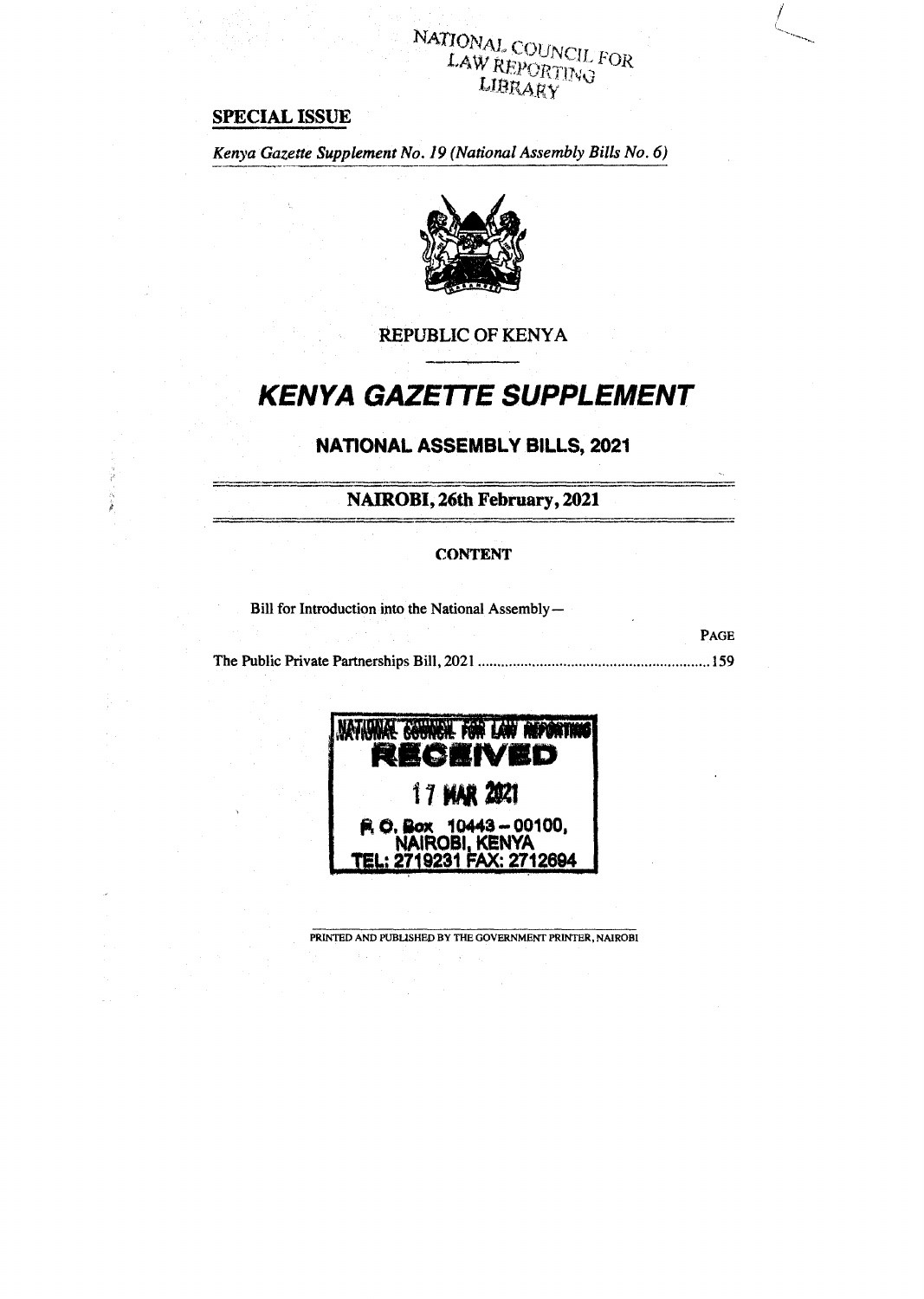## **THE PUBLIC PRIVATE PARTNERSHIPS BILL, 2021**

**ARRANGEMENT OF CLAUSES** 

*Clause* 

## **PART I—PRELIMINARY**

1—Short title.

2—Interpretation.

3—Object of the Act.

4—Application of Act.

5—Act to prevail.

## **PART II—PUBLIC PRIVATE PARTNERSHIP COMMITTEE**

6—Public Private Partnership Committee.

7—Qualification and terms of members.

8—Functions and powers of the Committee.

9—Vacation of office.

10—Subcommittees.

11—Delegation by the Committee.

12—Conduct of the business of the Committee.

13—Code of conduct.

14—Remuneration.

15 — Directorate .

16—Director-General.

17—Staff of the Directorate.

18—Secondment of staff to the Directorate.

19—Functions of the Directorate.

## **PART III—PUBLIC PRIVATE PARTNERSHIPS**

20—Project agreements.

21—Public private partnership arrangements.

22—Duties of contracting authorities.

23 — Determination of the duration of public private partnership agreements.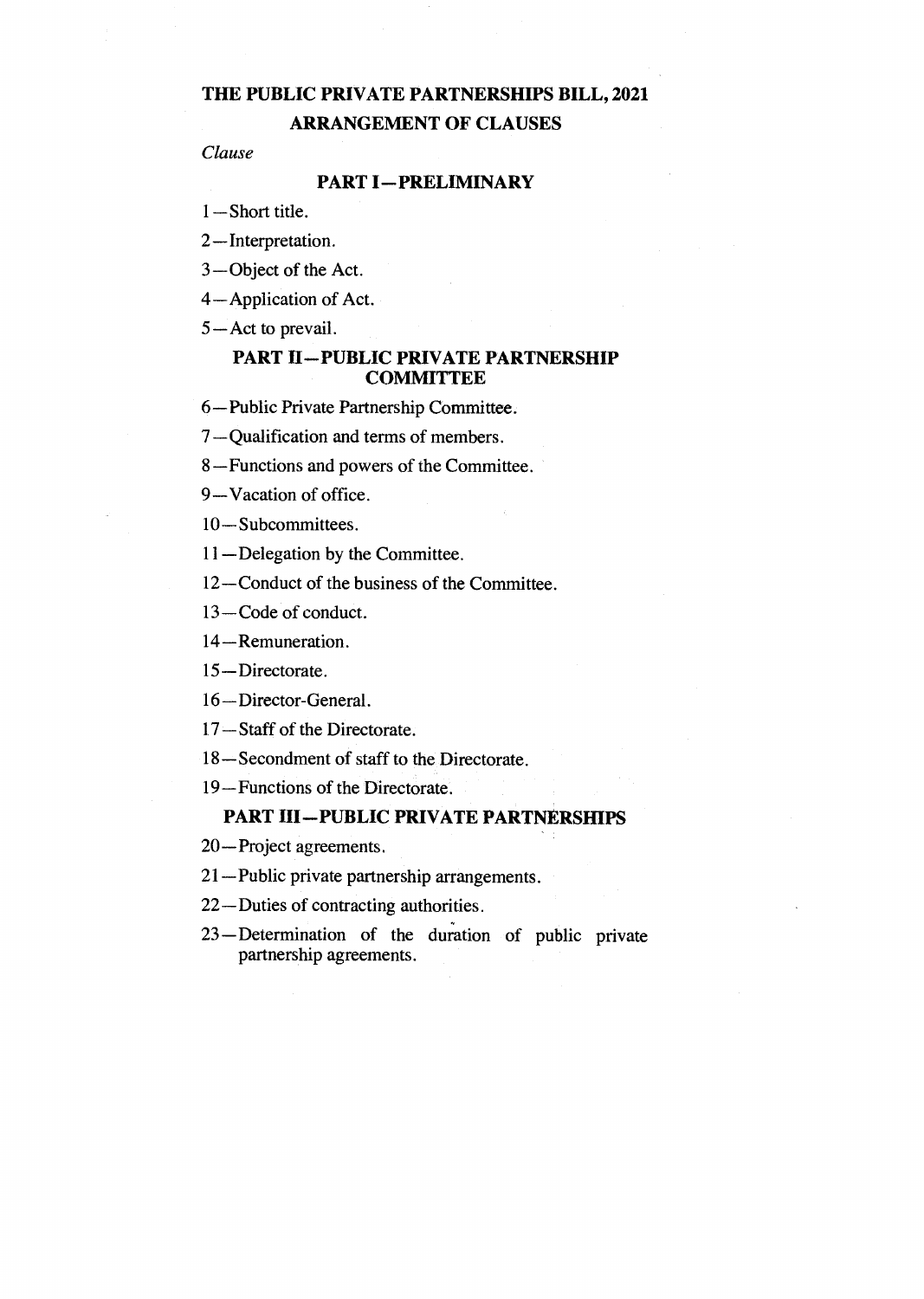- 24—Execution of project agreements.
- 25—Submission of project lists.
- 26—National list and priority list of projects.
- 27—Pre-qualification procedures.
- 28—Government support measures.
- 29—Success fees and recoverable project development costs.

#### **PART IV—PROJECT IDENTIFICATION AND SELECTION OF PRIVATE PARTIES**

- 30—Project identification, selection and prioritisation.
- 31—Project preparation and implementation.
- 32—Feasibility studies.
- 33—Approval of feasibility reports.
- 34—Technical expertise of contracting authority.
- 35—Standards and procedures.
- 36—Limitation of contingent liabilities.

#### **PART V—PUBLIC PRIVATE PARTNERSHIPS PROCUREMENT METHODS**

37—Procurement methods.

*Direct Procurement* 

- 38—Direct procurement.
- 39—Procedure for direct procurement.

*Privately-Initiated Proposals* 

40—Privately-Initiated Proposals.

41—Due diligence on Privately-Initiated Proposals.

42—Evaluation of Privately-Initiated Proposals.

43—Project development of Privately-Initiated Proposals.

44—Procurement design.

*Competitive Bidding* 

45—Requests for qualification.

46—Qualification of priv ate parties.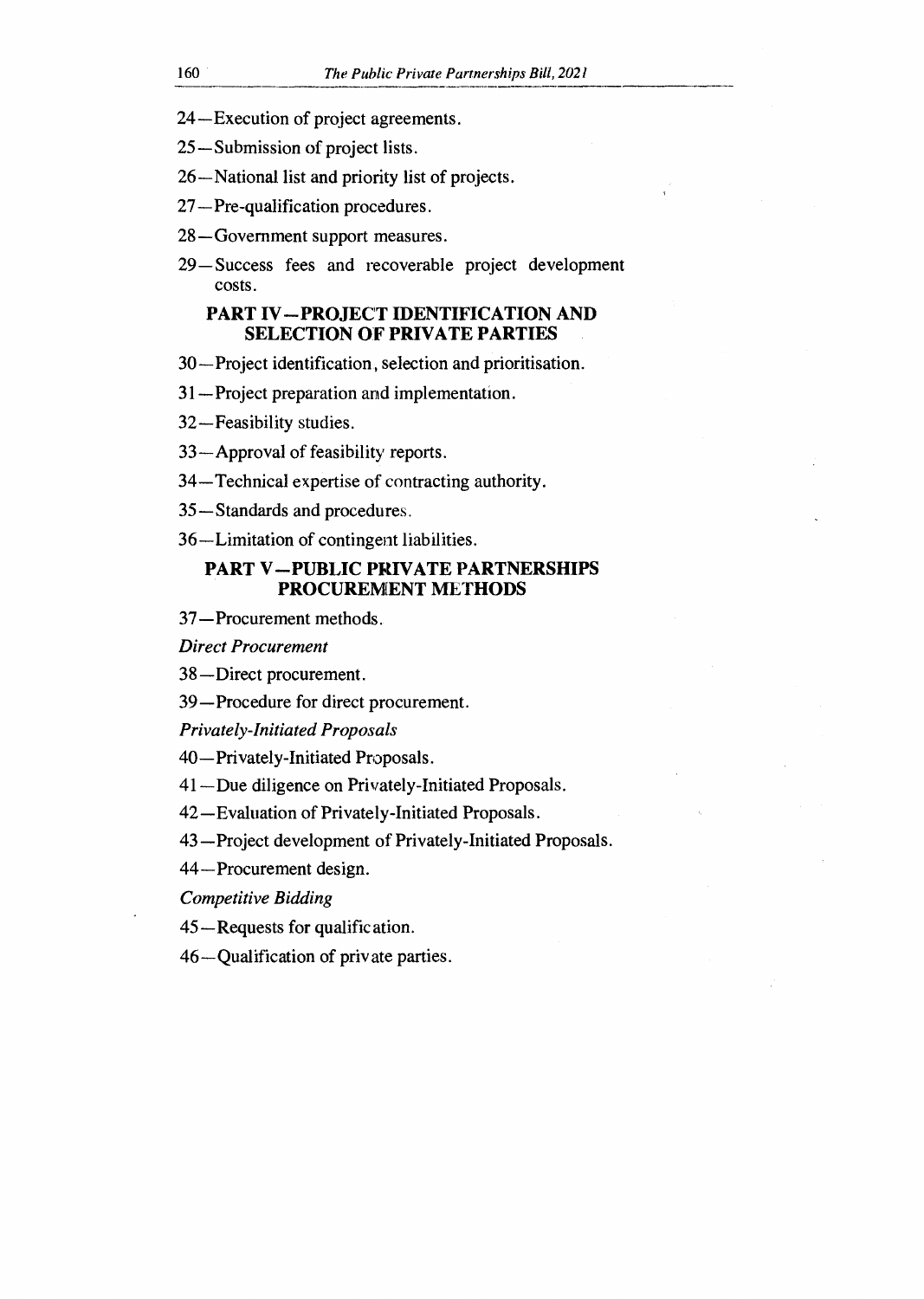- **47—Prequalification committees.**
- **48—Disqualification of private parties.**
- **49—Invitations to bid.**
- **50—Submission of bids.**
- **51—Competitive dialogue.**
- **52—Bids by consortiums.**
- **53—Proposal evaluation teams.**
- **54—Evaluation of bids and evaluation reports.**
- **55—Non-compliance by bidders.**
- **56—Negotiations.**
- **57—Project and risk assessment reports.**
- **58—Approval of project and financial risk assessment reports by the Committee.**
- **59—Approval of project.**
- **60—Execution of project agreements.**
- **61—Cancellation of tenders.**
- **62—Ratification of project agreements by Parliament.**

## **PART VI—PUBLIC PRIVATE PARTNERSHIP PROJECTS BY COUNTY GOVERNMENTS**

- **63—Project agreements by county governments.**
- **64—Approval by county assemblies.**
- **65—County project lists.**
- **66—Part V to apply.**

#### **PART VII—PROJECT COMPANIES, DISCLOSURES AND PROJECT AGREEMENTS**

- **67—Project companies.**
- **68 Publishing information on execution of project agreements.**
- **69—Minimum obligations of parties to a project agreement.**
- **70—Applicable law.**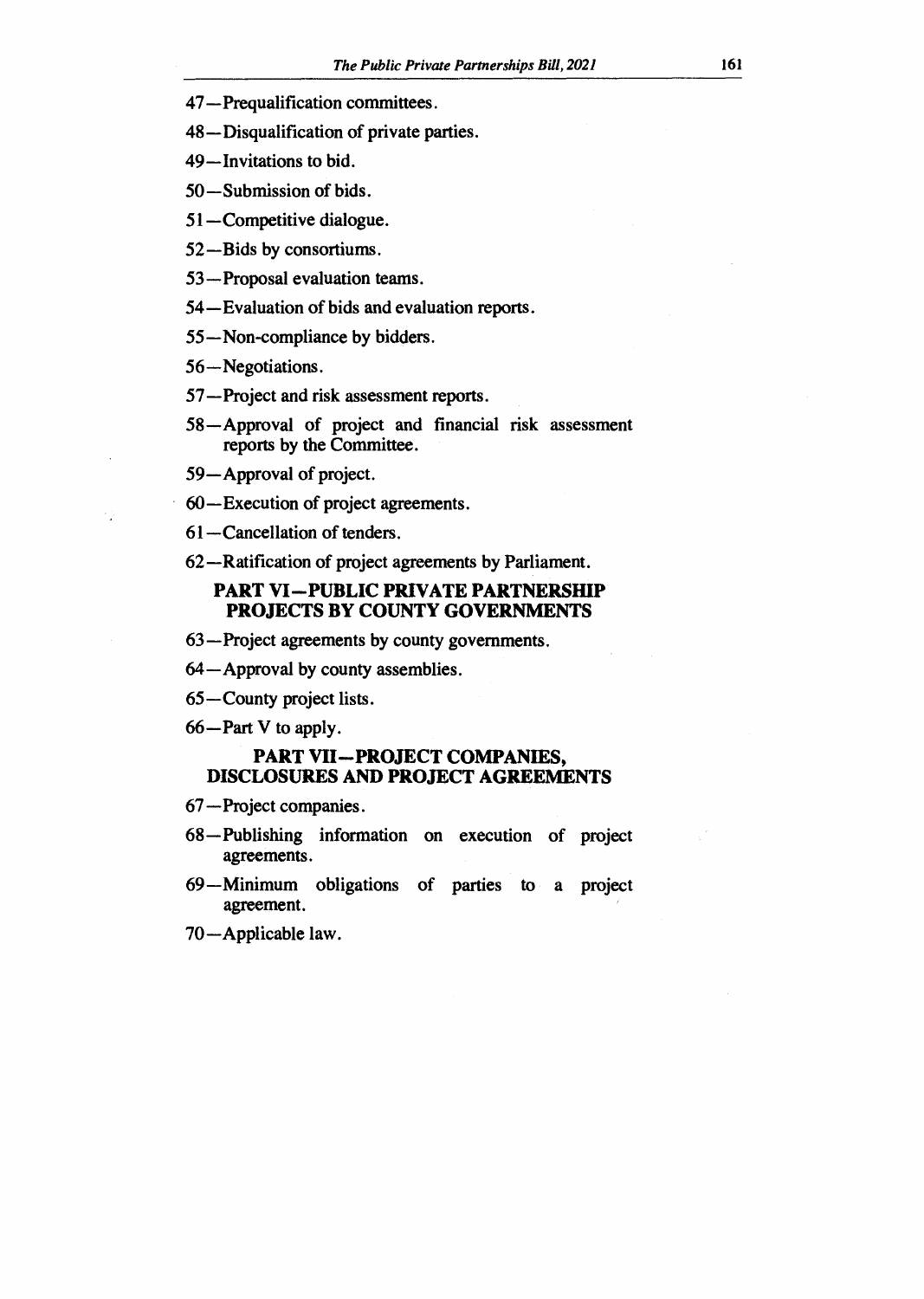- 71—Amendment and variation of project agreements.
- 72—Project management.
- 73—Secondment of employees of contracting authority.
- 74—Petition Committee.

#### **PART VIII—FINANCIAL PROVISIONS**

- 75—Public Private Partnership Project Facilitation Fund.
- 76—Financial reporting, audit and project performance reports.

## **PART IX—MISCELLANEOUS PROVISIONS**

- 77—Local content.
- 78—Offences and penalties.
- 79—Participation of State officers or public officers in tenders under this Act.
- 80—Inspection of public private partnership premises, etc.
- 81—Application of Part V and Part VI of No. 3 of 2003.
- 82—Annual report.
- 83—Regulations.

#### **PART X—SAVINGS AND TRANSITIONAL PROVISIONS**

- 84—Interpretation.
- 85—Members and Staff.

86—Savings.

87—Repeal.

- First Schedule —Provisions as to the conduct of business and affairs of the Committee
- Second Schedule Public private partnership arrangements
- Third Schedule —Minimum contractual obligations required to be specified in a project agreement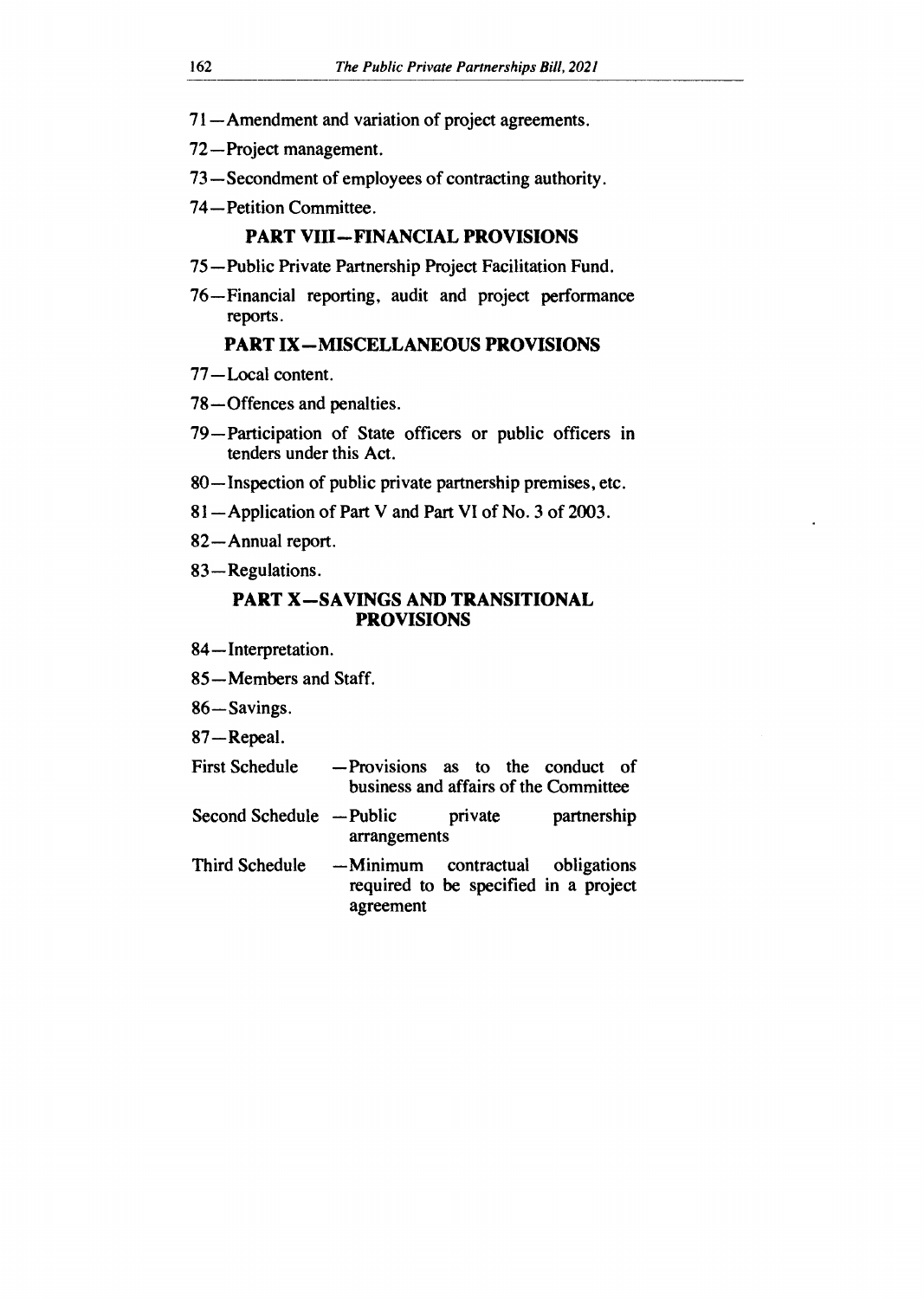#### **THE PUBLIC PRIVATE PARTNERSHIPS BILL, 2021**

#### **A Bill for**

**AN ACT** of Parliament to provide for the participation of the private sector in the financing, construction, development, operation or maintenance of development, operation or maintenance of infrastructure or development projects through public private partnerships; to streamline the regulatory framework for public private partnerships; to repeal the Public Private Partnerships Act, 2013; and for connected purposes

**ENACTED** by the Parliament of Kenya as follows**—** 

#### **PART I—PRELIMINARY**

1. This Act may be cited as the Public Private Partnerships Act, 2021. Short title.

2. In this Act, unless the context otherwise requires — Interpretation.

"affordability" means that —

- (a) the financial commitments to be incurred by a contracting authority in terms of a project agreement are sustainable and do not impose an unreasonable burden to the contracting authority and may be met by funds —
	- (i) designated within the existing budget of the contracting authority for its function for which the agreement relates; and;
	- (ii) assigned to the contracting authority in accordance with its relevant future budgetary allocation: and
- (b) the cost of delivering a facility or service in relation to the project by the contracting authority does not impose an unreasonable financial burden on the end users;

"Cabinet Secretary" means the Cabinet Secretary responsible for matters relating to finance;

"Committee" means the Public Private Partnership Committee established under section 6;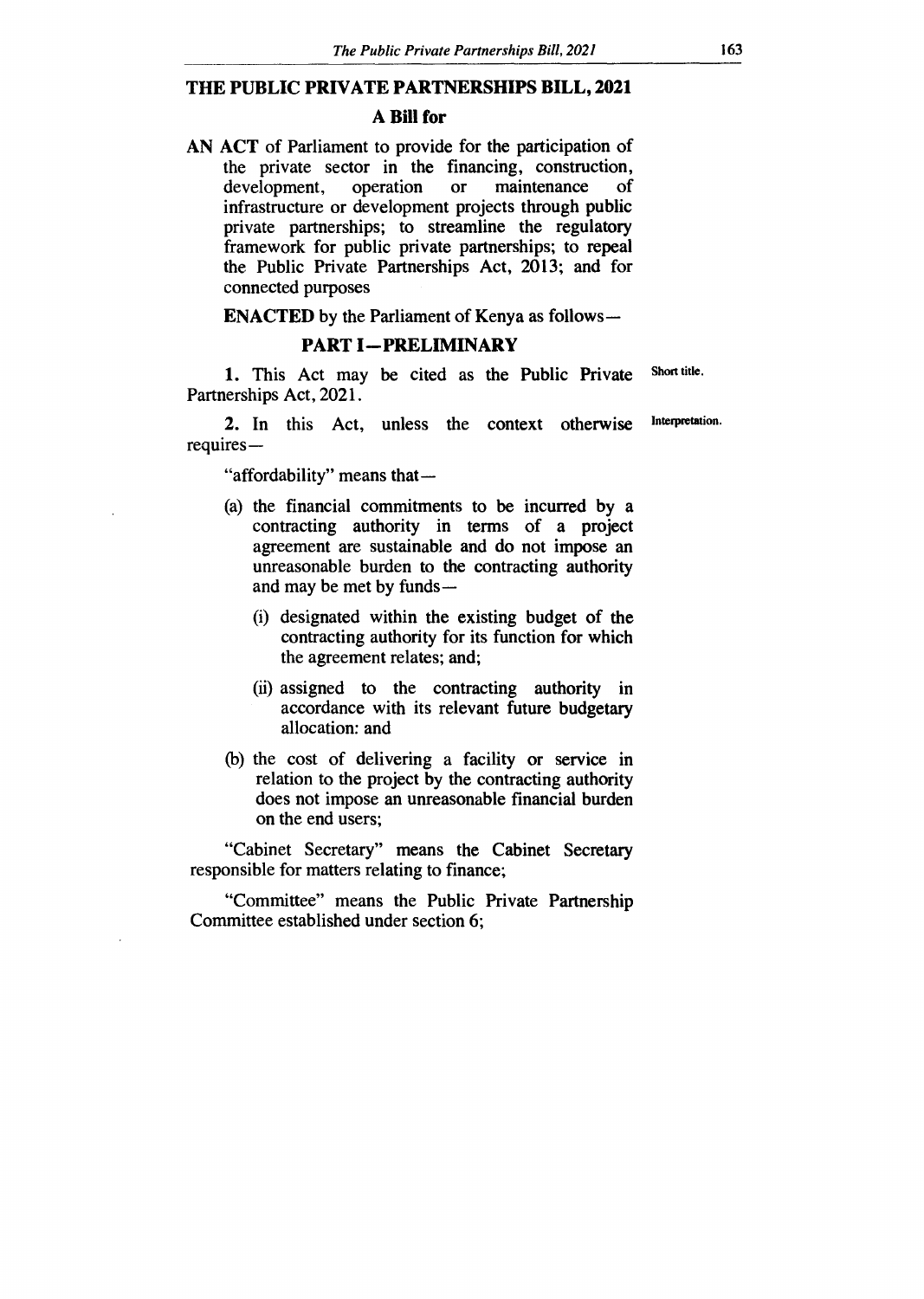"concession" means a contractual licence formalized by a project agreement, which may be linked to a separate interest or right over real property, with or without a fee to Government, entitling a person who is granted the licence to make use of the specified infrastructure or undertake a project and to charge user fees, receive availability payments or both such fees and payments during the term of the concession;

"contracting authority", means —

- (a) at the national government level, a state department, agency or state corporation which intends to have its functions undertaken by a private party; or
- (b) at the county government level, the county government or county corporation which intends to have its functions undertaken by a private party;

"contracting authority's property" includes all movable and immovable property belonging to the contracting authority and the intellectual property rights vested in the contracting authority;

"Directorate" means the Directorate of Public Private Partnerships established under section 15;

"feasibility study" means a study undertaken to explore the technical, financial, legal, social and environmental feasibility of undertaking an infrastructure or development facility as a public private partnership;

"financial close" means the date when all conditions precedent required to be met to achieve first draw down on Senior Debt under a project agreement are met, as specified under a project agreement;

"Fund" means the Public Private Partnership Project Facilitation Fund established under section 75;

"local content" means the added value brought to the Kenyan economy from project-related activities by way of local distribution of accruing benefits including through the procurement of locally available workforce, services and supplies and systematic development of national capacity and capabilities;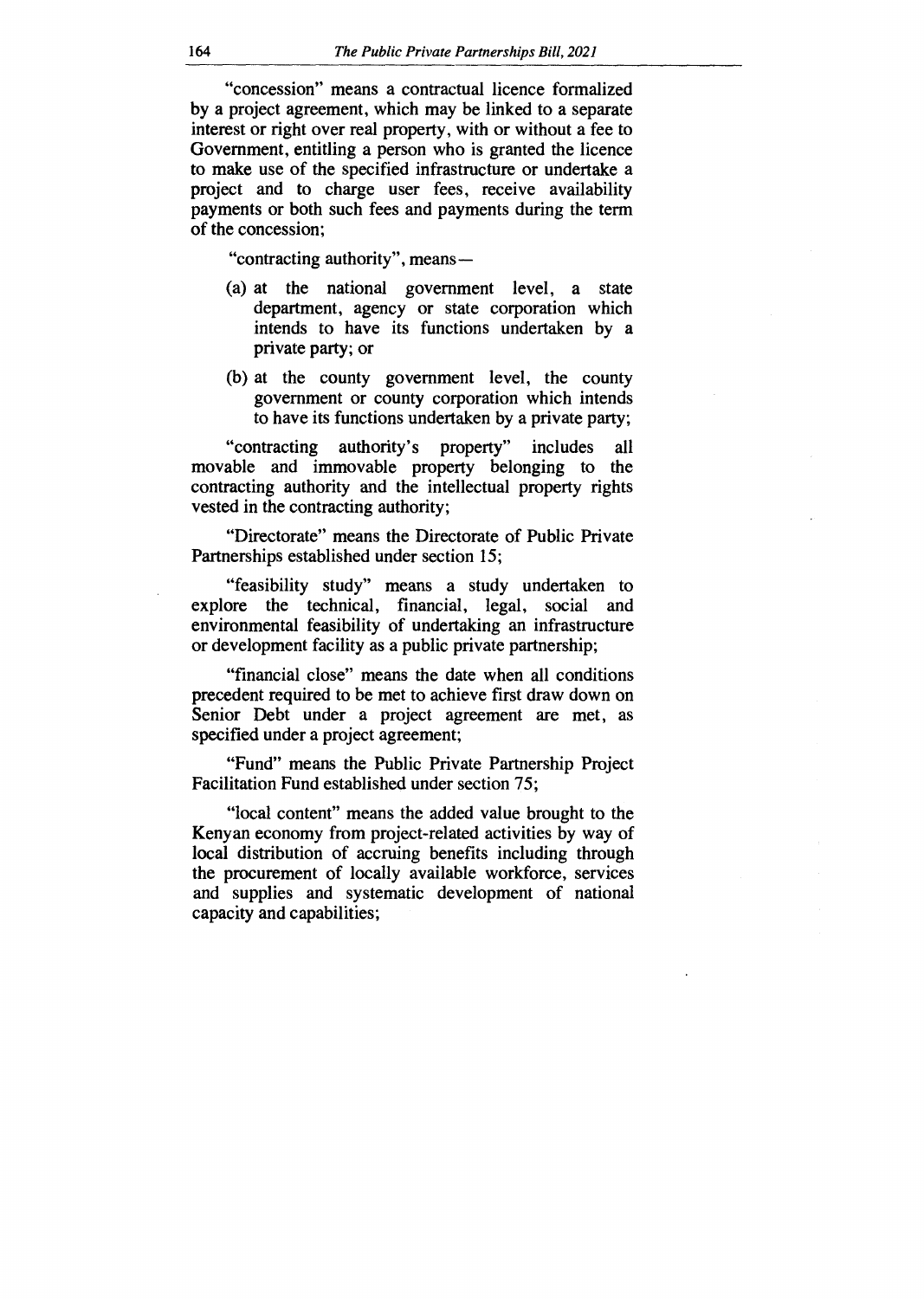"private party" means a party that enters into a project agreement with a contracting authority and is responsible for undertaking a project on behalf of the contracting authority under this Act;

"privately-initiated proposal" means a proposal that is originated by a private party without the involvement of a contracting authority and may include information that enables the complete evaluation of the proposal as if it were a bid;

"project" means the design, construction, development or operation of a new infrastructure, asset or facility or the rehabilitation, modernization, expansion, operation or management of an existing infrastructure, asset or facility;

"project agreement" means a contract concluded between a contracting authority and a private party and includes any ancillary agreement entered into by the parties in relation to an agreement;

"project company" means a special purpose vehicle company incorporated by a successful bidder for the purpose of undertaking a project in accordance with a project agreement executed by the parties;

"Public Debt Management Office" means the Public Debt Management Office established by section 62 (1) of the Public Finance Management Act, 2012;

"public private partnership" means a contractual arrangement between a contracting authority and a private party under which a private party —

- (a) undertakes to perform a public function or provide a service on behalf of the contracting authority;
- (b) receives a benefit for performing a public function by way of —
	- (i) compensation from a public fund;
	- (ii) charges or fees collected by the private party from users or consumers of a service provided to them; or
	- (iii) a combination of such compensation and such charges or fees;

No. 18 of 2012.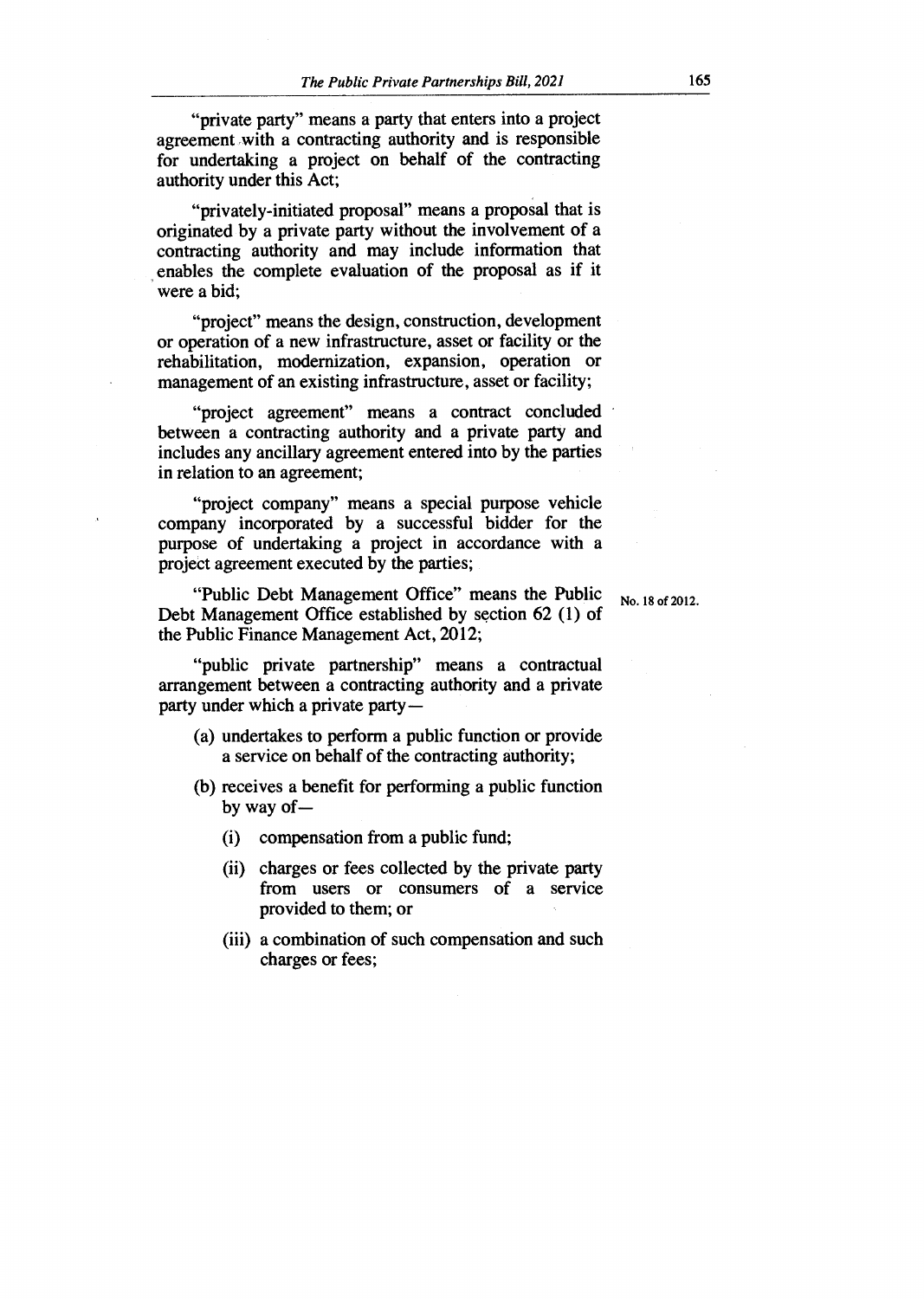- **(c) is generally liable for risks arising from the performance of the function in accordance with the terms of the project agreement; and**
- **(d) transfers the facility to the contracting authority;**

**"transaction advisor" means a person who has the appropriate skill and experience to assist and advise the contracting authority or the Directorate on matters related to a public private partnership;** 

**"user fee" means the rate, toll, fee, or other charge imposed for the use of all or part of an infrastructure or development facility or service; and** 

**"value for money" means that the undertaking of a public function of the contracting authority by a private party under a public private partnership results in a net benefit accruing to that contracting authority defined in terms of cost, price, quality, quantity, timeliness or risk transfer.** 

**3. The object of this Act is to —** 

- **(a) prescribe the procedures for the participation of the private sector in the financing, construction, development, operation or maintenance of infrastructure or development projects through public private partnerships;**
- **(b) harmonize the institutional framework for the implementation of public private partnership projects;**
- **(c) give effect to Article 227 of the Constitution on procurement relating to public private partnerships;**
- **(d) streamline and rationalize the regulatory, implementation and monitoring mandates of relevant agencies; and**
- **(e) provide for a transparent project selection process, clear procurement procedures, reduced regulatory approvals and expanded contractual models in order to promote private sector investment.**

**4. (1) This Act shall apply to every project agreement for the financing, design, construction, rehabilitation,** 

**Application of Act.** 

**Object of the Act.**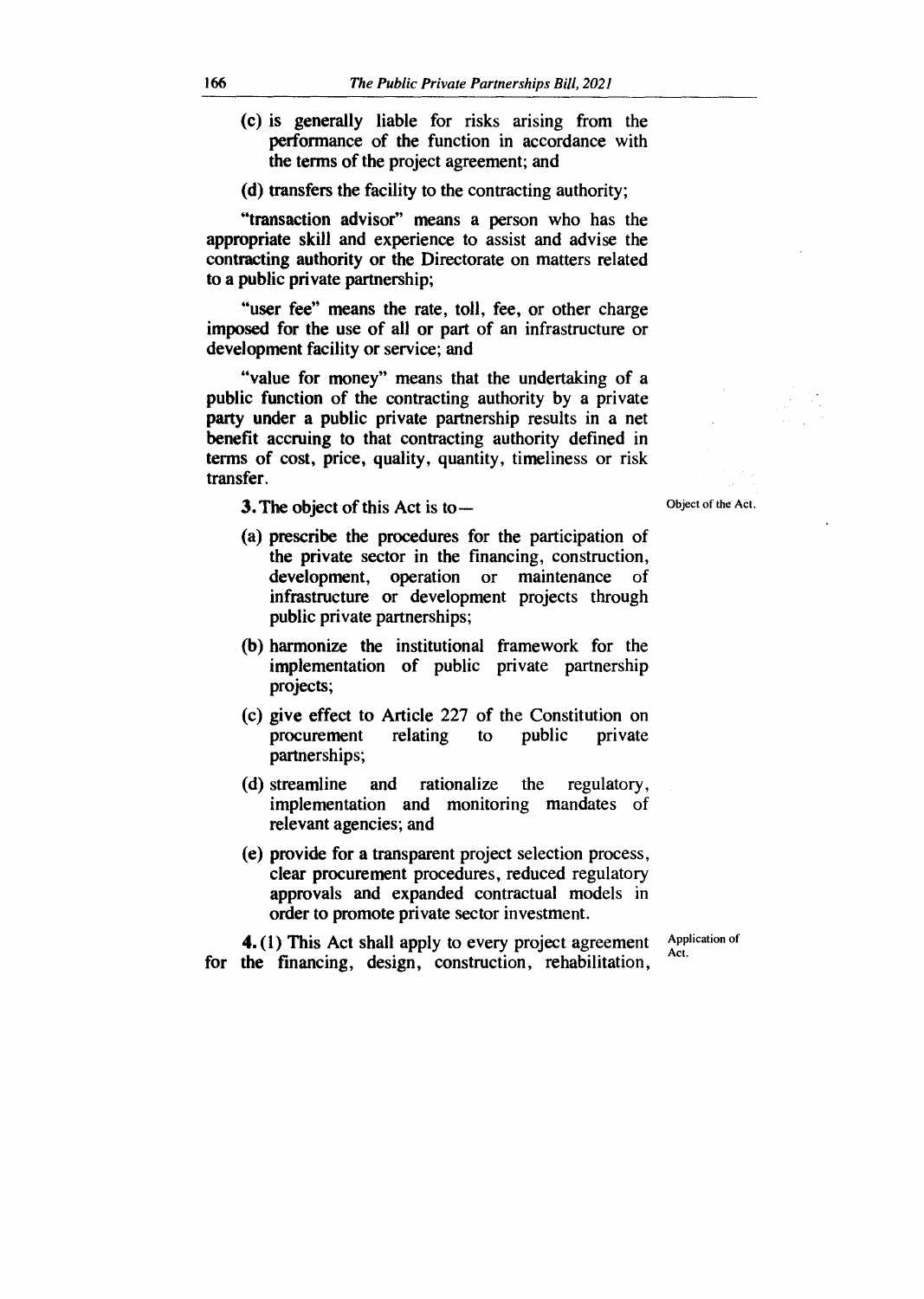operation, equipping or maintenance of a project or provision of a public service undertaken as a public private partnership.

(2) The provisions of the Public Procurement and Asset Disposal Act, 2015, shall not apply to a public private partnership.

**5.** Where there is a conflict between the provisions of this Act and the provisions of any other written law, the provisions of this Act shall prevail.

## **PART II—PUBLIC PRIVATE PARTNERSHIP COMMITTEE**

**6.** (1) There is established the Public Private Partnership Committee which shall consist of —

- (a) the Principal Secretary in the State department responsible for matters relating to finance, who shall be the chairperson;
- (b) the Principal Secretary in the State department responsible for matters relating to planning;
- (c) the Principal Secretary in the State department responsible for matters relating to industrialisation;
- (d) a representative of the Cabinet Secretary responsible for matters relating to infrastructure;
- (e) the Solicitor-General;
- (f) one person nominated by the Council of County Governors;
- (g) three persons, not being public officers, appointed by notice in the *Gazette* by the Cabinet Secretary; and
- (h) the Director-General, who shall be the secretary.

(2) The members referred to under paragraphs (1)(a), (b), (c), (d), (e) and (f) shall attend the Committee's meetings in person and may designate in writing an officer to represent them in sub-committees of the Committee.

**7.** (1) A person is qualified to be appointed as a member of the Committee under section  $6(1)$  (g) if that

Qualification and terms of members.

Public Private Partnership Committee.

No. 33 of 2015.

Act to prevail.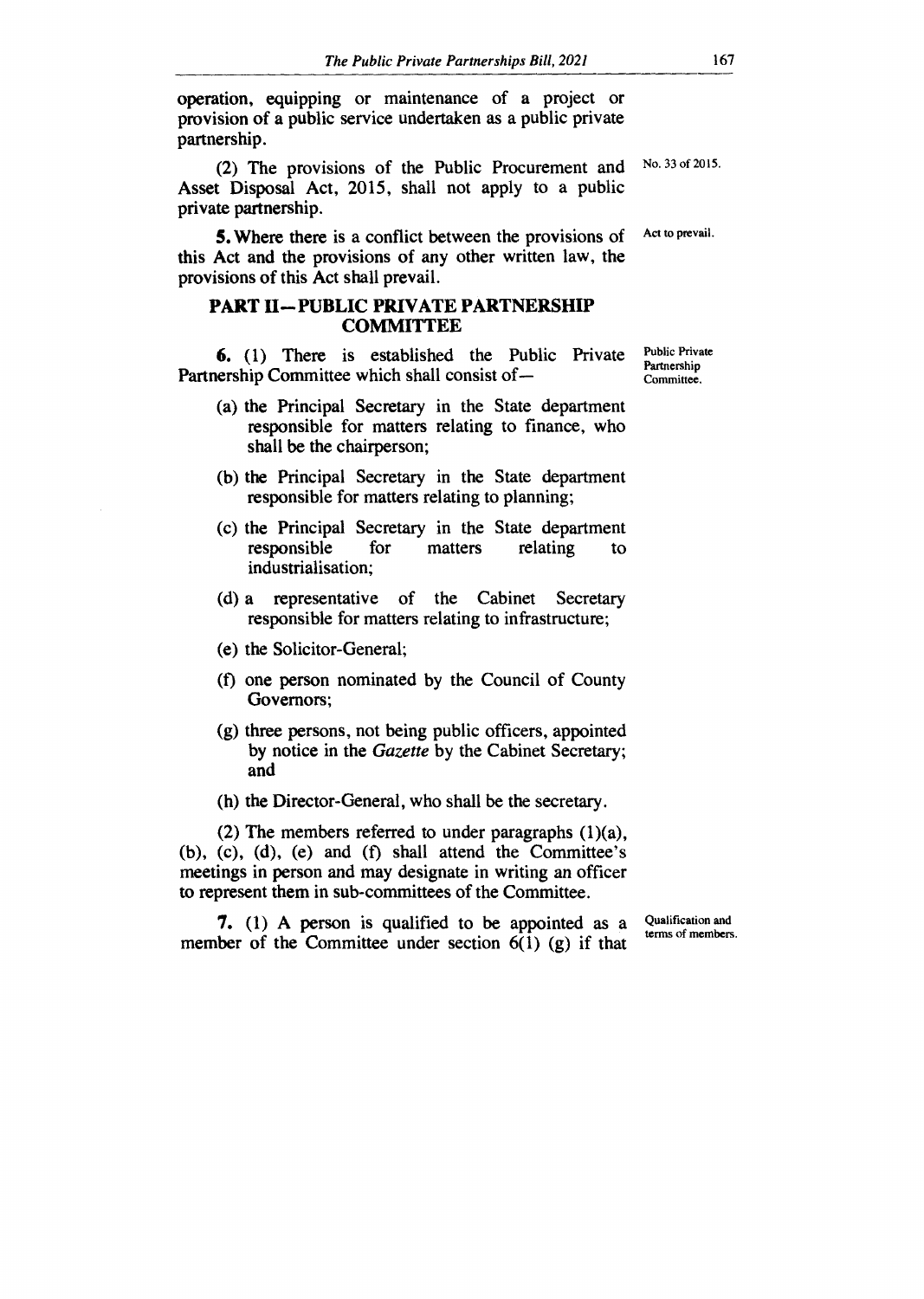**person has at least ten years' professional experience in matters relevant to public private partnerships.** 

**(2) The members appointed under section 6(1) (g) shall hold office for a period of three years and may be eligible for reappointment for one further term.** 

**(3) The persons appointed under section 6(1) (g) shall be appointed at different times so that the respective expiry dates of their terms of office shall fall at different times.** 

**8. (1) The Committee shall be responsible for—** 

- **(a) formulating policies on public private partnerships;**
- **(b) overseeing the implementation of public private partnerships contracts;**
- **(c) approving standardized public private partnership bid documents;**
- **(d) approving feasibility studies;**
- **(e) approving privately-initiated proposals;**
- **(f) approving negotiated contract terms, the cancellation of procurements or termination of project agreements, and the variation of project agreements;**
- **(g) monitoring the implementation of this Act, including the sustainability of contingent liabilities that may be incurred by a contracting authority for projects approved under the Act; and**
- **(h) carrying out any other function that may be conferred on it under this Act.**

**(2) The Committee shall have all the powers necessary for the proper discharge of its functions under this Act.** 

**9. (1) The office of an appointed member of the Committee shall become vacant if that member —** 

Vacation of office.

- **(a) is unable to perform the functions of his or her office by reason of mental or physical infirmity;**
- **(b) is otherwise unable or unfit to continue serving as a member of the Committee;**

Functions and powers of the Committee.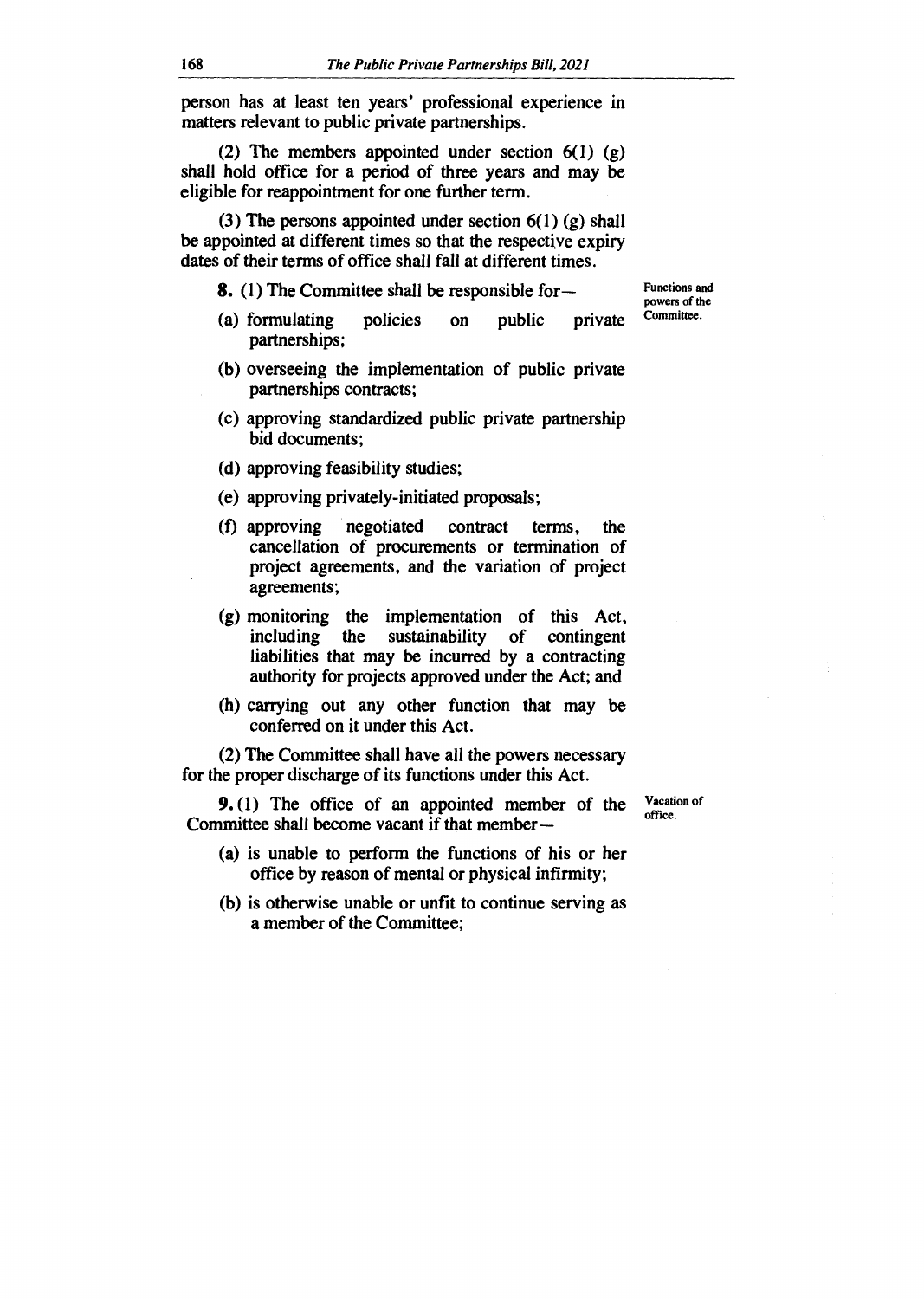- **(c) is adjudged bankrupt;**
- **(d) is convicted of a criminal offence and sentenced to a term of imprisonment of not less than six months;**
- **(e) is absent, without reasonable cause, from three consecutive meetings of the Committee;**
- **(f) resigns in writing addressed to the Cabinet Secretary;**
- **(g) fails to declare his or her interest in any matter being considered or to be considered by the Committee;**
- **(h) dies; or**
- **(i) is removed from office by the Cabinet Secretary.**

**(2) A member of the Committee may be removed from office on the ground of gross misconduct, incompetence, conviction for a cognizable offence, or violation of the Constitution.** 

**(3) Before a member of the Committee is removed from office, that member shall be afforded an opportunity to be heard before such removal.** 

**(4) A person who is aggrieved by the decision to remove that person from office under this section may appeal against the decision to the High Court.** 

**10. The Committee may establish such subcommittees as it may consider necessary for the proper performance of its functions and exercise of its powers under this Act.** 

**11. The Committee may, by a resolution either generally or in a particular case, delegate to a subcommittee or to a member, officer, employee or agent of the Directorate, the exercise of any of the powers or performance of any of the functions of the Committee.** 

**12. (1) Subject to subsection (2), the business and affairs of the Committee shall be conducted in accordance with the First schedule.** 

**(2) Except as provided in this Act, the Committee may regulate its own procedure.** 

**Subcommittees.** 

**Delegation by the Committee.** 

**Conduct of the business of the Committee.**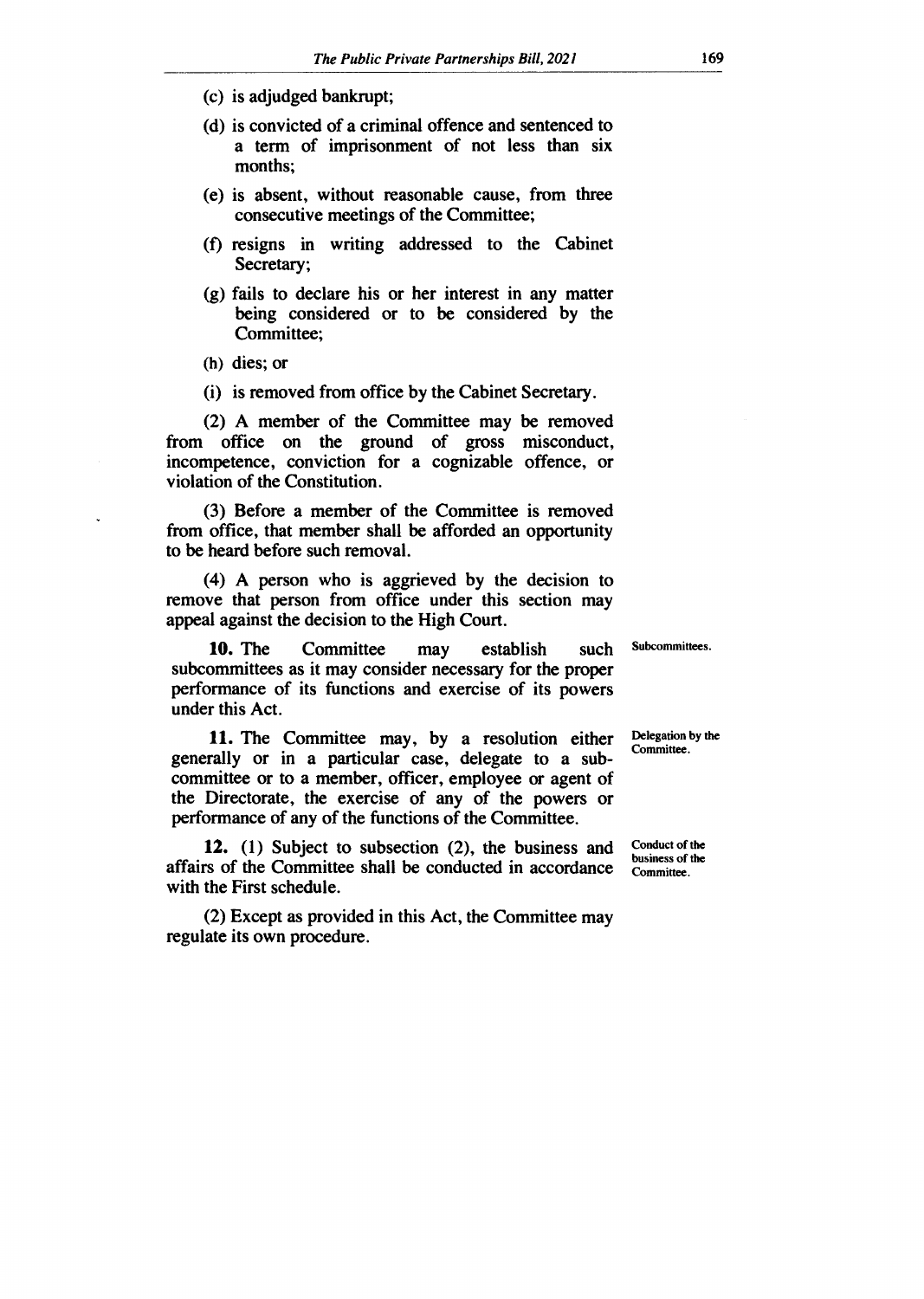**(3) The Committee shall maintain a proper record of its meetings of the Committee, including minutes, in such manner as it may determine.** 

**13. The Cabinet Secretary may make Regulations prescribing a code of conduct for Committee's members and officers, employees and agents of the Directorate.** 

**14. There shall be paid to the members of the Committee such remuneration or allowances as the Cabinet Secretary may, in consultation with the Salaries and Remuneration Commission, determine.** 

**15. (1) There shall be established a directorate to be known as the Directorate of Public Private Partnerships.** 

**(2) The Directorate shall be headed by the Director-General.** 

**16. (1). A person shall be qualified to be appointed as the Director-General if that person holds an advanced degree from a university recognized in Kenya and has knowledge and at least ten years' professional experience in any of the following fields —** 

- **(a) finance;**
- **(b) economics;**
- **(c) law; or**
- **(d) any other related and relevant field** as **the Cabinet Secretary may determine.**

**(2) The Director-General shall hold office for a period of four years, and may only be reappointed once for a further period of four years, subject to the terms of appointment.** 

**17. (1) The Cabinet Secretary shall, in consultation with the Director General, appoint the staff of the Directorate.** 

**(2) The staff of the Directorate shall be appointed on such terms and for such period as the Cabinet Secretary may determine.** 

**18. (1) The Directorate may request the secondment of staff from a contracting authority, county government, county corporation or a development or strategic partner on** 

**Staff of the Directorate.** 

**Secondment of staff to the Directorate.** 

**Code of conduct.** 

**Remuneration.** 

**Directorate.** 

**Director-General.**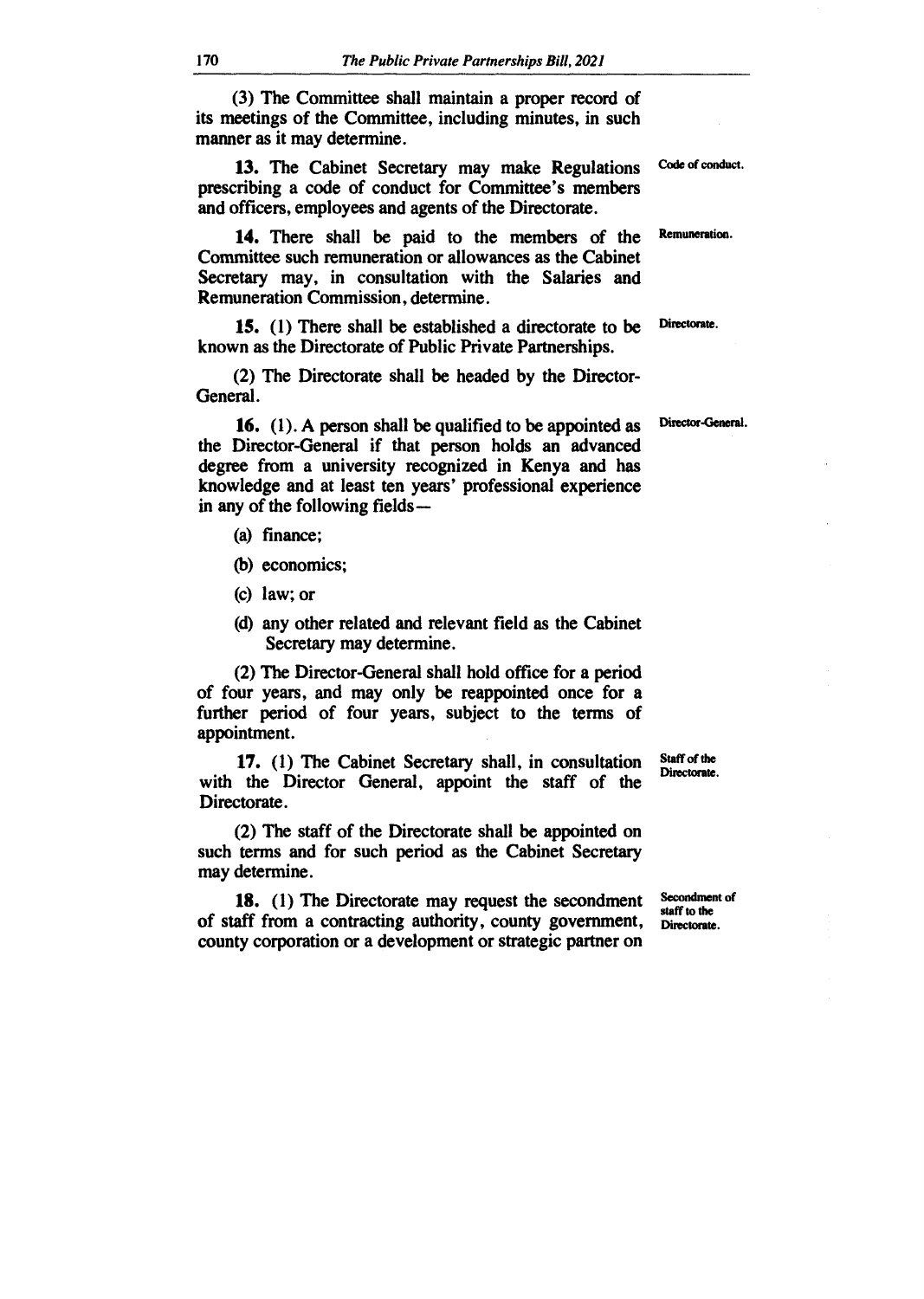**such terms and for such duration as may, on the consultation with the contracting authority, county government, county corporation or a development or strategic partner, be needed.** 

**(2) The staff seconded to the Directorate shall be deemed to the staff of the Directorate and fall under the authority of the Directorate for the duration of the secondment.** 

**19. (1) The Directorate shall be the lead institution in the implementation of a public private partnership project under this Act and, in this regard, shall be responsible for—** 

**(a) originating, guiding and co-ordinating the selection, ranking and prioritization of public private partnership projects within the public budget framework;** 

- **(b) overseeing project appraisal and development activities of contracting authorities including providing technical expertise in the implementation of projects under this Act;**
- **(c) leading contracting authorities in project structuring, procurement, tender evaluation, contract negotiation and deal closure;**
- **(d) on its own motion, originating and leading in project structuring and procurement, in liaison with a contracting authority;**
- **(e) supporting the development of public private partnerships programmes in the country;**
- **(f) overseeing contract management frameworks for projects under this Act; and**
- **(g) undertaking any other activity necessary for the fulfilment of any of the functions of the Directorate.**

**(2) In the performance of its functions, the Directorate shall—** 

**(a) establish an open, efficient and equitable process for the management of the identification,**  prioritization,

Functions of the Directorate.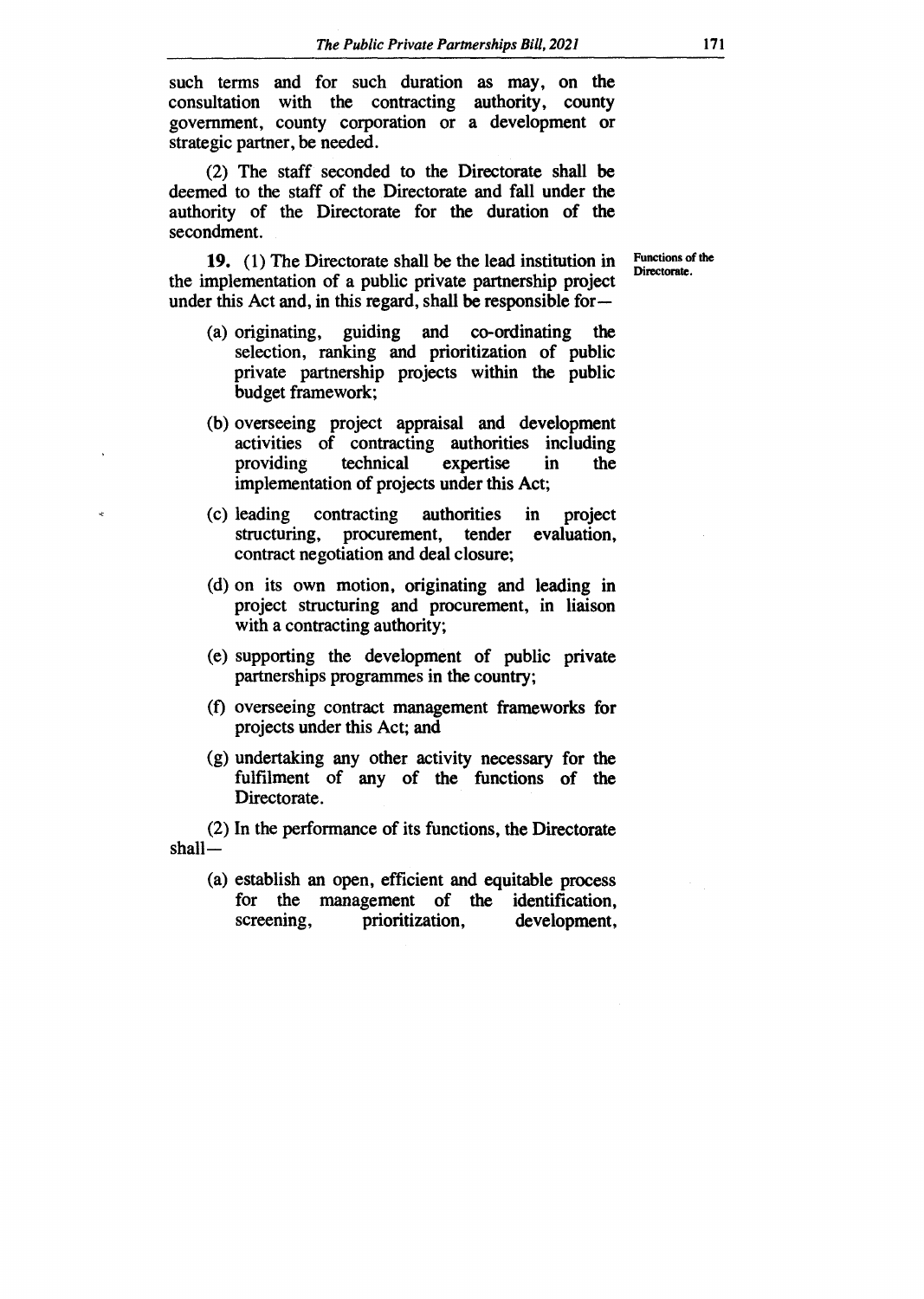procurement, implementation and monitoring of projects;

- (b) serve as the national resource centre on public private partnerships;
- (c) conduct capacity-building for contracting authorities;
- (d) create public awareness on public private partnerships;
- (e) provide advisory and support services to contracting authorities in national and county governments at all stages of a project under this Act;
- (f) on behalf of contracting authorities, retain transaction advisors and to enter into agreements for that purpose to assist contracting authorities during project appraisal and implementation;
- (g) review and approve project proposals and tender evaluation reports;
- (h) establish a national register of projects implemented under this Act;
- (i) monitor contingent liabilities and accounting and budgetary issues related to publi-<br>partnerships in conjunction with in conjunction with relevant government departments; and
- (j) conduct research and publish findings on public private partnerships in order to ensure the continuous improvement of public private partnership projects.

(3) The Directorate shall prepare financial accounts and inventory of any monies allocated to it, and on any financial support received by it under this Act.

#### **PART III—PUBLIC PRIVATE PARTNERSHIPS**

**20.** (1) A contracting authority intending to finance, operate, equip or maintain an infrastructure facility or provide a public service may enter into a project agreement with a qualified private party for the financing, construction, operation, equipping or maintenance of the

Project agreements.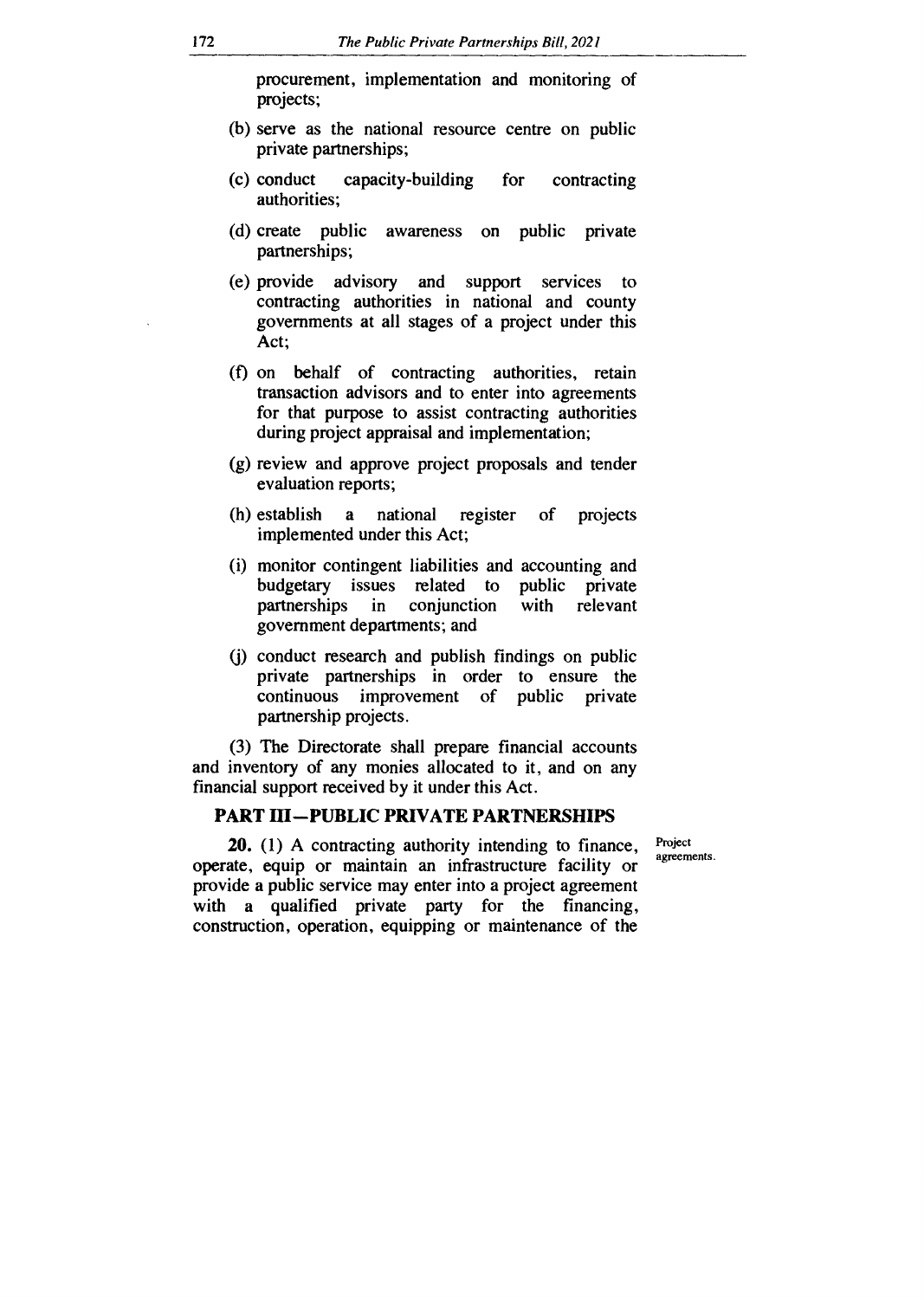infrastructure facility or provision of the public service in accordance with the provisions of this Act.

(2) A contracting authority that enters into a project agreement with a private party under subsection (1) may, where it is appropriate, designate its property for the use by a private party, in relation to, and for the duration of, a project on such terms and conditions as the contracting authority shall consider appropriate.

(3) A contracting authority shall implement the directions of the Directorate at every stage of a project.

(4) Where a project involves more than one contracting authority, the Directorate shall designate one of the contracting authorities to be the lead contracting authority.

21. Subject to the provisions of this Act, a contracting authority may enter into a public private partnership arrangement with a private party in accordance with the Second Schedule.

22. (1) A contracting authority has a duty to —

- (a) in liaison with the Directorate, identify, screen and prioritize projects based on a guidance issued by the Directorate;
- (b) prepare and appraise each project to ensure its legal, regulatory, social, economic and commercial viability;
- (c) undertake the tendering process in accordance with this Act;
- (d) provide such technical expertise as the Directorate may require to evaluate and appraise a project;
- (e) monitor the implementation of a project agreement;
- (f) liaise with all key stakeholders during the project cycle;
- (g) oversee the management of a project in accordance with the project agreement;
- (h) submit to the Directorate annual or such other periodic reports on the implementation of project agreements;

Public private partnership arrangements.

Duties of contracting authorities.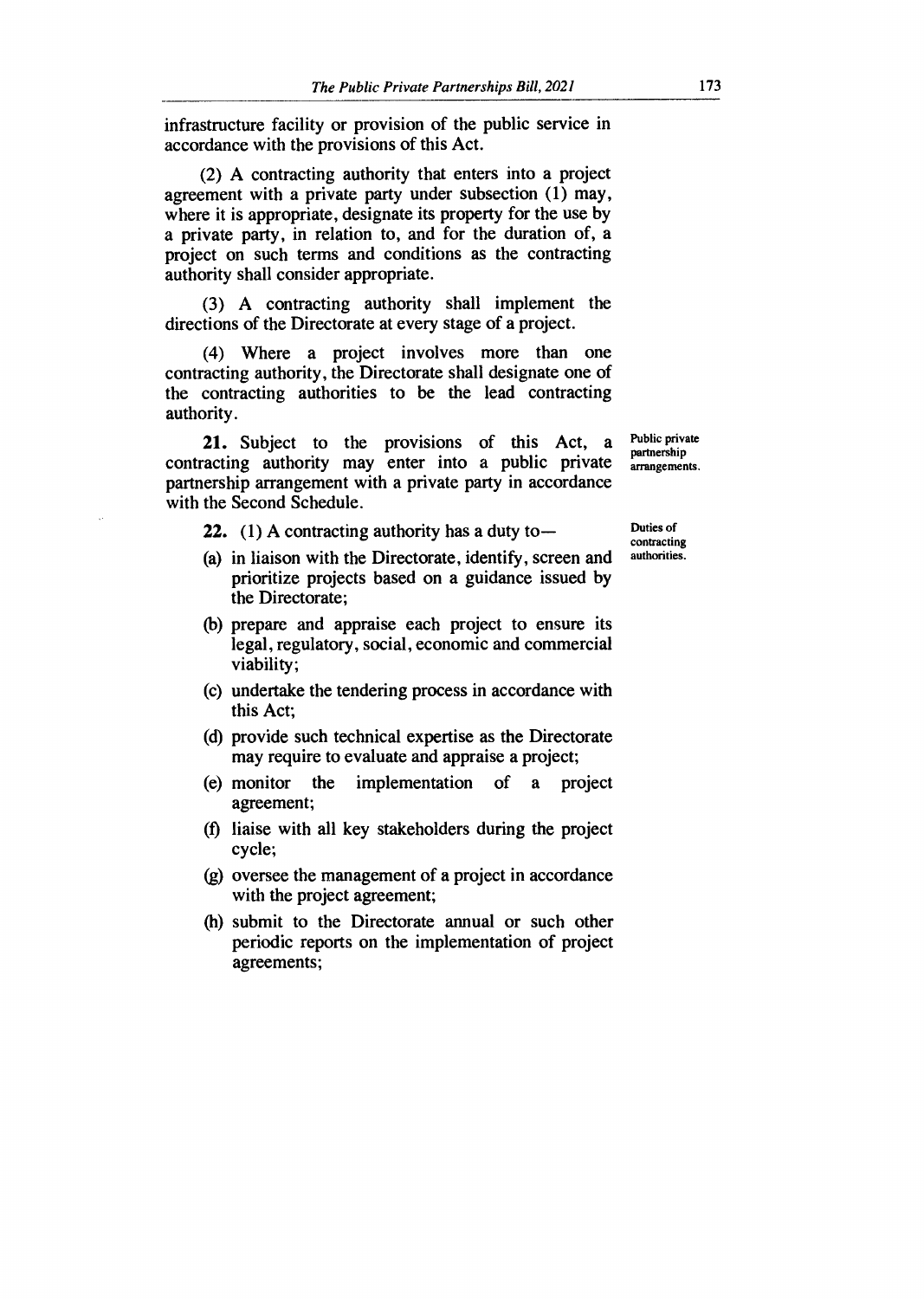- **(i) maintain a record of all documentation and agreements entered into relating to the implementation of a project agreement under this Act;**
- **(j) prepare project agreements in accordance with standard documents and other guidance issued by the Directorate; and**
- **(k) ensure that the transfer of assets at the expiry or early termination of a project agreement is consistent with the terms of the project agreement where the project agreement involves a transfer of assets.**

**(2) In the performance of its duties under subsection (1), a contracting authority shall report to the Directorate and —** 

- **(a) implement the recommendations of the Directorate;**
- **(b) comply with the guidelines issued by the Directorate; and**
- **(c) submit such information as may be required by the Directorate or Committee.**

**23. (1) In determining the duration of a public private partnership agreement, a contracting authority shall take into account the following factors —** 

**Determination of the duration of public private partnership agreements.** 

- **(a) the provisions of this Act and any other relevant written law;**
- **(b) the life span of the technology to be employed under the agreement;**
- **(c) the investment standards that are required to be maintained by each party to the project agreement throughout the duration of the public private partnership agreement;**
- **(d) the economic and financial viability of the project and the economic life of the facilities to be provided;**
- **(e) the depreciation of the project assets during the life of the public private partnership agreement; and**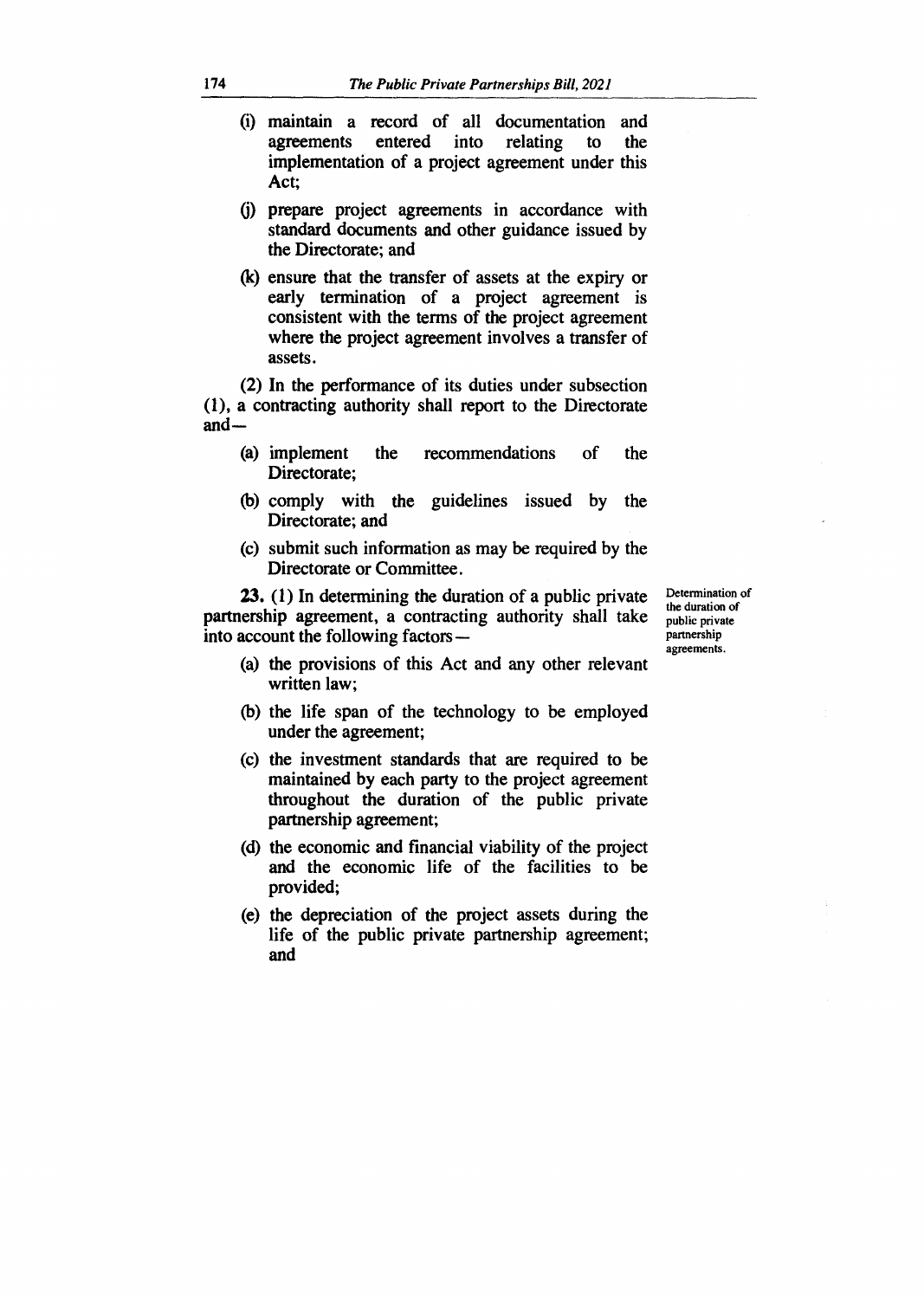- **(t) the period required by the parties to the partnership to—** 
	- **(i) maintain service delivery standards and investment levels during the life span of the public private partnership agreement; and**
	- **(ii) recoup the parties' investment.**

**(2) The Directorate may issue guidelines in respect of the determination of the duration of a public private partnership agreement.** 

**(3) The Directorate may extend the tenure of a project agreement on such terms and for such period as may be approved by the Committee and the Attorney-General:** 

**Provided that an extension shall not impose an additional fiscal or statutory burden on the contracting authority or the Government.** 

**24. Where a contracting authority intends to enter into a public private partnership, a person shall not, unless that person is the accounting officer of the contracting authority, enter into a project agreement in relation to that project on behalf of the contracting authority.** 

**25. (1) A contracting authority, other than a county government or county corporation, shall prepare a list of projects that it intends to undertake on a priority basis under this Act and submit it to the Directorate for approval.** 

**(2) A contracting authority shall not submit a project list unless the projects are part of the development program of that authority.** 

**(3) A project list prepared under this section shall be supported by appropriate project concept notes which shall be prepared in accordance with guidelines issued by the Directorate.** 

**(4) The Directorate shall notify the Committee, the Cabinet Secretary and Cabinet, periodically, on all projects it approves for implementation under the Act.** 

**(5) The Directorate may reject any project included in a proposed project list and shall specify the reasons for such refusal in writing.** 

**Execution of project**  agreements.

**Submission of project lists.**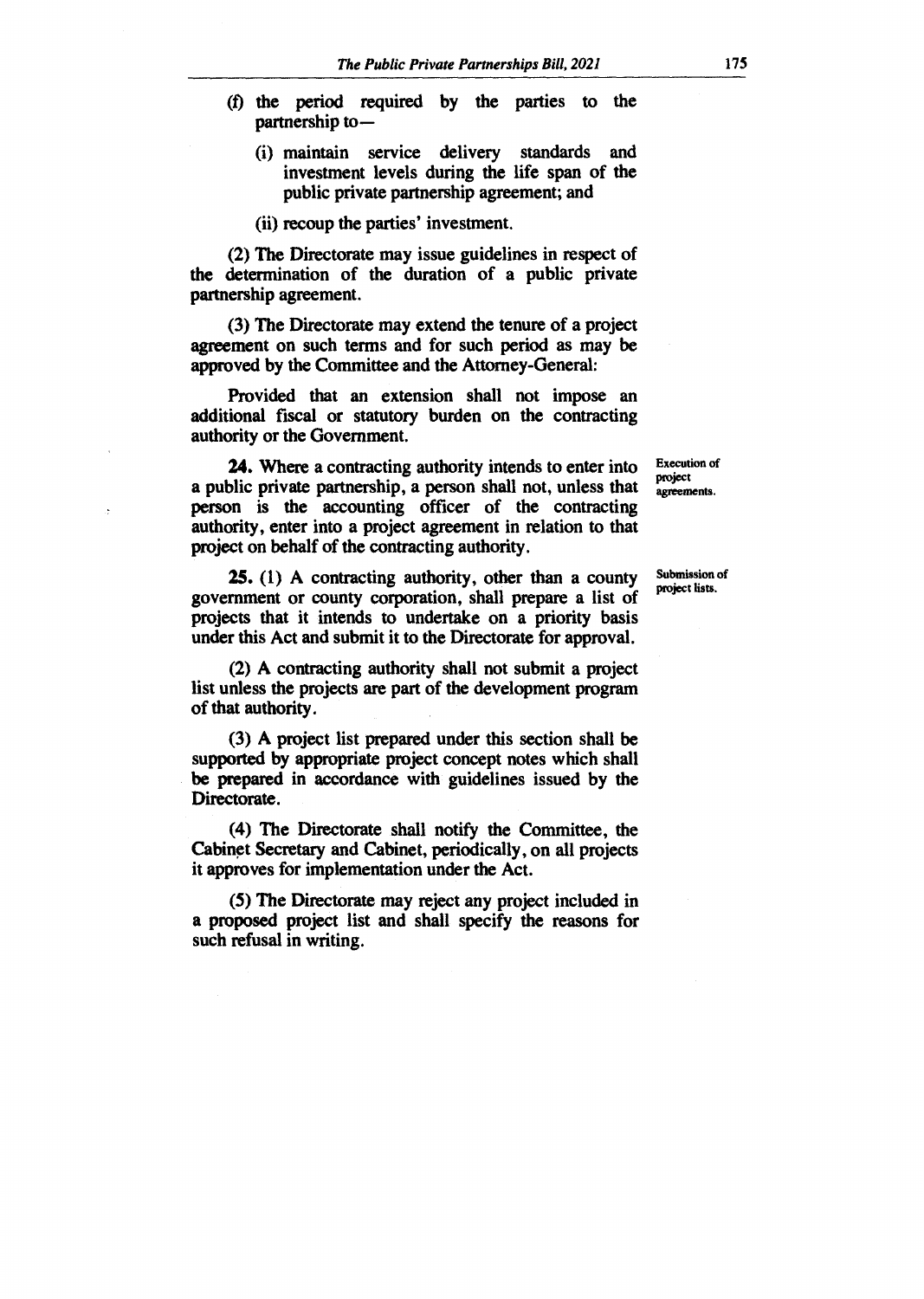**(6) Where the Directorate rejects a proposed project in a project list, it shall provide the respective contracting authority with the necessary guidance.** 

**26. (1) The Directorate shall establish and maintain an up-to-date national list of projects that have been approved under sections 25 and 65 of this Act.** 

**(2) The national list shall be maintained in a publicly accessible database hosted by the Directorate.** 

**(3) The Directorate shall prepare a priority list of the projects specified in the National List for implementation under this Act.** 

**27. A contracting authority intending to enter into a project agreement with a private party shall, before the execution of the project agreement, confirm that the private party has —** 

**(a) the financial capacity to undertake the project;** 

- **(b) the relevant experience in undertaking projects of a similar nature;**
- **(c) the relevant expertise to undertake the project; and**
- **(d) satisfied the legal, social and environmental due diligence parameters prescribed by the Directorate.**

**28. (1) The Cabinet Secretary may issue Government support measures for a public private partnership including —** 

Government support measures.

**(a) a binding undertaking;** 

- **(b) a letter of support;**
- **(c) a letter of credit;**
- **(d) a credit guarantee, whether partial or full;**
- **(e) approval for issuance of partial risk guarantees and political risk insurance; or**
- **(f) any other instrument that Cabinet Secretary responsible for matters relating to finance may, on the advice of the Committee, determine:**

**Provided that the instrument shall comply with the provisions of the law relating to public finance management.** 

National list and priority list of projects.

Prequalification procedures.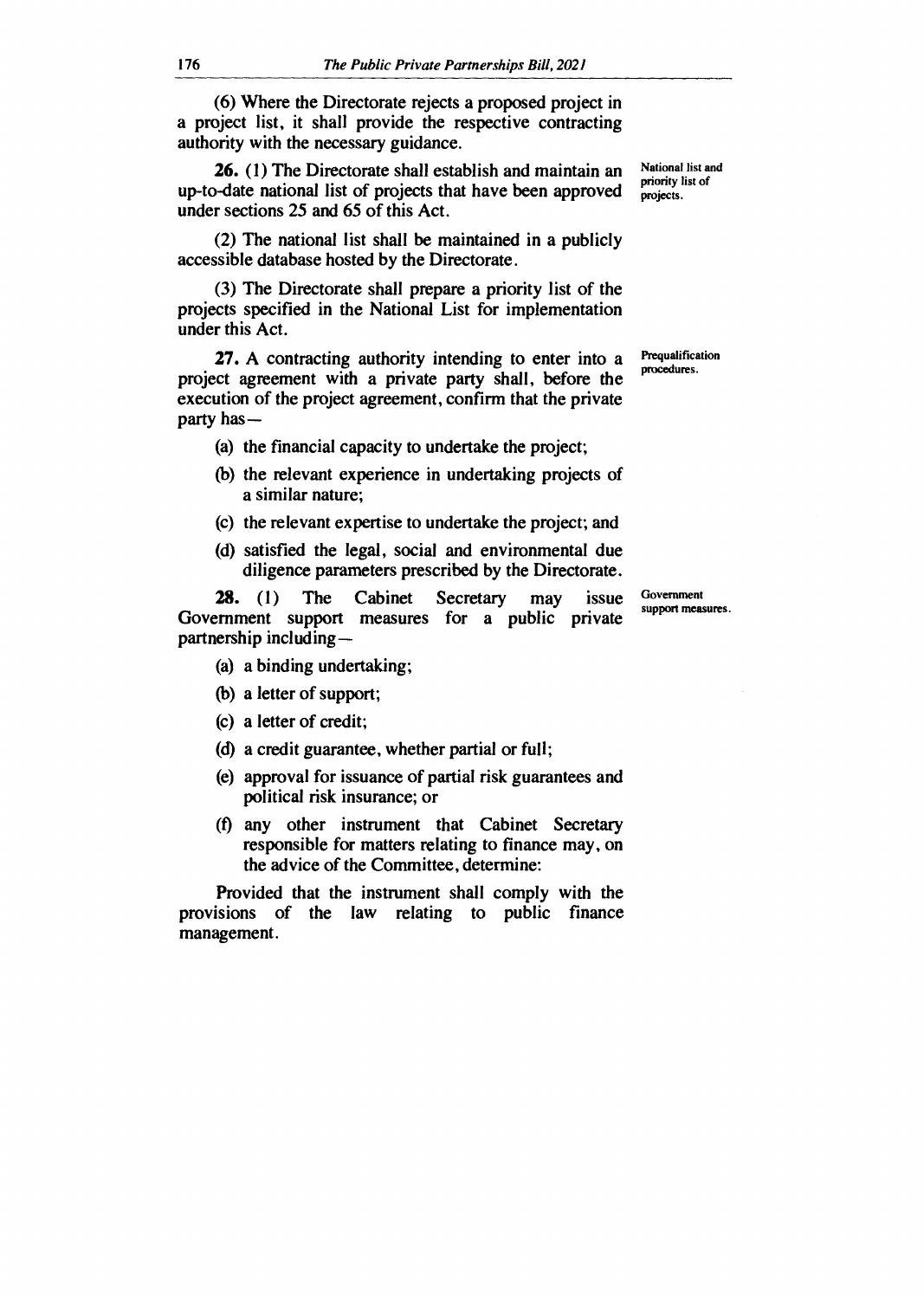**(2) The Cabinet Secretary may only issue Government support measures under this section —** 

- **(a) where it is necessary to support a project to lower premiums factored for the profiling of political risks; or**
- **(b) to underwrite approved commercial risks under a negotiated project agreement.**

**(3) The Cabinet Secretary may prescribe guidelines for the issuance of Government support measures under this section.** 

**29. (1) The Directorate shall impose a success fee not exceeding one per cent of the total project cost of a transaction payable by a private party that achieves financial close on a project.** 

**(2) Where the Directorate or a contracting authority incurs costs for transaction advisory services offered in support of project preparatory and procurement activities or any other recoverable project development costs, such costs shall be recoverable in full, without any inflation adjustment, from the private party that enters into a project agreement with the contracting authority.** 

**(3) Success fees and recoverable project costs under subsection (2) shall be payable into the Public Private Partnership Project Facilitation Fund.** 

**(4) The Directorate may issue guidelines on the allocation of costs and disbursements on success fees imposed under this section in relation to recoverable project costs.** 

## **PART IV—PROJECT IDENTIFICATION AND SELECTION OF PRIVATE PARTIES**

**30. (1) A contracting authority intending to implement a project through a public private partnership under this Act shall, in consultation with the Directorate, be responsible for conceptualizing or identifying potential projects and undertaking the preparatory and tendering process of the project.** 

**(2) In conceptualizing, identifying and prioritizing potential projects under this Act, a contracting authority shall consider the strategic and operational benefits of the** 

**Project identification, selection and prioritisation.** 

**Success fees and recoverable project development costs.**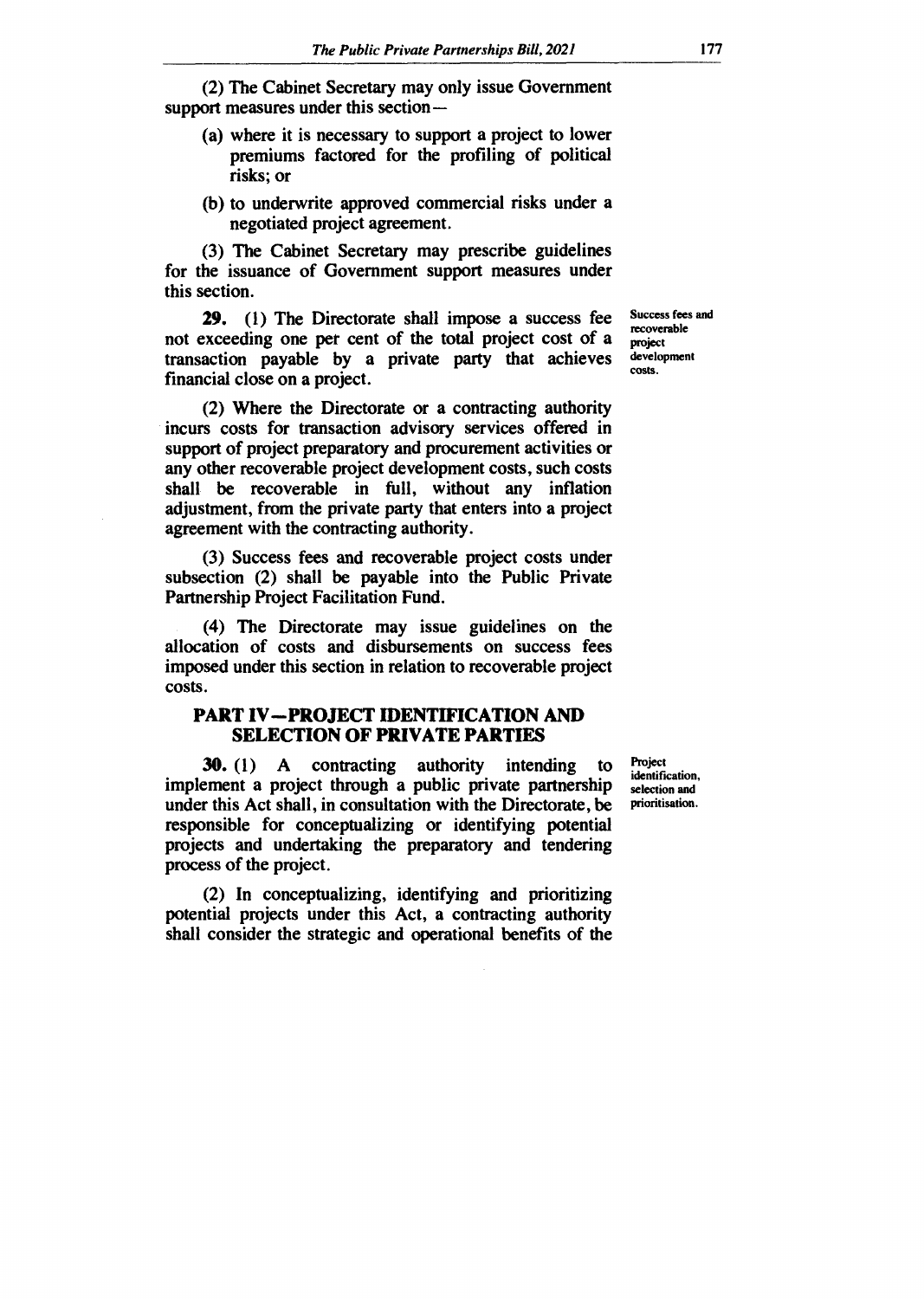**public private partnership arrangement compared to the development of the facility or provision of the service by the contracting authority.** 

**(3) Where a contracting authority elects to implement a project prioritized under section 25, it shall appraise the project for viability in accordance with section 32.** 

**(4) The Cabinet Secretary shall, in consultation with the Directorate, make Regulations for the conceptualization, identification and prioritization of projects under this Act.** 

**31. (1) A contracting authority shall, under the direction of the Directorate, constitute a project implementation team for overseeing the structuring and implementation phases of the project including —** 

**(a) overseeing the conduct of feasibility studies;** 

**(b) preparing the project for procurement;** 

**(c) conducting the tender stage of the project; and** 

**(d) negotiating project agreements for the project.** 

**(2) A project implementation team constituted under subsection (1) shall consist of a representative of the Directorate and such technical, financial and legal experts of the contracting authority as the contracting authority and the Directorate shall determine.** 

**32. (1) A contracting authority shall, under the direction of the Directorate, undertake a feasibility study of**  the project it intends to implement under this Act in order to **determine the viability of the project.** 

**(2) The contracting authority shall consider the following matters when undertaking the feasibility study —** 

- **(a) the technical requirements of the project;**
- **(b) the legal requirements to be met by the parties to the project;**
- **(c) the social, economic and environmental impact of the project;**
- **(d) the affordability and value for money proposition in the project; and**

**Project preparation and implementation.** 

**Feasibility studies.**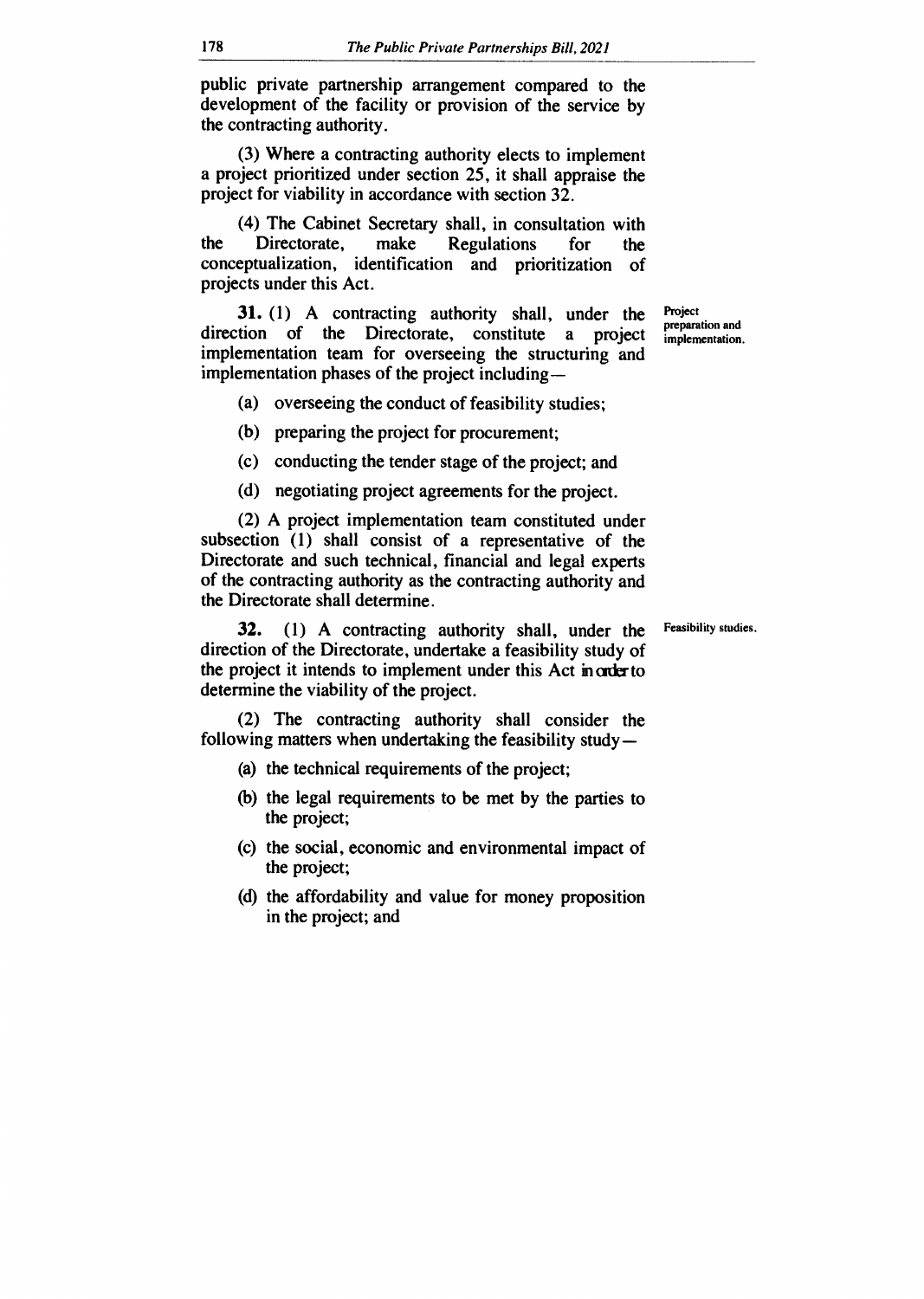(e) the project's land requirements and required site preparatory activities necessary for effective and efficient project initiation.

33. (1) A contracting authority intending to implement a project through public private partnership shall submit the feasibility report prepared under section 32to the Directorate for evaluation.

(2) The Committee shall consider the feasibility report in determining whether or not the contracting authority may procure a project under this Act.

34. (1) The Directorate shall assess the technical expertise of the contracting authority to procure the development, proparation, procurement, contract development, preparation, procurement, contract negotiation and management of a project under this Act.

(2) Where the Directorate determines that the contracting authority does not have the technical expertise to procure the project, the contracting authority shall, in consultation with the Directorate, appoint a transaction advisor to assist the authority in the preparation, procurement, contract negotiations and financial close phases of a project.

(3) The engagement of a transaction advisor under subsection (2) shall be based on the principles of disclosure, transparency, equality, cost-effectiveness and equal opportunity in accordance with the procedure prescribed by the Cabinet Secretary in Regulations.

(4) The Directorate may procure transaction advisors on a sectoral basis based on the projects contained in the National List under section 25.

35. (1) The Cabinet Secretary shall, on the recommendation of the Directorate, prescribe the standards and procedures for the identification, selection, feasibility study, pre-tender approval, tendering, negotiation, posttender approval, monitoring and evaluation of projects under this Act.

(2) Without prejudice to the generality of subsection (1), the Cabinet Secretary shall prescribe standards and procedures—

Approval of feasibility reports.

Technical expertise of contracting authorities.

Standards and procedures.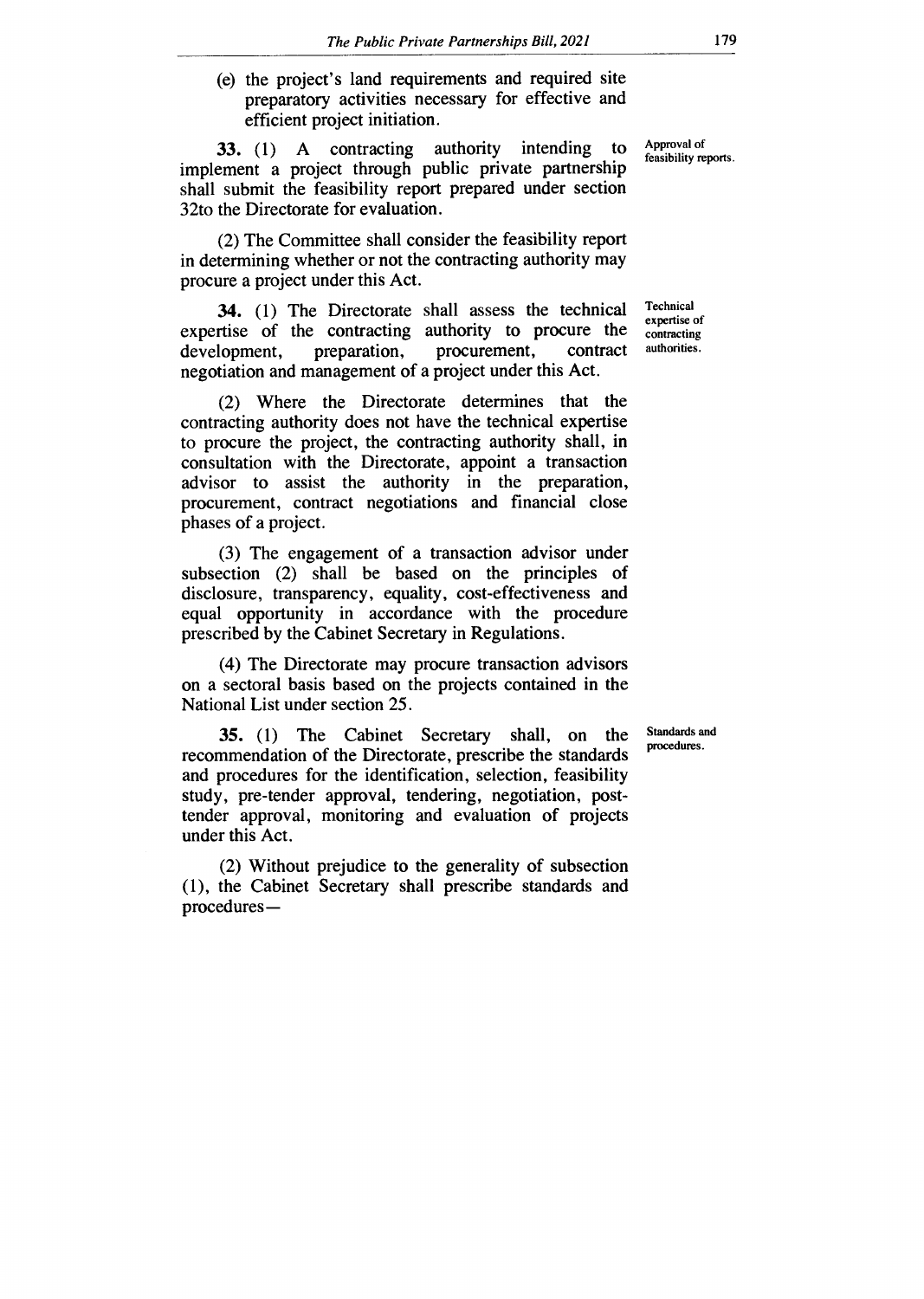- **(a) on practice elements in the procuring of privately initiated project proposals;**
- **(b) on the conduct of competitive tender processes under this Act;**
- **(c) on the protocols to be observed in a direct negotiation process between a contracting authority and a private party;**
- **(d) on disclosure requirements at every stage of a project;**
- **(e) on standard contractual clauses applicable to the**  competitive procurement of principal **subcontracts for Privately-Initiated Proposals in the interest of fair price discovery and higher value for money for Government;**
- **(f) on procedures for benchmarking and market testing;**
- **(g) on timelines and procedures for every stage of privately-initiated proposals;**
- **(h) for public participation and stakeholder engagement during project development stages;**
- **(i) on hiring of transaction advisors;**
- **(j) on the management of conflicts of interest;**
- **(k) on standardised evaluation criteria templates;**
- **(1) on feasibility studies;**
- **(m) on timelines for project development; and**
- **(n) any other relevant matter required for the better implementation of this Part.**

**36. (1) The Cabinet Secretary shall approve a limit for contingent liabilities that the Committee may assign to projects under the Act.** 

**Limitation of contingent liabilities.** 

**(2) The Committee shall assign contingent liabilities to a project approved under this Act within the approved contingent liability limit.** 

**(3) The Directorate —** 

**(a) shall notify the Cabinet Secretary of the allocated quantum of the approved contingent liability portfolio at least once every six months; and**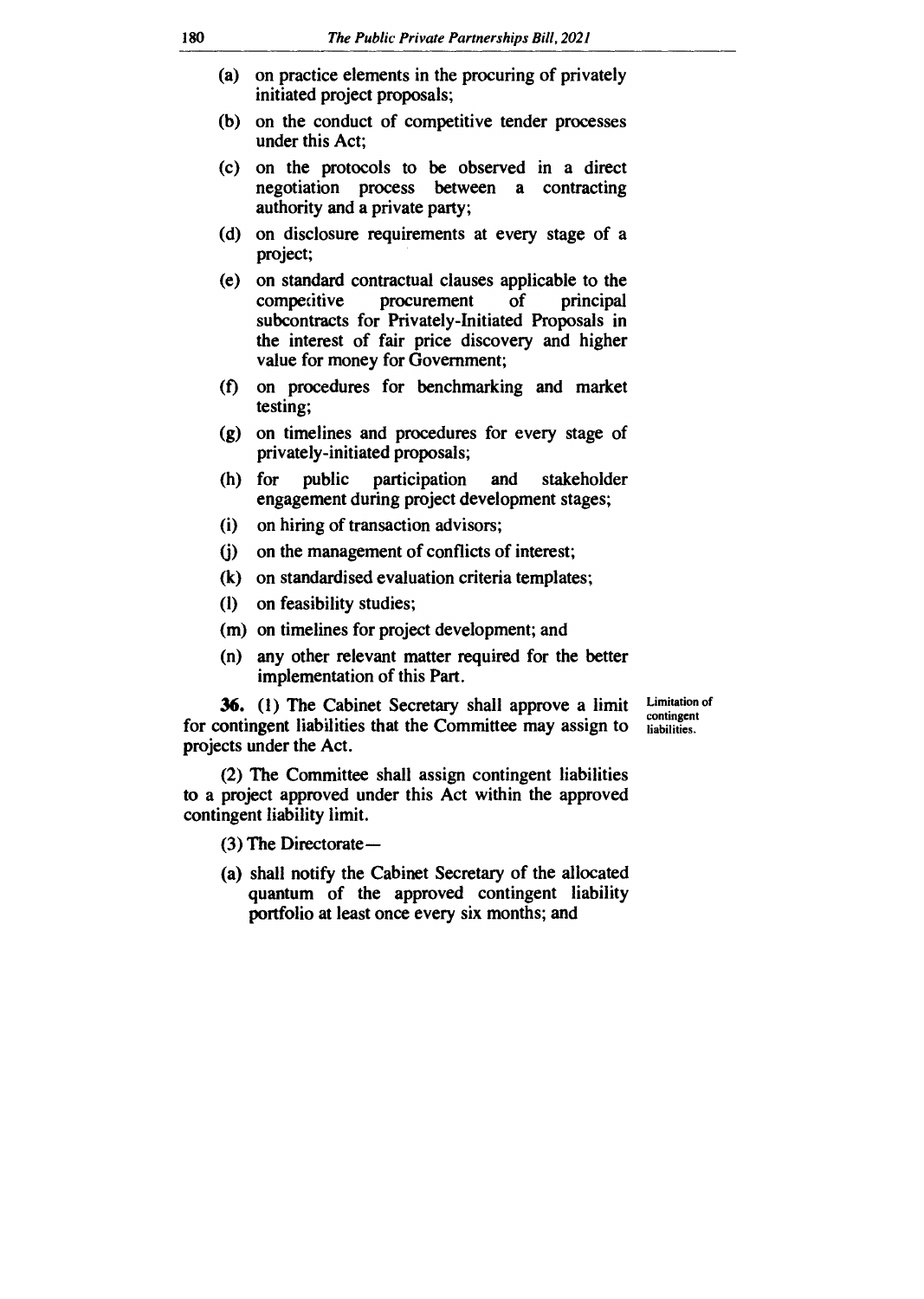**(b) shall notify the Cabinet Secretary of any requirement for additional contingent liability headroom where the approved limit is exceeded.** 

**(3) The Cabinet Secretary may, on the recommendation of the Committee, approve an increased contingent liability headroom to meet the objectives of the public private partnerships programme of the Government.** 

**(4) The Directorate shall prepare and submit to the Cabinet Secretary an annual report on contingent liabilities assigned during the year in question providing projections on future contingent liability requirements based on the projects portfolio in the national list of projects prepared under section 25.** 

## **PART V—PUBLIC PRIVATE PARTNERSHIPS PROCUREMENT METHODS**

**37. (1) A contracting authority may procure a public private partnership project under this Act through —** 

**Procurement methods.** 

- **(a) direct procurement;**
- **(b) privately-initiated proposals; or**
- **(c) competitive bidding.**

**(2) In procuring a public private partnership project, a contracting authority shall be guided by the principles of transparency, cost-effectiveness and equal opportunity.** 

**(3) The Cabinet Secretary shall prescribe guidelines for the procurement of a public private partnership under this** *Part.* 

#### *Direct Procurement*

**38. A contracting authority may, in consultation with the Directorate, use direct procurement if any of the following conditions are satisfied — Direct** 

- **(a) the private party possesses the intellectual property rights to the key approaches or technologies required for the project;**
- **(b) the works or services are only available from a limited number of private parties;**

**procurement.**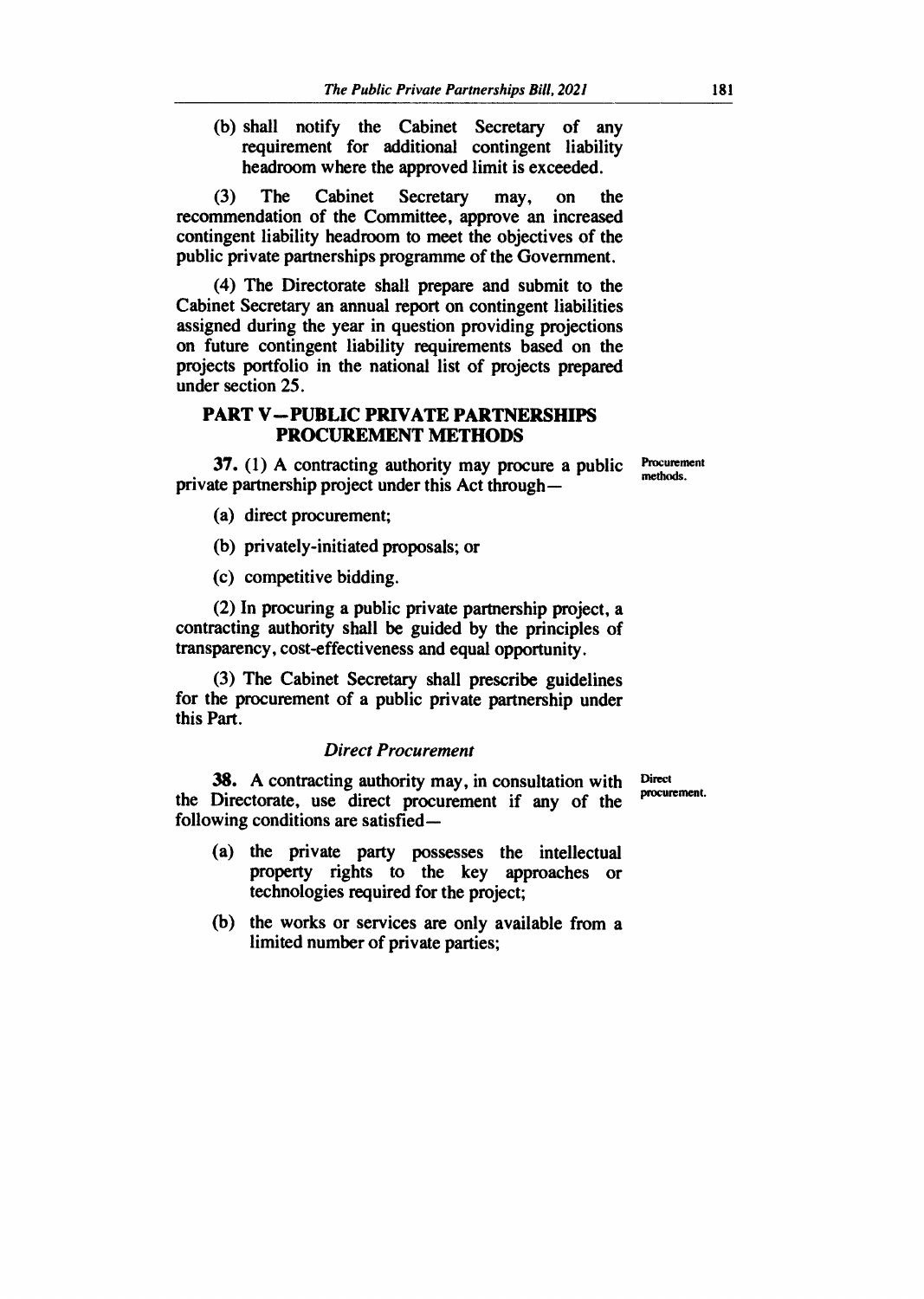- (c) a particular private party has exclusive rights in respect of the works or services, and no reasonable alternative or substitute is available;
- (d) the contracting authority determines that there are operational and strategic advantages and or reasons linked to particular private parties on the basis of national interest, bilateral or international cooperation, or external trade;
- (e) the direct engagement of a private party shall significantly lower the cost of delivering the works or services on the basis of the project's qualifying for funding on such terms as the Government shall approve without such outcomes becoming part of the public debt;
- $(f)$  there is an urgent need for the works or services, and any other procurement method is impractical:

Provided that the circumstances giving rise to the urgency were not foreseeable by the contracting authority or the result of dilatory conduct by the contracting authority;

- (g) the contracting authority, having procured goods, equipment, technology or services from a private party, determines that additional supplies shall be procured from that private party for reasons of standardization or because of the need for compatibility with existing goods, equipment, technology or services, taking into account the —
	- (i) effectiveness of the original procurement in meeting the needs of the contracting authority;
	- (ii) limited size of the proposed procurement in relation to the original procurement; and
	- (iii) reasonableness of the price and the unsuitability of alternatives to the goods or services in question;
- **(h)** the works or services are procured from a public entity: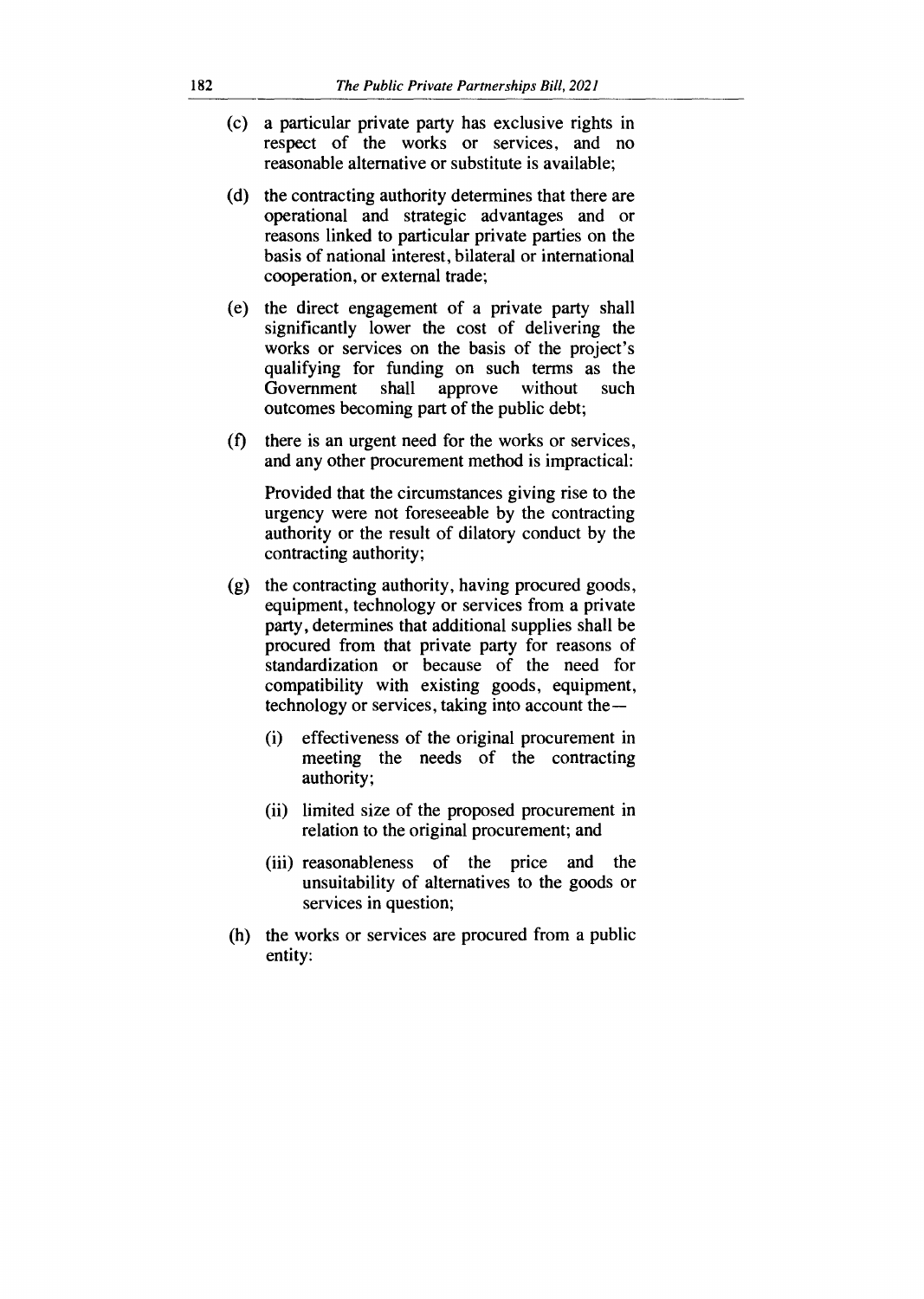**Provided that the acquisition price shall be fair and reasonable and compare well with known prices of works or services in the circumstances; or** 

**(i) any other reason that may be prescribed by the Cabinet Secretary.** 

**39. A contracting authority shall adhere to the following procedures during direct procurement of projects—** 

**Procedure for direct procurement.** 

- **(a) issue a tender document which shall be the basis of tender preparation by the contracting authority and subsequent negotiations;**
- **(b) appoint an evaluation committee in accordance with the standards and practice procedures issued under this Act for the negotiation of a direct procurement of a project;**
- **(c) ensure that appropriate approvals under this Act have been granted;**
- **(d) ensure that the resulting project agreement complies with this Act; and**
- **(e) any other procedure that may be prescribed by the Cabinet Secretary.**

#### *Privately-Initiated Proposals*

**40. (1) A private party may submit a privatelyinitiated proposal to a contracting authority.** 

**(2) A contracting authority may consider a privatelyinitiated proposal submitted under subsection (1) if—** 

- **(a) the project is aligned with national infrastructure priorities and meets a demonstrated societal need;**
- **(b) the project provides value for money;**
- **(c) the project proposal provides sufficient information for the contracting authority to assess fiscal affordability and the potential contingent liability implications of the proposal;**
- **(d) the project can be delivered at a fair market price;**

**Privately-initiated proposals.**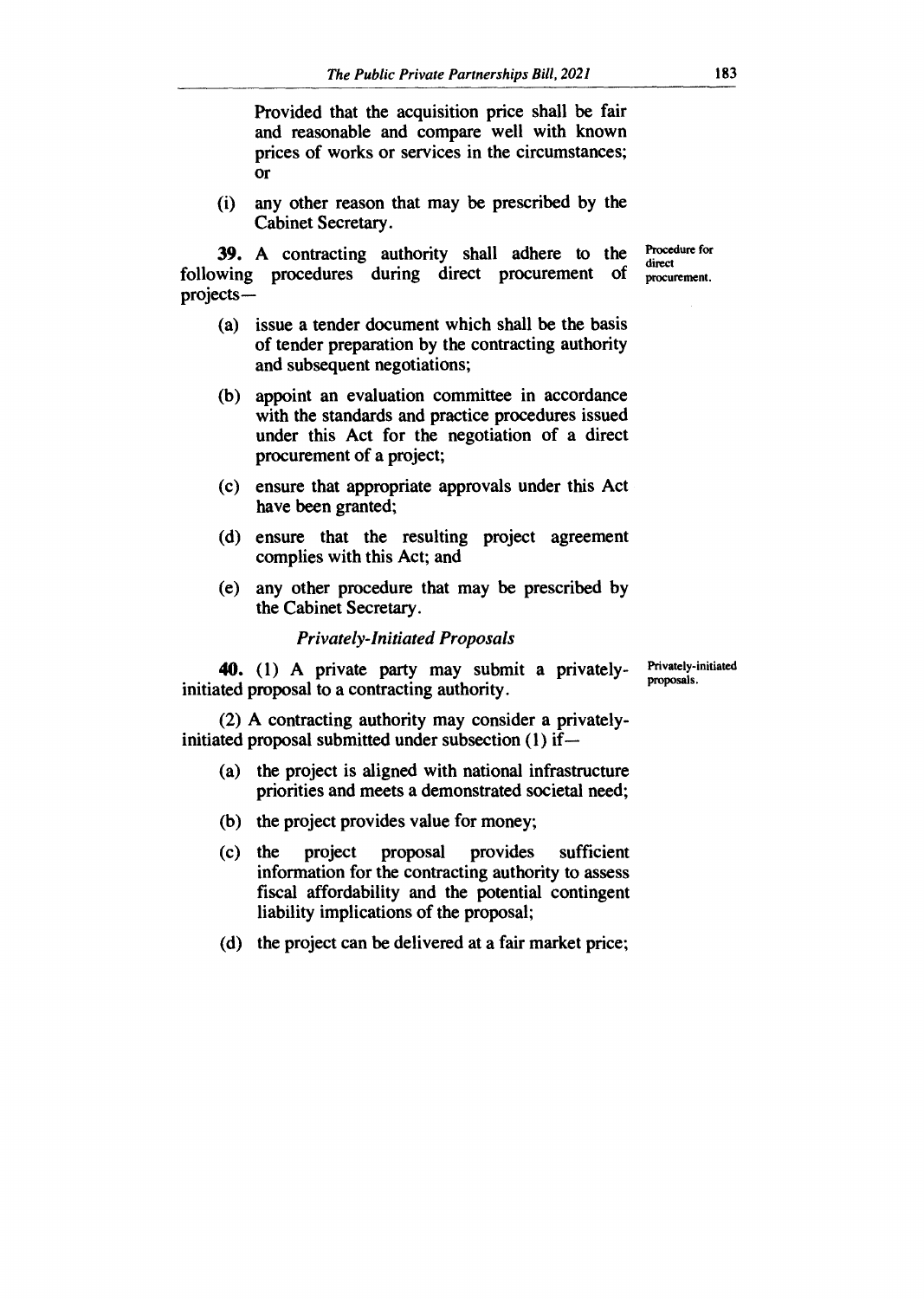- **(e) the project is supported by all documents listed under subsection (3) for purposes of transparency and accountability; and**
- **(0 the project supports the efficient transfer of risk from the public sector.**

**(3) The privately-initiated proposal under subsection (1) shall contain the following information —** 

- **(a) a detailed description of the proposed project, including reference designs, sketches and alignment maps;**
- **(b) detailed project needs analysis, including a description of the benefits to society and alignment with Government's infrastructure plan;**
- **(c) a description of the environmental and social features of the proposed project;**
- **(d) a detailed technical description of the project, including a construction schedule and requirements on enabler services;**
- **(e) a detailed description of the financial viability of the project, including costs and** *revenues,*  funding and financing plan, **supported by relevant financial model in open format;**
- **(f) a preliminary operating plan for the proposed project;**
- **(g) a description of the key project risks and the risk allocation under the project;**
- **(h) disclosure of any Government support measures the proposed project may require;**
- **(i) a description of non-monetary Government support measures that the project may require; and**
- **(j) a justification why the project is not suitable for open competitive procurement.**

**(4) The contracting authority shall submit the**  privately-initiated proposal to the Directorate **assessment and approval.**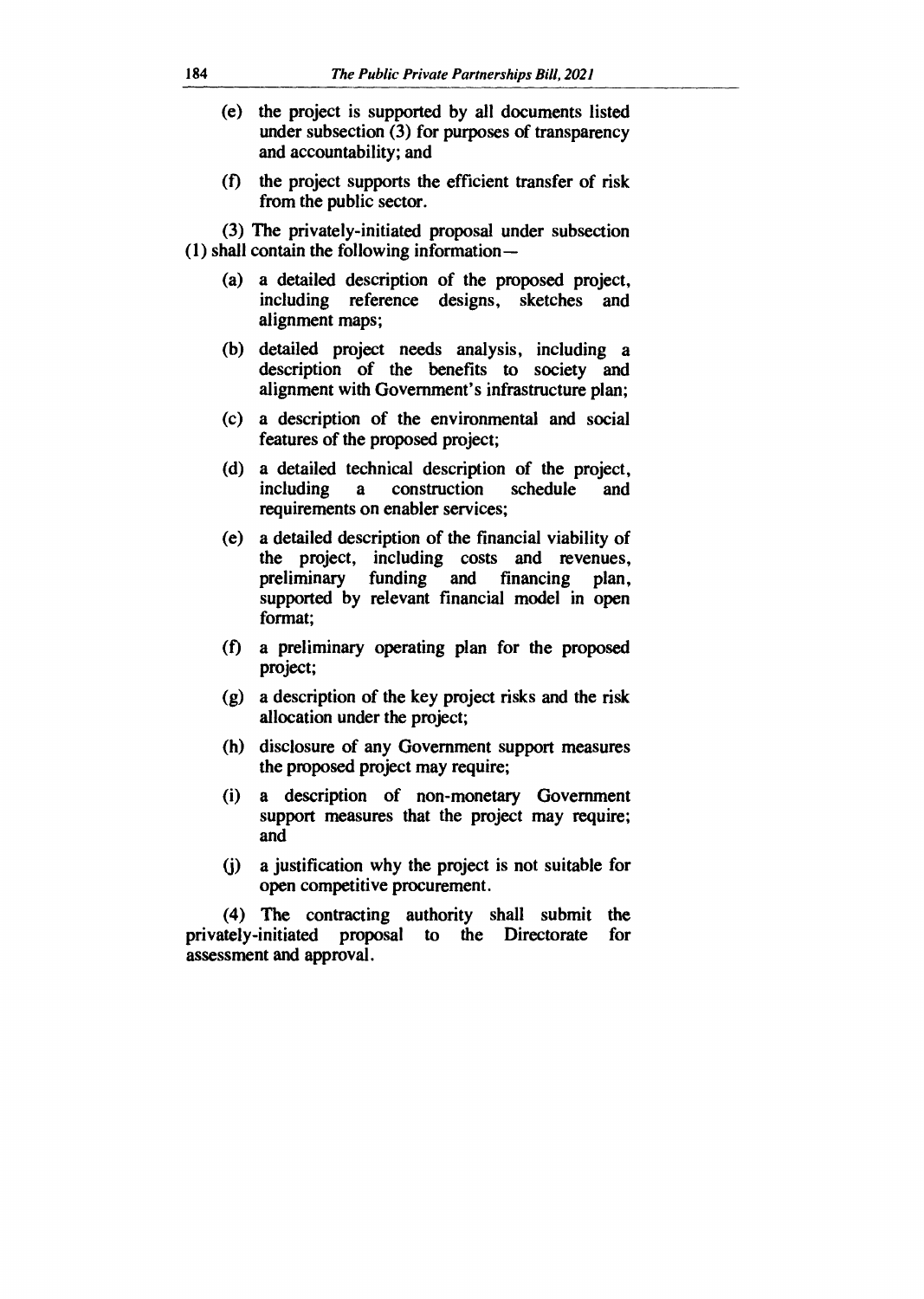(5) The Cabinet Secretary may, by notice in the Gazette, prescribe when submissions may be made under this section.

(6) A private party shall pay into the Fund a nonrefundable review fee at the time of submitting its privately-initiated proposal under subsection (1), calculated at the rate of zero-point-five per cent of the estimated project cost or fifty thousand United States dollars, whichever is lower.

(7) The review fee paid under subsection (6) shall not create any obligation on the contracting authority or the Directorate towards the proponent.

(8) The Cabinet Secretary shall, in consultation with the Directorate, make Regulations for the better implementation of this section.

**41.** The Directorate, in co-ordination with the contracting authority, shall, before commencing an evaluation of a privately-initiated proposal, conduct due diligence to confirm that the private party —

- (a) has not been debarred by any country or any international organization from participating in public private partnerships or similar arrangement;
- (b) is not corrupt, has not engaged in acts of corruption, and has not been sued or convicted on account of acts of corruption;
- (c) is not insolvent, under receivership or bankrupt and its affairs are not being administered by a court or judicial officer, its business activities have not been suspended, and it is not subject to any current legal proceedings;
- (d) is tax-compliant in all jurisdictions in which it has local tax presence, and in its home country of registration, and is not at default on payment of social security and employment benefits or contributions in its jurisdictions of operation and registration; and
- (e) has not, and its directors or officers have not, been convicted of any criminal offence related to

Due diligence on privately-initiated proposals.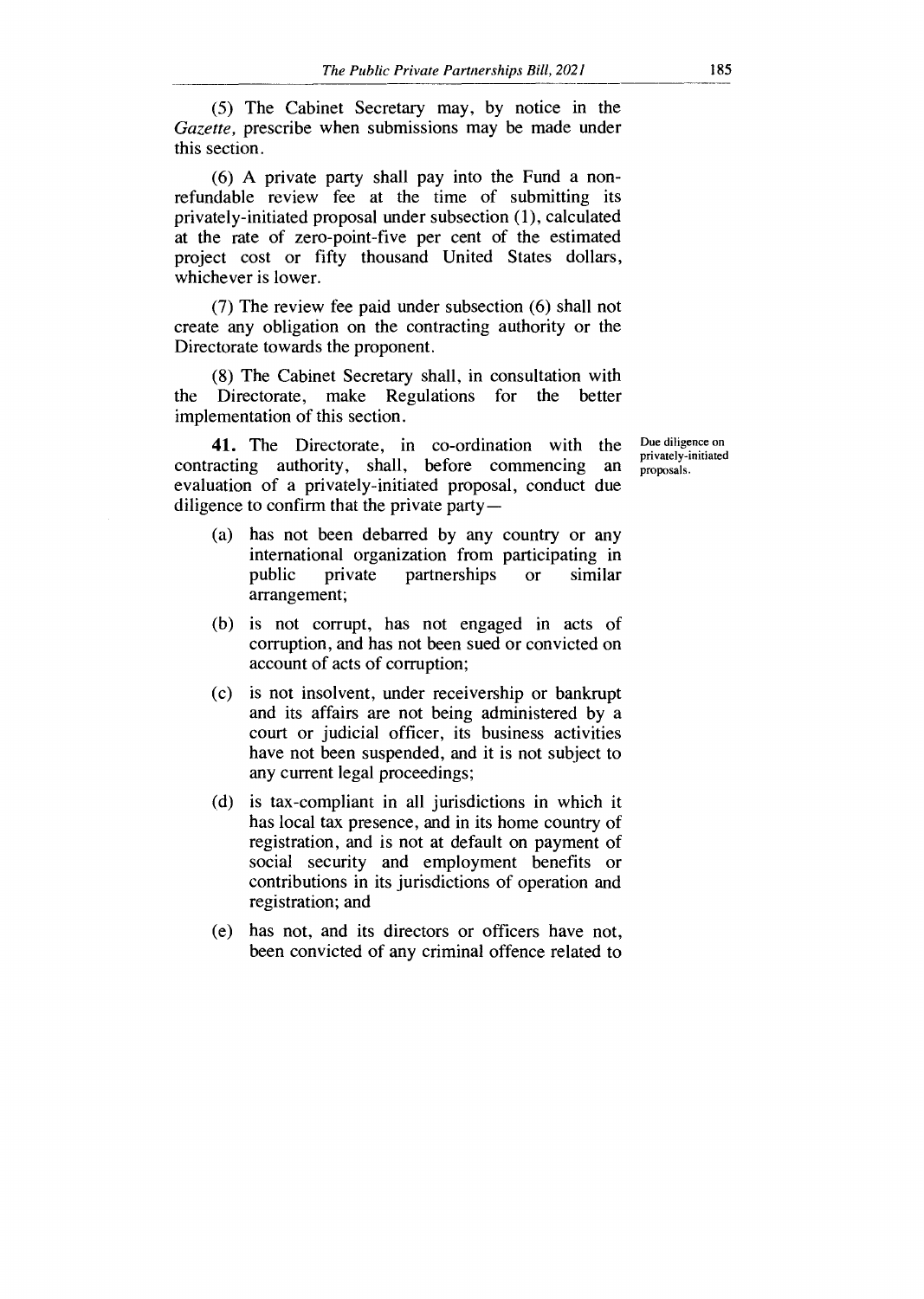**professional conduct within a period of five years preceding the submission of the proposal, and have not otherwise been disqualified pursuant to administrative suspension or debarment proceedings.** 

**42. (1) The Directorate shall, in consultation with the contracting authority, in evaluating a privately-initiated proposal with a view to determining its suitability for further development as a public private partnership project, establish evaluation criteria for the proposal.** 

**Evaluation of privately-initiated proposals.** 

**(2) The private party shall not be required to submit additional proposals to the contracting authority or the Directorate during the evaluation of the privately-initiated proposal.** 

**(3) The evaluation criteria established under subsection (1) shall include —** 

**(a) public interest criteria;** 

**(b) project feasibility criteria;** 

**(c) public private partnership suitability criteria; and** 

**(d) affordability criteria.** 

**(4) If requested by the Directorate or a contracting authority, the private party shall provide any clarifications or additional information on the privately-initiated proposal in written form.** 

**(5) The Directorate and contracting authority shall, in consultation with relevant government departments, evaluate the proposal against the evaluation criteria within ninety days from the date the proposal is submitted to the Directorate.** 

**(6) The Directorate shall prepare a detailed assessment report on the privately-initiated proposal based on the evaluation criteria established under subsection (1) and make recommendations to the Committee within five working days after concluding the evaluation on whether or not the project can proceed to the project development phase.** 

**(7) The Committee shall, within fourteen working days of receiving the report under subsection (6), determine**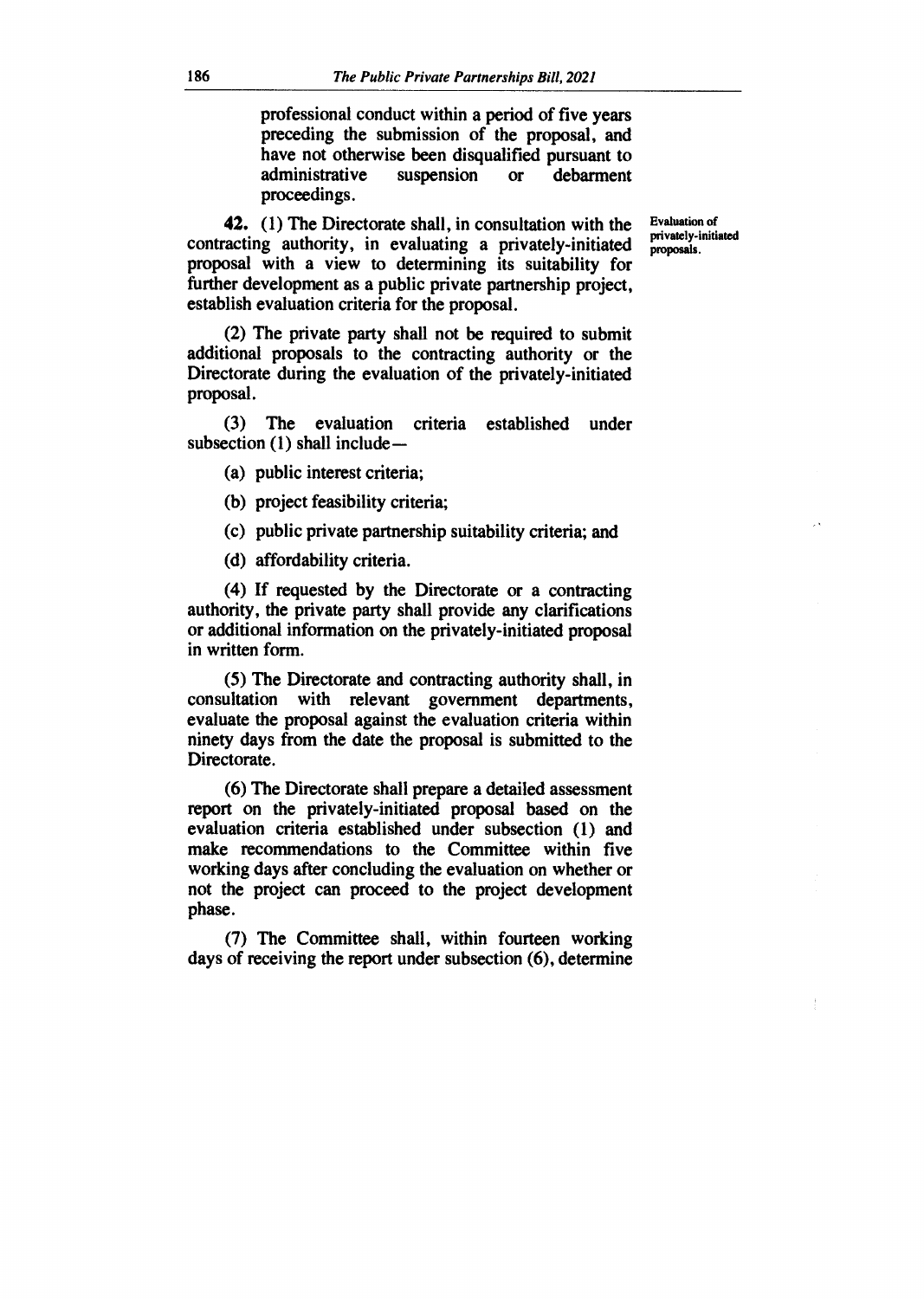**whether or not the proposed project may proceed to the project development phase, and provide guidance on the procurement method that shall be applied to the said project.** 

**(8) In making its determination under subsection (7), the Committee shall take into consideration—** 

- **(a) the assessment report submitted under subsection (6);**
- **(b) the review and recommendations of the Directorate; and**
- **(c) any benchmarking or market testing results.**

**(9) The approval of a privately-initiated proposal shall not create an obligation on the part of the Directorate, contracting authority or Government toward the private party.** 

**43. (1) Where the Committee approves a privatelyinitiated proposal, the proposal shall proceed to the project development phase, during which a private party shall prepare specific project development activities before the project can be approved.** 

**(2) The project development phase shall be completed within six months from the date of the approval by the Committee.** 

**(3) Despite subsection (2), a contracting authority may apply in writing to the Directorate for the extension of time for the completion of the project development phase, specifying the justification for the application for additional time, and proposing a new timeframe and mitigation measures to prevent any further delays.** 

**(4) Where the Directorate is satisfied with the justifications of the contracting authority under subsection (3), it shall grant the application.** 

**(5) The project development phase consists of the activities necessary to enable the contracting authority and other appropriate decision-making agencies, under the guidance of the Directorate, to undertake a detailed evaluation of the proposed project before contracting, including the development of—** 

**Project development of privately-initiated proposals.**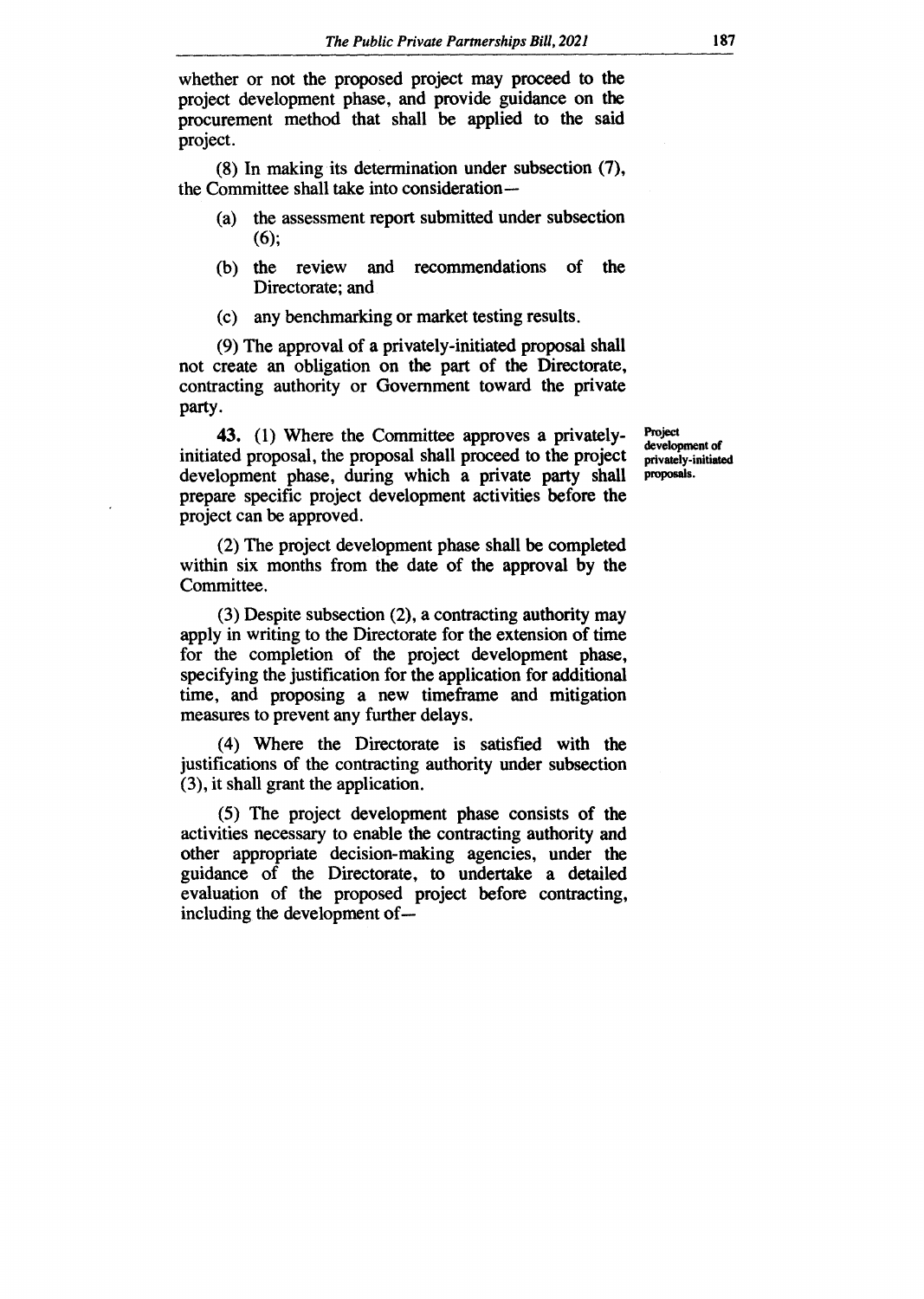- (a) a detailed geographical, temporal and functional scope of the proposed project, including any right of way or land acquisition or human resettlement plan, where applicable;
- (b) a technical feasibility study, including a technical design and technical specification schedule that is capable of supporting pricing and socioenvironmental impact assessments;
- (c) a financial feasibility study, including a detailed risk assessment, fiscal impact assessment or affordability assessment and a funding and financial plan;
- a legal feasibility study, including an assessment of legal risks and uncertainties;
- $(e)$ a social and environmental impact assessment where applicable;
- $(f)$ an economic feasibility study;
- private public partnership suitability assessment or value for money assessment;
- a comprehensive risk matrix;
- $(i)$ a preliminary private public partnership structure; and
- a plan for stakeholder outreach to ensure social (i) acceptability of the project.

(6) At the request of a private party, the contracting authority may enter into a project development agreement with the private party that shall outline the terms under which the private party will undertake project development activities.

(7) A project development agreement between the contracting party and the private party shall provide for  $the -$ 

- (a) objectives of the project and project development agreement;
- (b) responsibilities of the contracting authority and the private party under the agreement;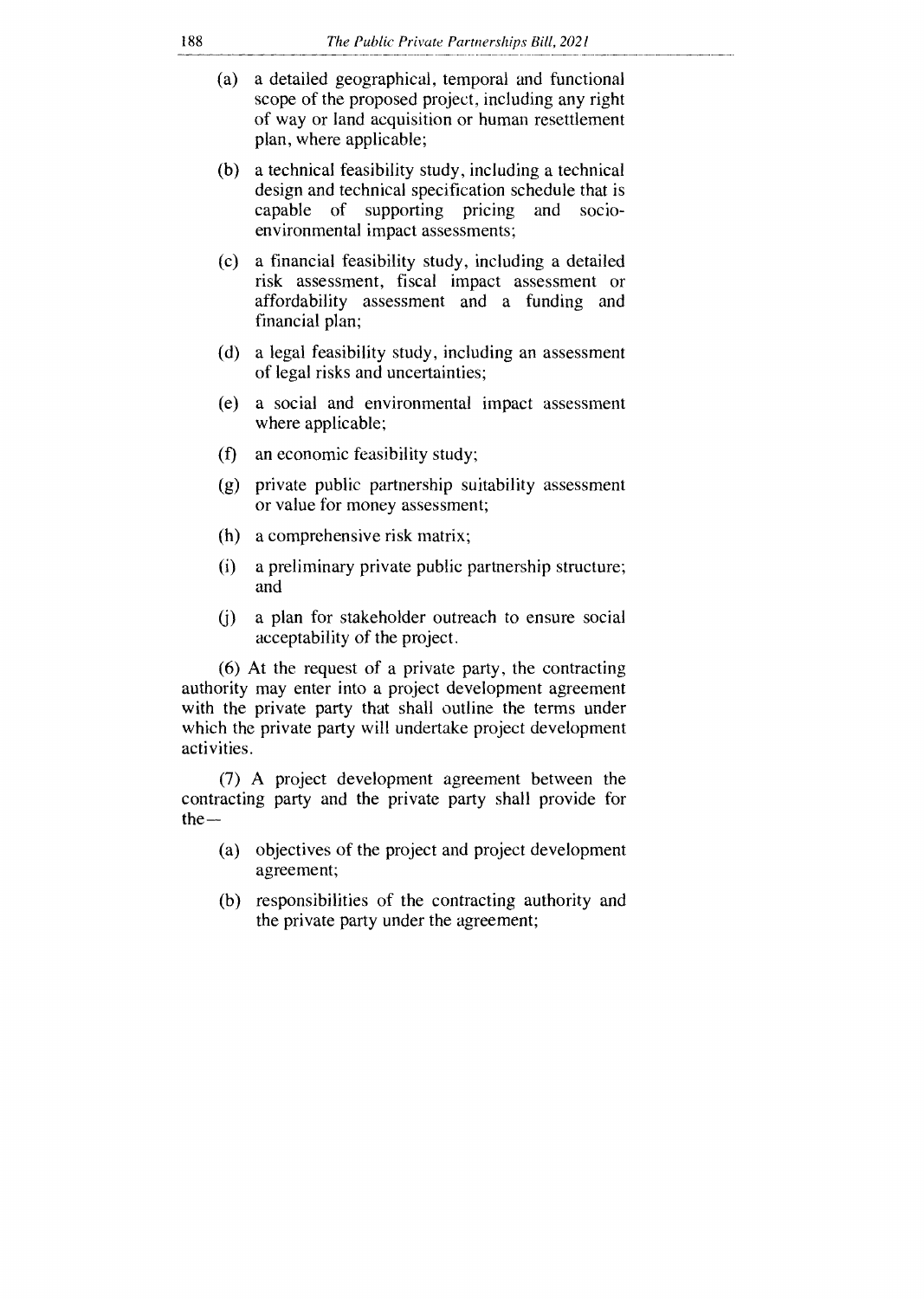- (c) compensation principles specifying that—
	- (i) if the project is eventually awarded to the private party, there shall be no compensation;
	- (ii) if the project is awarded to another private party, the costs of the private party that submitted the proposal for completing the project development phase, shall be paid by the private party, at financial close; and
	- (iii) if the project does not progress beyond the project development phase, there shall be no compensation liability on the part of the Government;
- (d) modalities for coordination and communication between the contracting authority and the private party;
- (e) timelines for project development;
- (f) conditions under which the agreement may be terminated;
- (g) legal or regulatory obligations of the contracting authority and the private party; and
- (h) policies related to transparency and disclosure, accountability, confidentiality and conflicts of interest.

(8) The Directorate shall develop standardized contract documents for a project development agreement with respect to privately-initiated proposals.

(9) All documents resulting from the project development phase shall be evaluated by the contracting authority in accordance with the evaluation criteria specified in section 42 and the Directorate shall make recommendations thereon to the Committee for approval within twenty working days of completing the project development phase.

(10) The contracting authority, in co-ordination with the Directorate, may hire external advisors to review and provide an independent opinion regarding the studies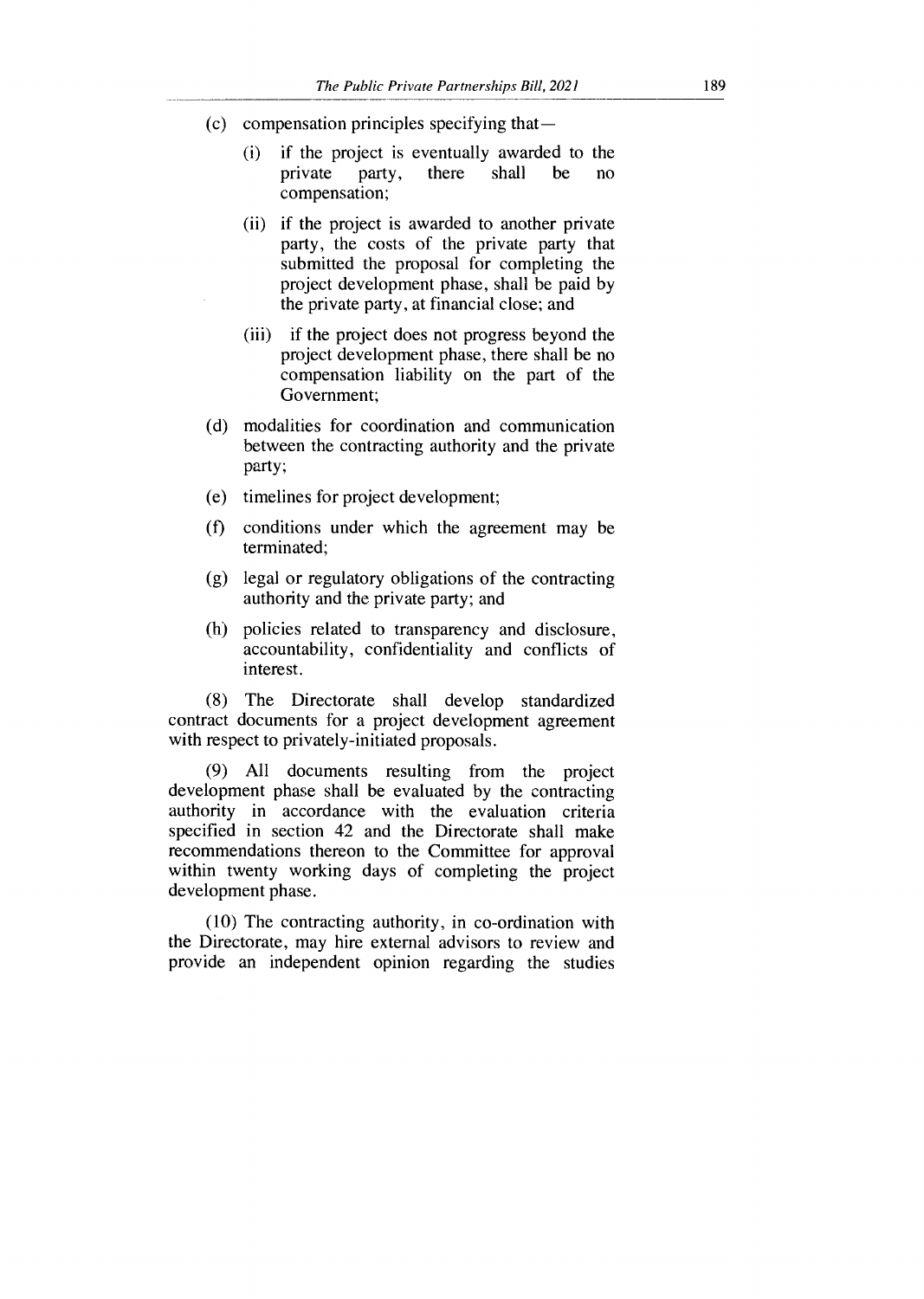**conducted by the private party regarding the privatelyinitiated proposal.** 

**(11) The Committee may, on the recommendations of the contracting authority, and any independent reviews or advice that the Committee may solicit in that regard, make a determination that —** 

- **(a) the project meets the public interest, public private partnership suitability, project feasibility and affordability criteria, and grant approval for the project to be procured under this Act;**
- **(b) the project does not meet public private partnership suitability criteria and give guidance on alternative methods by which the project may be implemented; or**
- **(c) the project does not meet any of the relevant criteria and should be abandoned.**

**(12) Where the Committee determines that the project should be abandoned under paragraph (11) (c), the contracting authority may elect to restructure the project to meet the evaluation criteria and resubmit the project to the Committee for a fresh determination.** 

**(13) The Committee shall render its decision under this section within fourteen days of receiving the report under subsection (9).** 

**(14) Following the determination of the Committee, the contracting authority shall publish the feasibility studies and project documentation used to evaluate the project, subject to any applicable disclosure guidelines on public private partnership projects for the time being in force.** 

**(15) For the purposes of this section—** 

- **(a) "public interest" means the proposed project aligns with stated infrastructure needs, policy objectives and priorities of the Government, addresses a defined societal need, and contributes to the country's socio-economic agenda; and**
- **(b) "project feasibility" means the proposed project has been confirmed to be technically, financially, socially, environmentally and legally feasible.**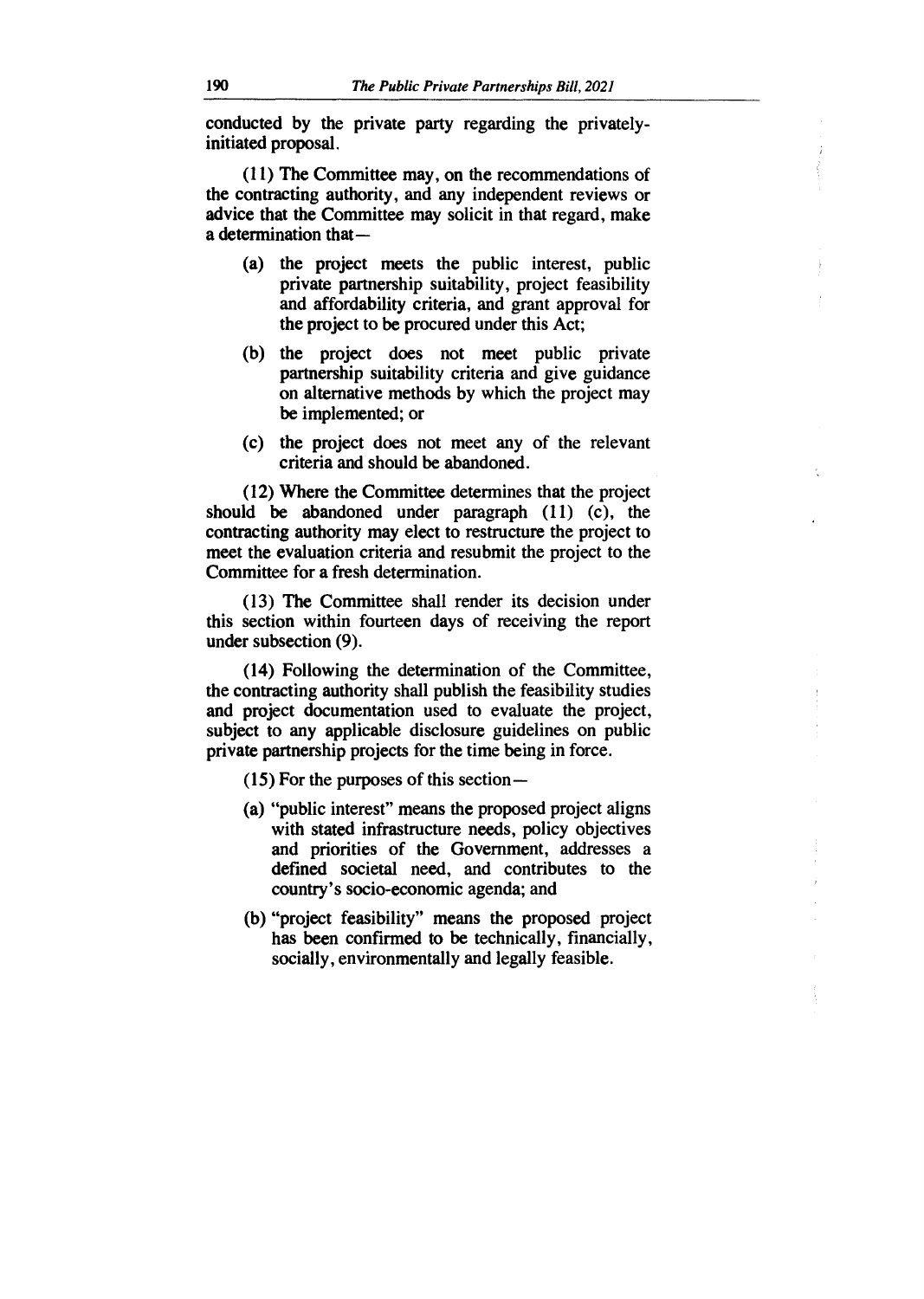**44.** (1) Where the Committee determines that the **Procure privately-initiated proposal may be procured in terms of section 43 (11) (a), the contracting authority shall, with the assistance of the Directorate, directly negotiate the project proposal with the private party, if —** 

- **(a) the contracting authority determines that the proposal shall not generate market interest under competitive procurement;**
- **(b) the proposal is anchored on unique elements; or**
- **(c) direct negotiations are justified for any other reason in the public interest.**

**(2) For the purposes of subsection (1), a contracting authority shall establish clear and realistic timelines for the conduct of the direct negotiations on the project:** 

**Provided that the contracting authority or authorities and the private party shall undertake to finalise the negotiations within six months.** 

想

**(3) Where the direct negotiations are not completed within six months, the negotiations shall be terminated.** 

**(4) Where the contracting authority receives more than one privately-initiated proposal with respect to the same matter and all proposals proceed to the project development stage, the contracting authority may utilize a restricted tendering procedure that limits competitive bidding to the private parties that submitted proposals.** 

**(5) Where a contracting authority determines that the project should be procured competitively because of market interest or the existence of equally competent alternative technologies that could deliver higher value for money to the Government, the contracting authority may elect to subject the project to open competitive tender under this Act:** 

**Provided that the contracting authority may determine whether or not to reimburse the costs incurred by the private party if —** 

- **(a) the project is awarded to any other bidder;**
- **(b) the project achieves financial close;**

**Procurement**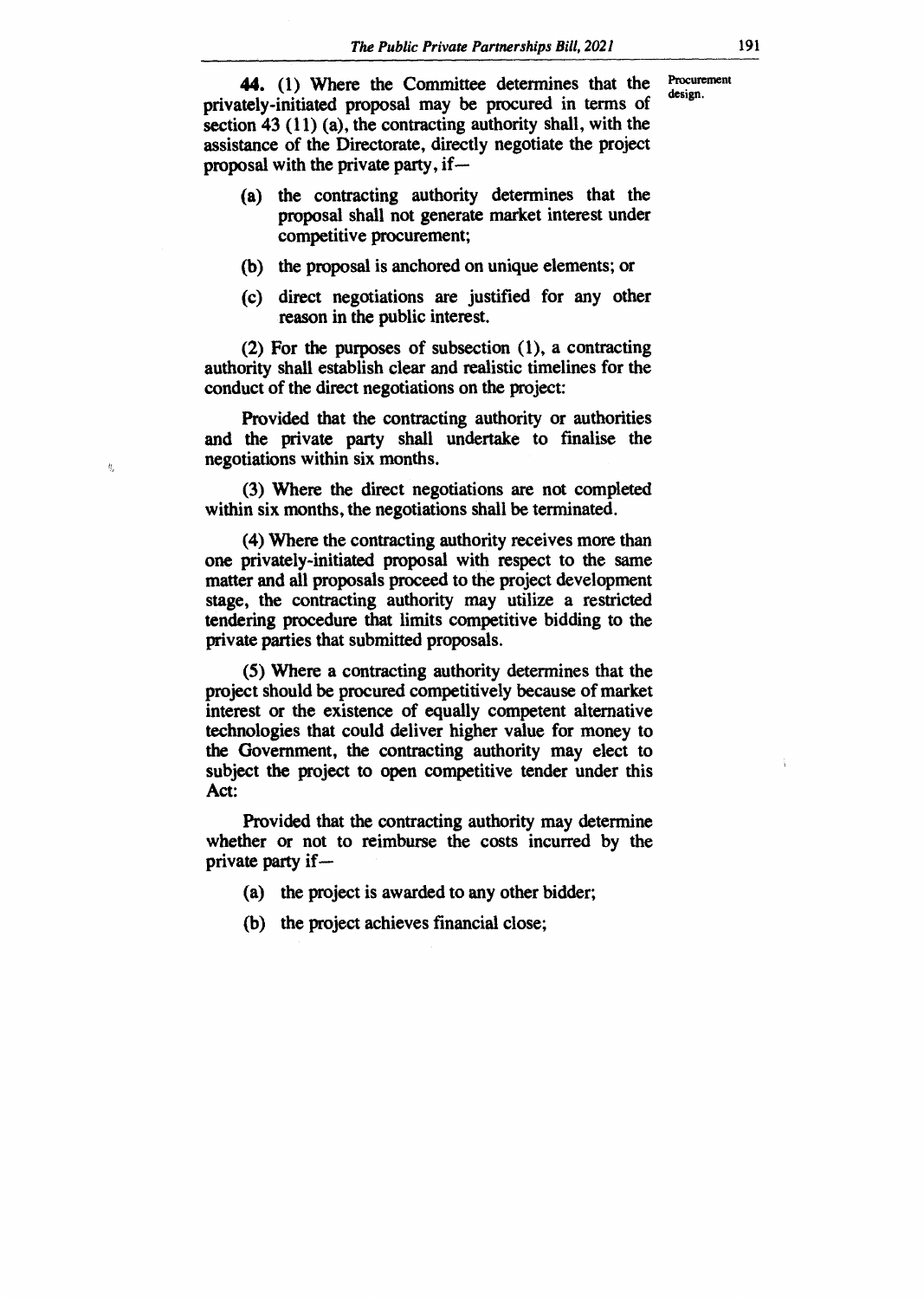- (c) the development costs do not exceed zero-pointfive per cent of the estimated project cost; and
- (d) the development costs are borne by the successful bidder.

(6) Where the contracting authority determines that an open tender is in the public interest, it shall establish a clear and realistic timeline for the preparation of tender documentation and the administration of the bidding process.

(7) Subject to subsection (4), the contracting authority shall ensure equal bidding conditions when designing a procurement strategy under this section.

#### *Competitive bidding*

45. (1) A contracting authority shall, on the approval of a feasibility report, invite requests for qualifications from qualified bidders with respect to the proposed project.

(2) The Directorate shall prescribe the standards and specify the practice notes on procurement and tender administration regarding the requests for qualification.

(3) A contracting authority shall, in the request under subsection (1), specify the eligibility criteria of a bidder and may require each bidder to provide statements or documents to prove the bidder's eligibility.

(4) A contracting authority shall consult the Directorate during the procurement cycle.

(5) Any person who responds to a request for qualification shall comply with the provisions of this Act and the instructions to bidders contained in the tender documents.

(6) Where the Directorate determines that this section should not apply to a public private partnership project, the Directorate shall notify the contracting authority and the project may proceed to the bidding stage.

(7) The Directorate shall issue guidelines regarding the making of a determination under sub-section (6).

46. (1) A private party intending to respond to a request for qualification under section 45 may do so as part of a consortium of private parties.

Qualification of private parties.

Requests for qualification.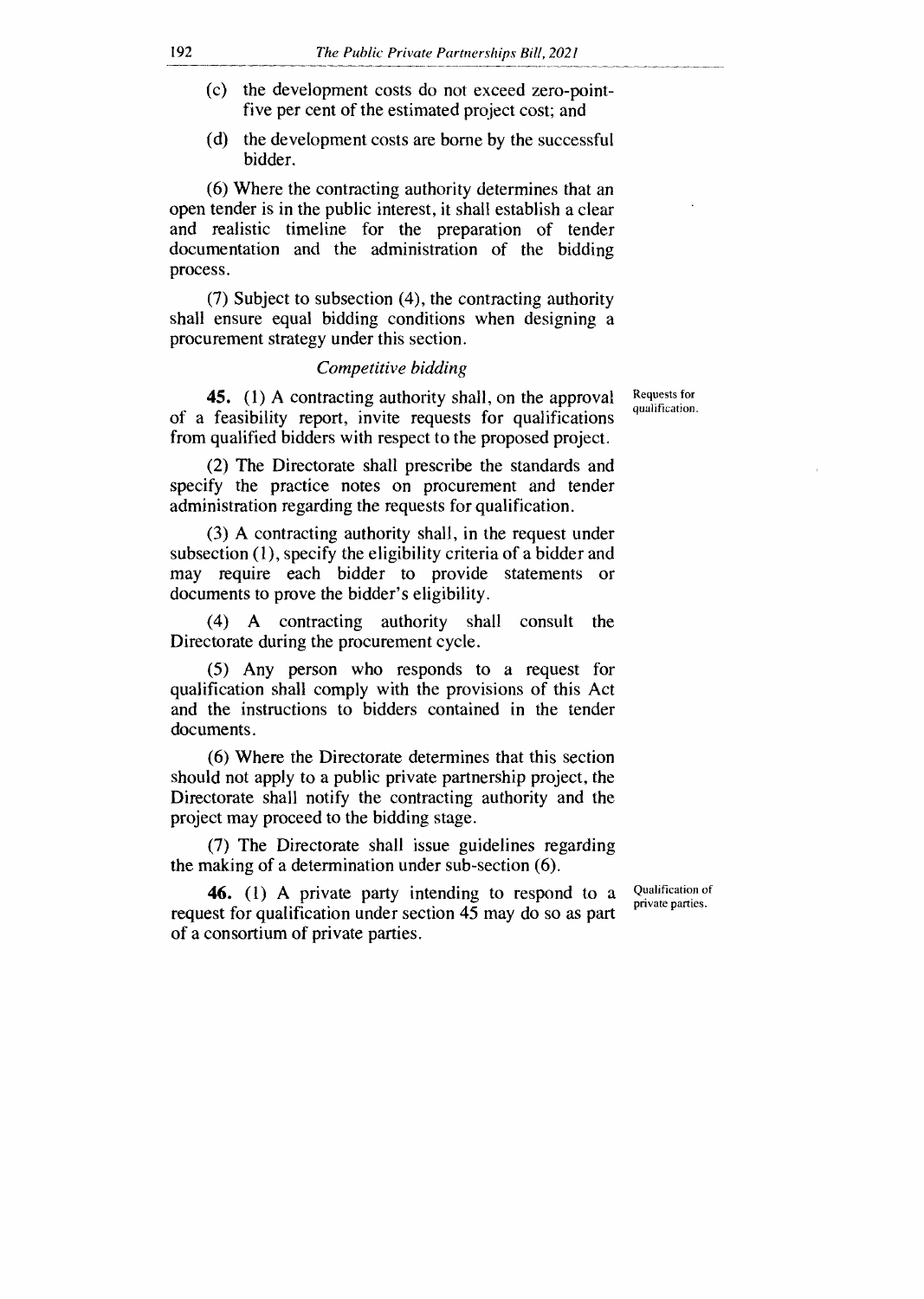(2) A private party or consortium is eligible to respond to a request for qualification if the party or consortium —

- (a) satisfies the criteria specified in the request for qualification issued by the contracting authority;
- (b) has the technical and financial capacity to undertake the proposed project;
- (c) has the legal capacity to enter into a project agreement with the contracting authority;
- (d) is not insolvent, in receivership, bankrupt or in the process of being wound up; and
- (e) is not for any reason precluded by the contracting authority from entering into a project agreement with the contracting authority.

47. (1) The contracting authority shall, upon issuing a notice under section 44, constitute a prequalification committee for the purpose of pre-qualifying bidders.

(2) The contracting authority may, where it considers it appropriate, constitute the project appraisal team as the prequalification committee for purpose of prequalifying bidders under subsection (1).

48. (1) The prequalification committee constituted under section 47 shall review the requests for qualification submitted to the contracting authority and prepare a shortlist of qualified bidders.

(2) A bidder shall be disqualified at the prequalification stage if that bidder--

- (a) submits false, inaccurate or incomplete information;
- (b) colludes, connives or is involved in any corrupt or dishonest practice intended to confer an unfair advantage over other bidders in the award of the tender;
- (c) fails to meet any of the eligibility criteria specified in the request for qualification; or
- (d) contravenes the provisions of this Act or any other written law in order to have an unfair advantage over other bidders in the award of the tender.

Prequalification committees.

Disqualification of private parties.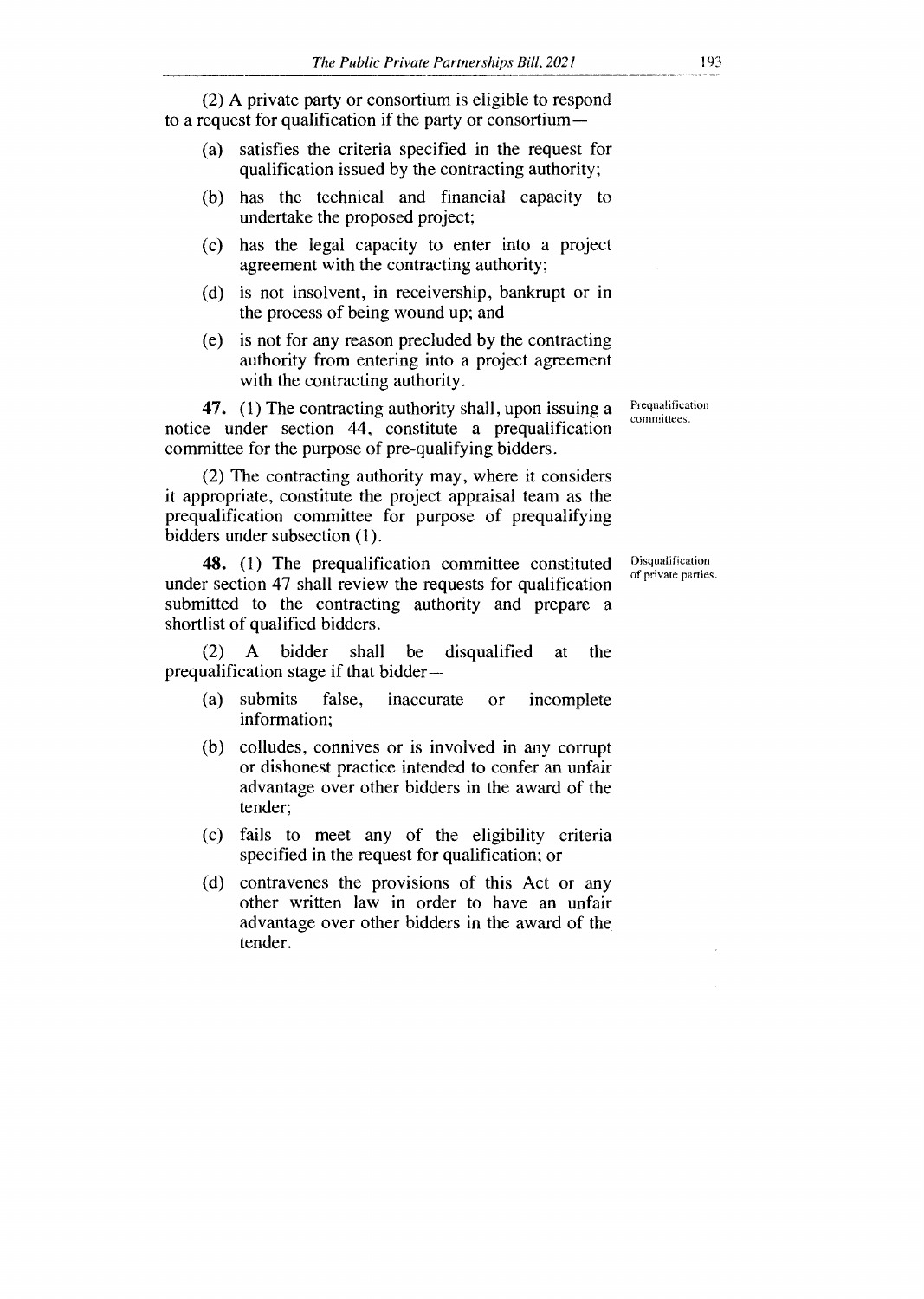(3) A disqualified bidder may object to its disqualification under subsection (2) by lodging a petition in the prescribed form with the Petition Committee within fourteen days of being notified of the disqualification.

(4) The Petition Committee shall hear and determine an objection under subsection (3) within twenty-eight days of the petition being lodged.

Invitations to bid.

**49.** (1) A contracting authority shall, in consultation with the Directorate, after the preparation of a short list of prequalified bidders, prepare tender documents in relation to a project for the purpose of inviting bids from eligible bidders.

(2) The tender documents prepared under subsection (1) shall include the following information —

- (a) general information related to the project necessary for the preparation and submission of bids;
- (b) specifications of the project including the technical and financial conditions that should be met by bidders;
- (c) specifications of the final product, level of services, performance indicators and such other requirements as may be necessary including the safety, security and environment preservation requirements to be met by bidders;
- (d) basic terms of the project agreement including non-negotiable conditions;
- (e) the criteria and method to be used in evaluating bids;
- (f) forms and documents that are required to be filled and submitted by bidders;
- (g) the value of the bid security required to be submitted by bidders;
- (h) the conditions, procedures and administration of bid clarifications;
- (i) the date, time and place for the submission of tender documents by bidder;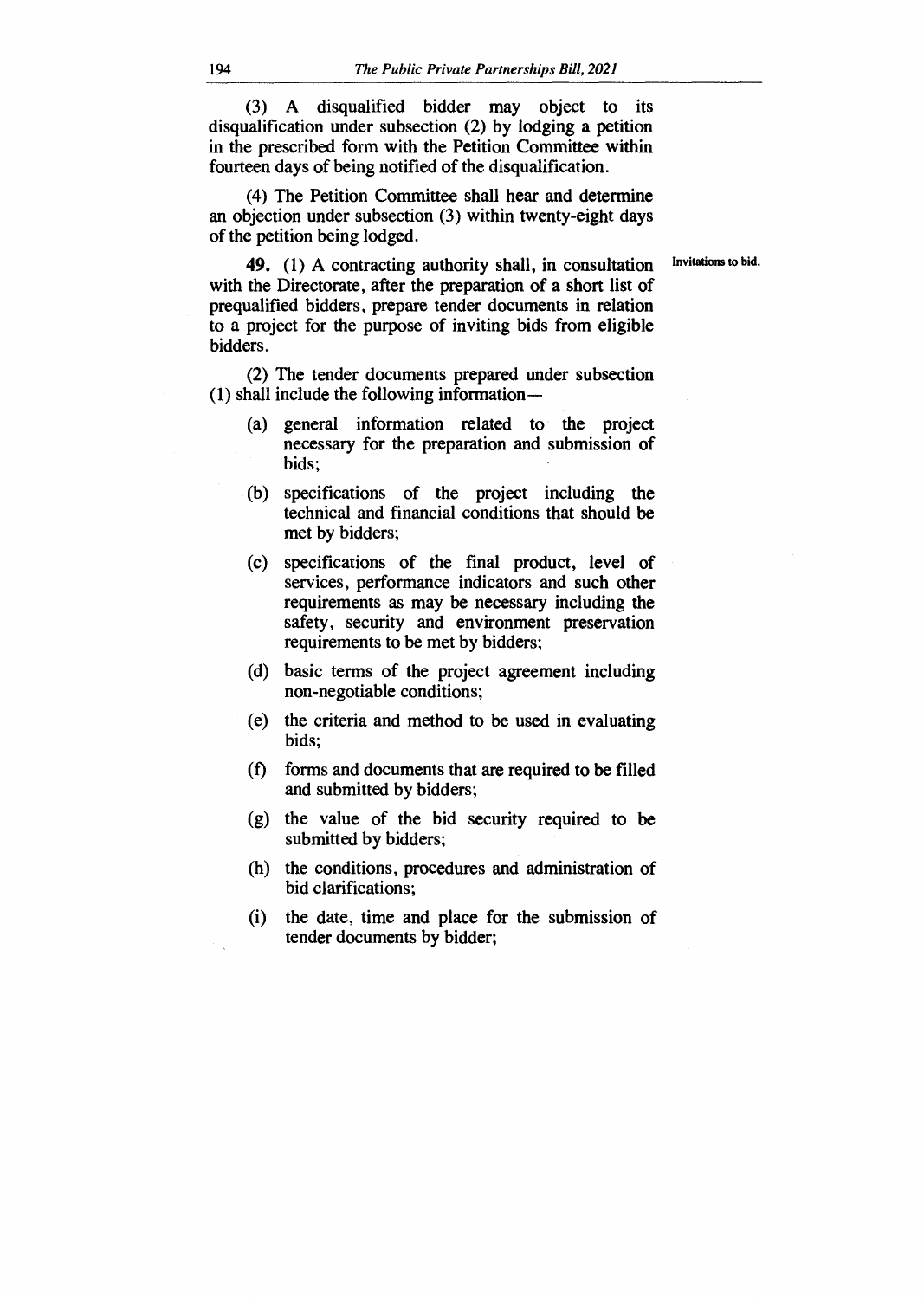- (j) instructions regarding pre-bid conferences, where necessary;
- (k) the conditions to be met by any consortiums on permissible changes to a consortium arrangement;
- (1) the procedure to be followed in a competitive dialogue process; and
- (m) any other matter that may be necessary for the proper conduct of the tender stage of the project.

**50.** (1) A bidder intending to bid for a project under this Act shall complete and submit a technical and financial bid.

(2) The bidder shall submit the technical and financial bid in separate sealed envelopes in the manner prescribed by the contracting authority.

**51.** (1) A contracting authority may, with the approval of the Directorate, hold a competitive dialogue with each shortlisted bidder for the purpose of defining the technical or financial aspects of the project.

(2) The contracting authority may require each bidder to submit a technical and financial non-binding proposal as part of the competitive dialogue with the authority.

(3) The competitive dialogue shall be held with each bidder on the basis of equality and transparency.

(4) The discussions held during a competitive dialogue shall not be disclosed to any person by any party to the discussions.

(5) At the end of the competitive dialogue stage, the contracting authority may —

- (a) alter the project specifications, risk matrix or structure; and
- (b) reopen prequalification for the project.

(6) Where the contracting authority reopens prequalification, it shall invite each bidder that participated in the competitive dialogue to submit a best and final offer which shall form the basis for the evaluation of the bids and award of the tender.

Submission of bids.

Competitive dialogue.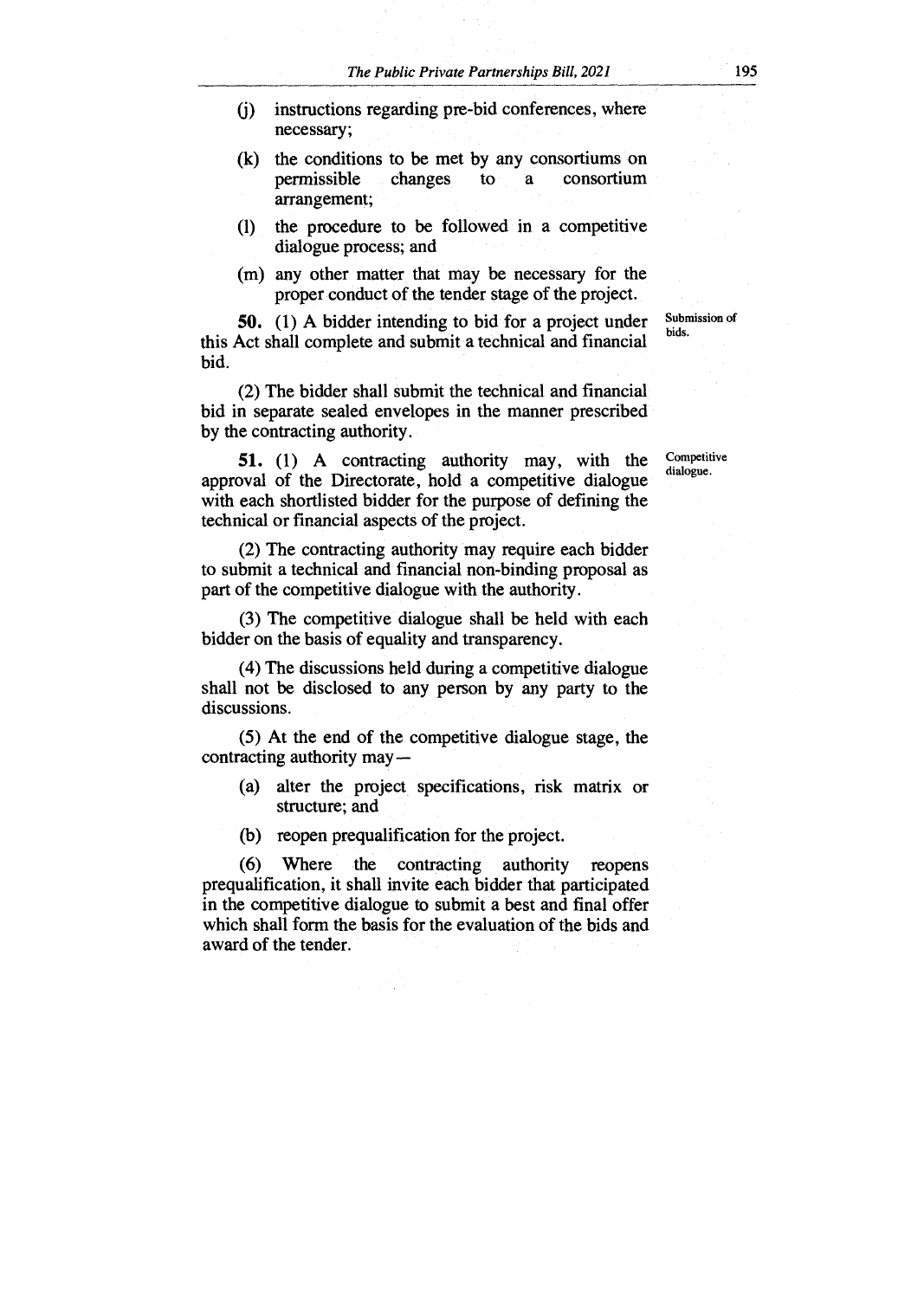52. (1) A consortium constituted for the purpose of bidding for a project under this Act may submit a bid in the name of the consortium.

Bids by consortiums.

(2) A bid by a consortium shall be accompanied by a notarised binding agreement executed by the consortium's members.

 $(3)$  A consortium shall  $-$ 

- (a) appoint a person from among its members to be the lead consortium member to represent the consortium in its dealings with the contracting authority on the basis of that person's technical, financial and experiential capacity to undertake the project; and
- (b) submit a notice of the appointment of the lead consortium member to the contracting authority.

(4) A member of a consortium shall not, with respect to a bid by the consortium, submit a separate bid, whether directly or indirectly, or through another consortium, or through a company which submits a bid if that person owns a majority of the company's shares or has control over its management.

(5) The contracting authority shall disqualify from the bidding process any consortium that submits a bid in contravention of the provisions of this section.

(6) The contracting authority may, where a member of a consortium withdraws from the consortium —

- (a) disqualify that consortium from participating in the bidding process; or
- (b) review the terms of a project agreement entered into with the consortium.

(7) The contracting authority shall disqualify a consortium from the bidding process if the consortium dismisses its lead consortium member or the lead consortium member withdraws from the consortium.

(8) Subsection (7) shall not apply where the consortium replaces the lead consortium member with another person in a manner that ensures that the consortium remains eligible to participate in the bid.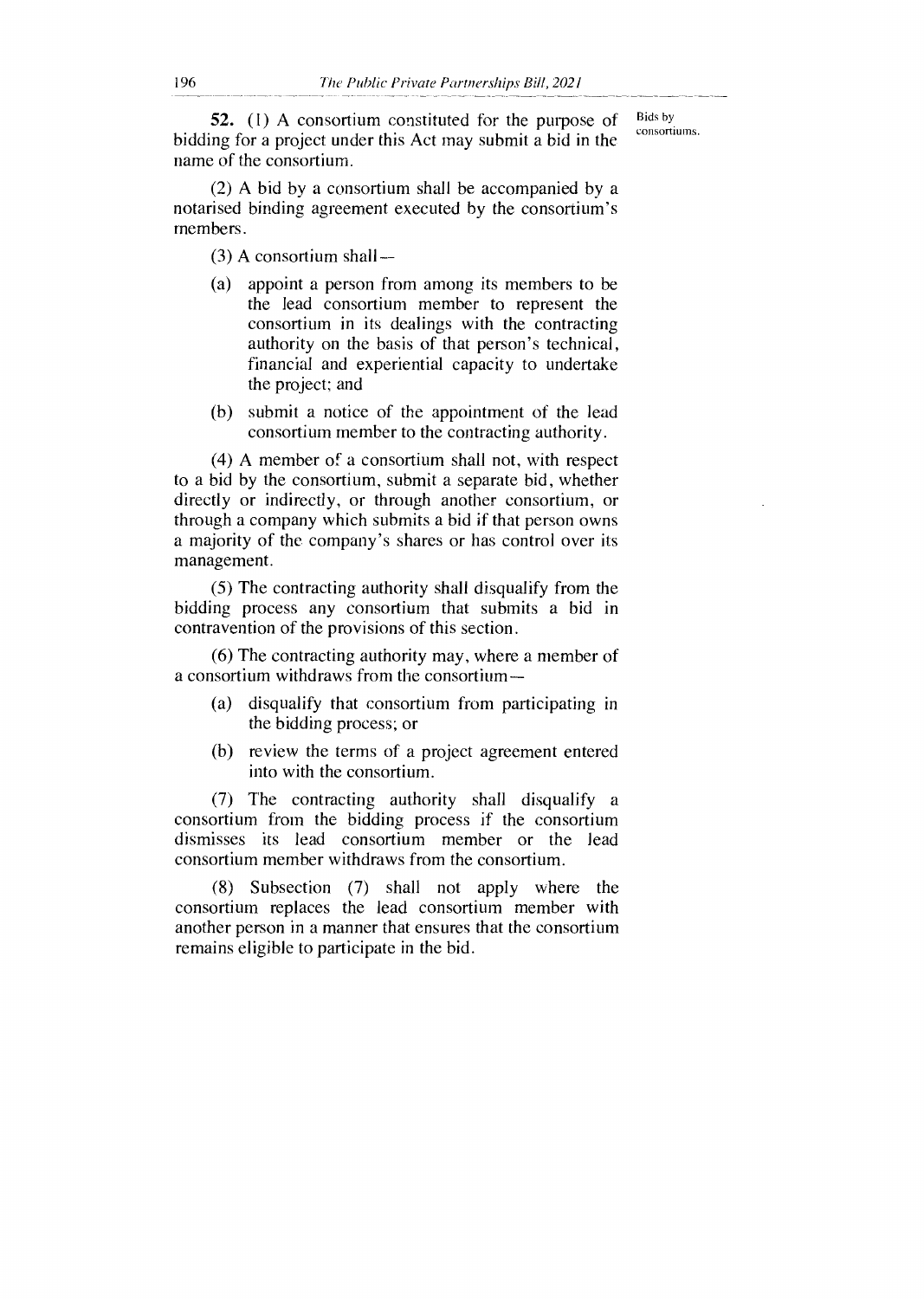(9) Each member of a consortium which submits a bid shall be —

- (a) bound jointly and severally by the terms of the project agreement; and
- (b) jointly responsible for the performance of the obligations under the agreement.

(10) The Cabinet Secretary may, in consultation with the Directorate, make **Regulations** for the better implementation of this section.

**53.** (1) A contracting authority shall, in consultation with the Directorate, constitute a proposal evaluation team for the purpose of evaluating bids submitted under this Act.

(2) The proposal evaluation team shall —

- (a) open and evaluate bids in accordance with the procedure specified in the tender documents and any guidelines issued by the Directorate for that purpose; and
- (b) evaluate the bids by taking into account the evaluation and award criteria prescribed in the tender documents.

**54.** (1) The proposal evaluation team shall evaluate the technical and financial bids within twenty-eight days in accordance with the procedure specified in the tender documents and guidelines prescribed by the Directorate and prepare an evaluation report specifying —

- (a) the evaluation criteria;
- (b) the manner in which the first-ranked bidder has satisfied the requirements specified in the tender documents in comparison with the other bidders;
- (c) such other information as the contracting authority shall consider necessary; and
- (d) the first-ranked and reserve bidder.

(2) The proposal evaluation team shall submit the evaluation report together with its recommendations thereon to the accounting officer of the contracting authority for approval.

(3) If the accounting officer is not satisfied with the recommendations of the evaluation committee, the Evaluation of bids and evaluation reports.

Proposal evaluation teams.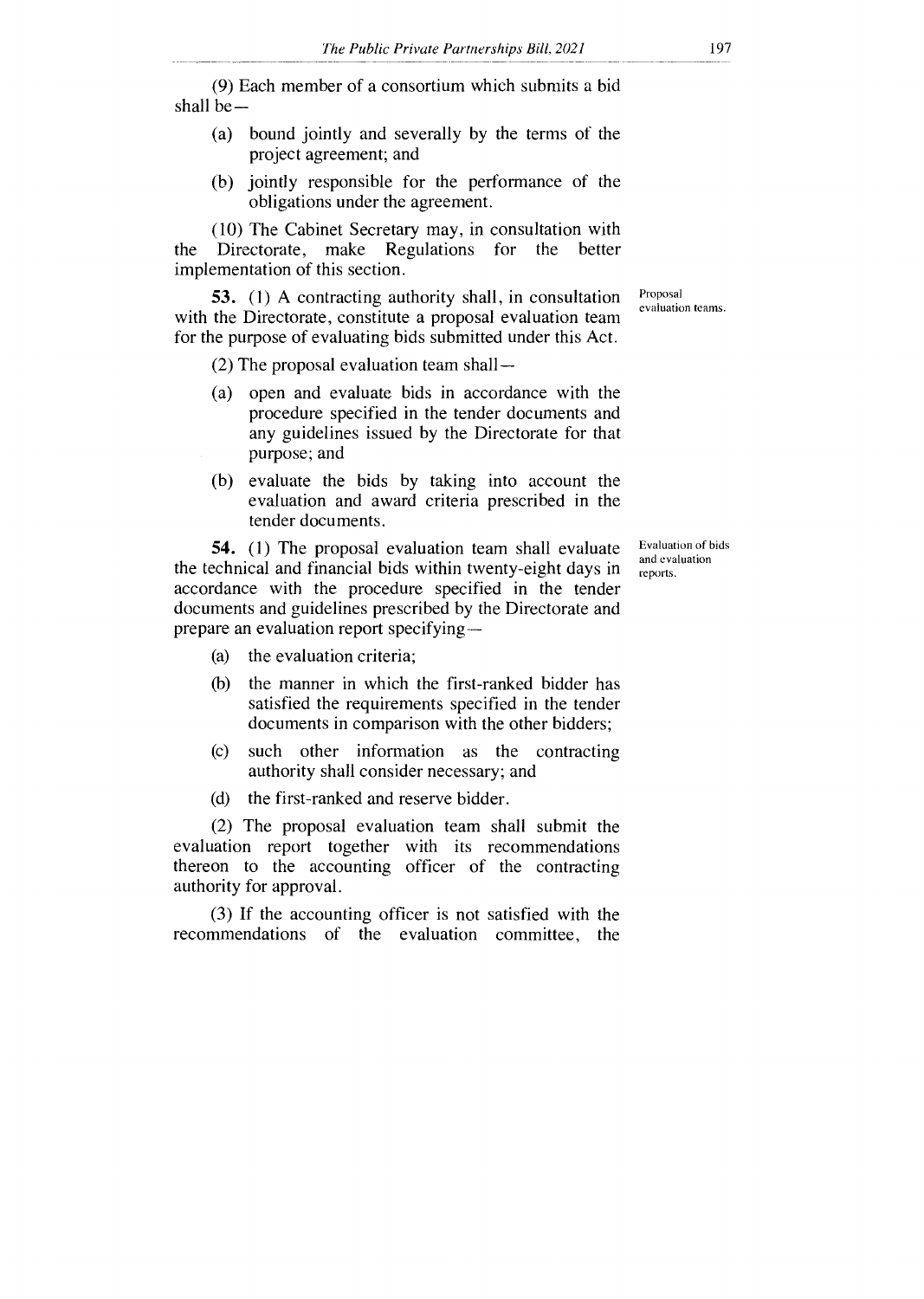accounting officer may return the evaluation report to the proposal evaluation team with recommendations for the review of the report.

(4) The contracting authority shall submit than an evaluation report to the Directorate for no objection within seven days of conclusion of the evaluation.

> Non-compliance by bidders.

**55.** (1) A proposal evaluation team shall reject a bidder's submission where the bidder fails to comply with the conditions specified in the tender documents or Regulations made under this Act.

(2) A proposal evaluation team may reject all submissions where the bidders fail to comply with the conditions specified in the tender documents or the Regulations made under this Act.

(3) Where a proposal evaluation team rejects a submission under this section, the proposal evaluation team shall submit to the accounting officer a report setting out the reasons for the rejection.

(4) The accounting officer shall inform the bidder of the decision of the contracting authority to reject the bid within fourteen days of receiving the report under subsection (3).

(5) A bidder whose bid has been rejected under this section shall not be entitled to compensation.

(6) Where all bids have been rejected under this section in a given tender process, the tender process shall be deemed to have terminated on account of failure by bidders to comply with tender requirements, and the contracting authority shall, in consultation with the Directorate, determine whether to start the tender process afresh.

Negotiations.

**56.** (1) A contracting authority shall, in consultation with the Directorate, constitute a negotiating committee which shall-

- (a) enter into negotiations with the first-ranked bidder in accordance with sections 38,40 or 45;
- (b) for negotiations resulting from section 45, request the second-ranked bidder or any number of bidders as the tender documents may have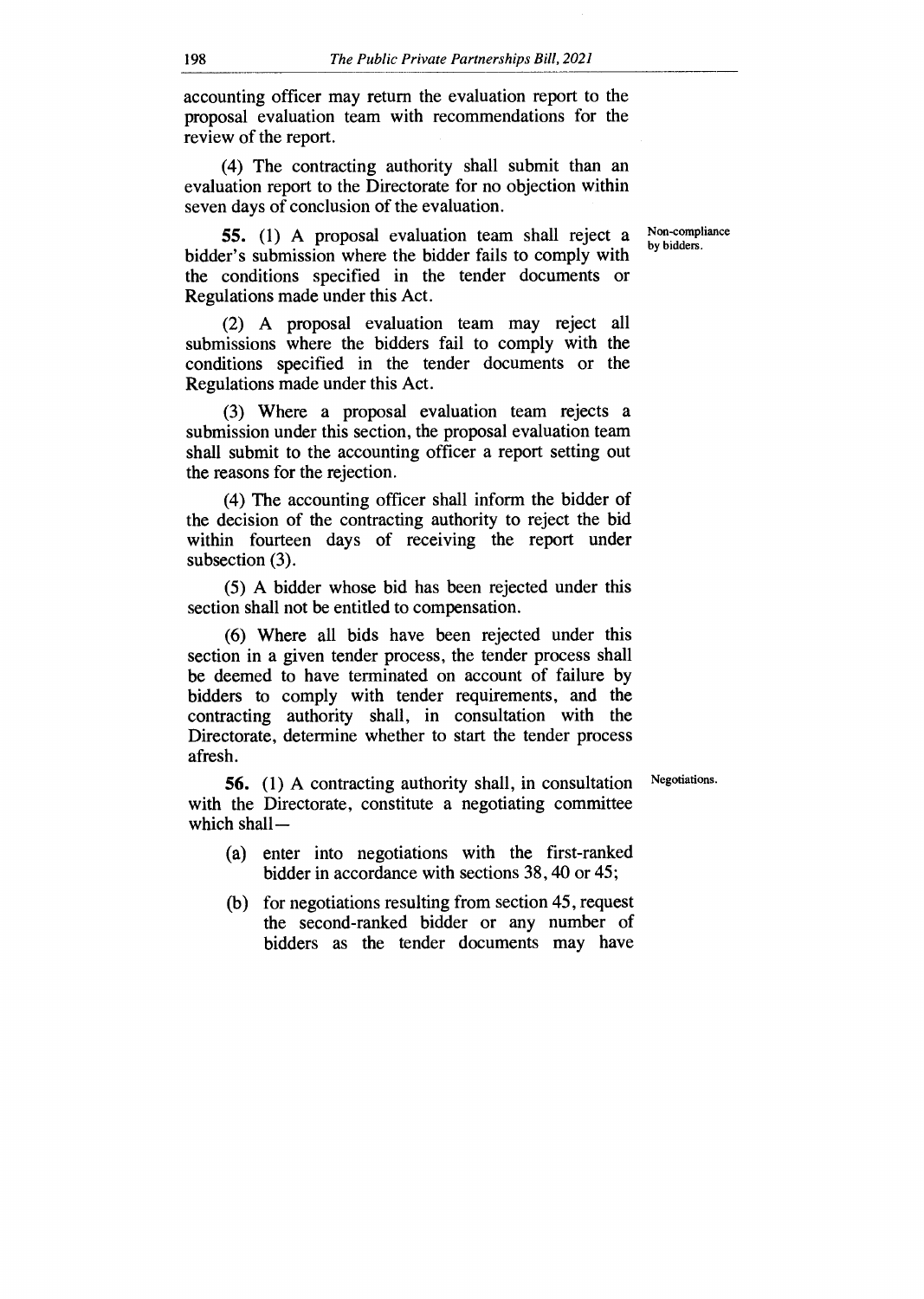**indicated to extend the validity of its or their bids pending the completion of negotiations with the first-ranked bidder;** 

**(c) appoint a negotiation committee which shall be led by the Directorate:** 

**Provided that the contracting authority may, with the permission of the Directorate, be responsible for leading the negotiations with respect to specific parts of the process.** 

**(2) The negotiations between the negotiating committee and the first-ranked bidder may, among other elements —** 

- **(a) cover the technical, commercial, legal, social, environmental, local content and financial terms of the project agreement; and**
- **(b) be subject to any limitations that may be expressly set out in the tender documents or in the approvals issued under section 44.**

**(3) The negotiations and resolutions by the negotiating parties shall not —** 

- **(a) alter the criteria on which tender was awarded;**
- **(b) affect the non-negotiable terms and conditions specified in the invitation to tender**
- **(c) alter the financial structure of the project;**
- **(d) affect the conditions applying to a privatelyinitiated proposal; and**
- **(e) affect the conditions in respect of which there were no reservations raised by the bidder in the bid or proposal.**

**(4) Despite subsection (3), adjusting bid prices to account for changes in the foreign exchange rate or changes due to inflation shall not be deemed to be price-increasing adjustments:** 

**Provided that the tender documents shall expressly provide that a change in the exchange rate or a change due to inflation shall not be deemed to be a price-increase adjustment.**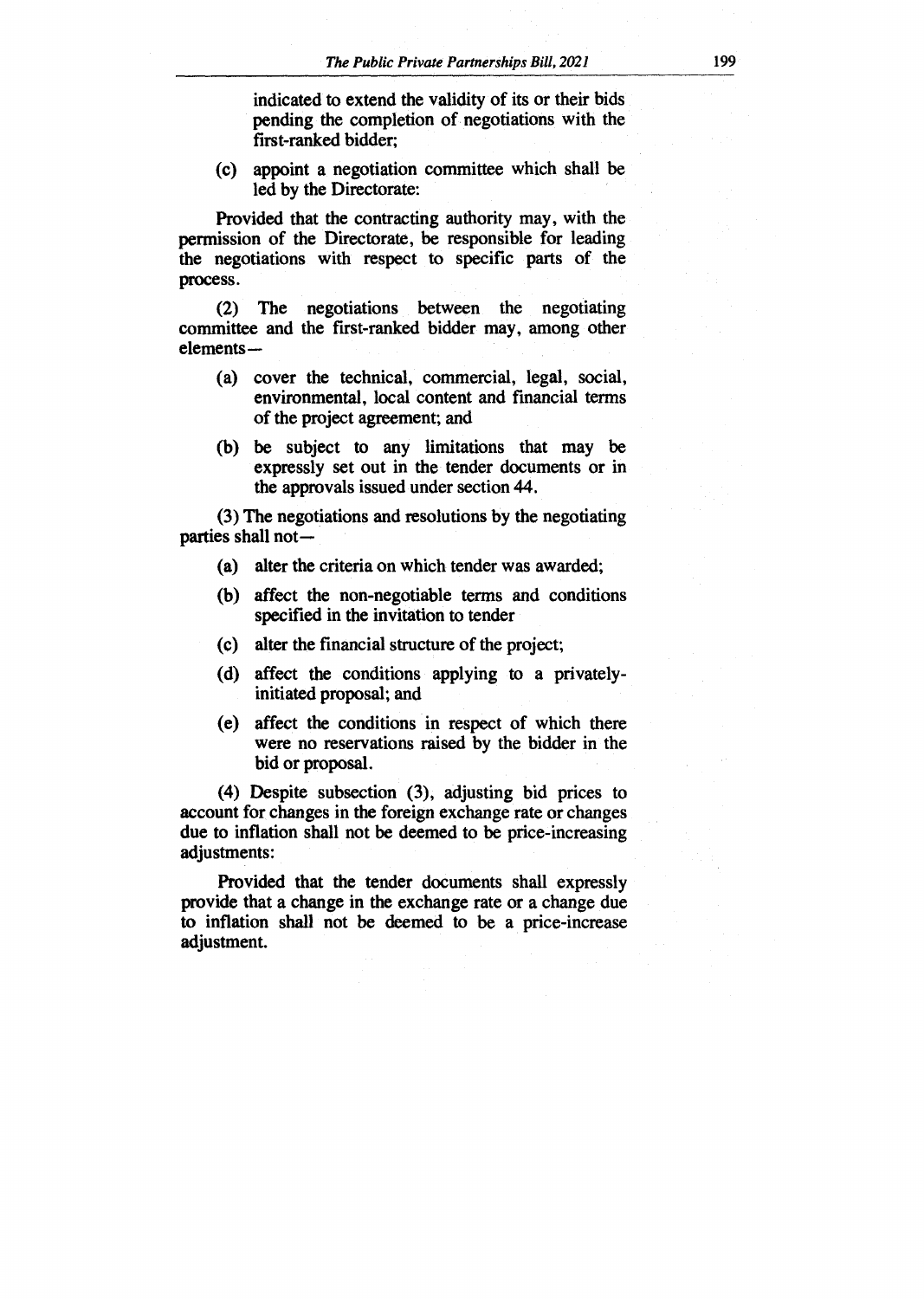(5) The negotiating parties shall not amend the negotiated terms and terms upon which the bid has been evaluated.

(6) Where the negotiations between the negotiating committee and the first-ranked bidder are unsuccessful, the negotiating committee shall enter into negotiations with the second-ranked bidder.

(7) The provisions of subsections  $(2)$ ,  $(3)$ ,  $(4)$  and  $(5)$ shall apply to the negotiations with the second-ranked bidder.

(8) The negotiating committee shall conduct the negotiations in accordance with the guidelines prescribed by the Directorate, including guidelines on the duration of the negotiations between the committee and the bidder.

57. (1) The negotiating committee shall, upon concluding negotiations under section 56, submit to the contracting authority a project and financial risk assessment report which shall specify the negotiated terms, the contingent liability in respect of the project and the committee's recommendations.

(2) If the contracting authority is satisfied with the recommendations of the negotiating committee, it shall submit the project and financial risk assessment report to the Directorate for approval.

(3) If the Directorate is not satisfied with the recommendations of the negotiating committee, it shall notify the contracting authority in writing and specify the reasons thereof.

(4) Where the contracting authority has been notified under subsection (3) it shall refer the project and financial risk assessment report back to the negotiating committee together with the Directorate's notification under subsection (3) and request the committee to review the report.

(5) Subsections (1), and (2) shall apply, with the necessary modifications, to the review of the report under subsection (4).

58. (1) The Directorate shall submit the project and financial risk assessment report and its recommendations thereon to the Committee for approval.

assessment reports.

Project and risk

Approval of project and financial risk assessment reports by the Committee.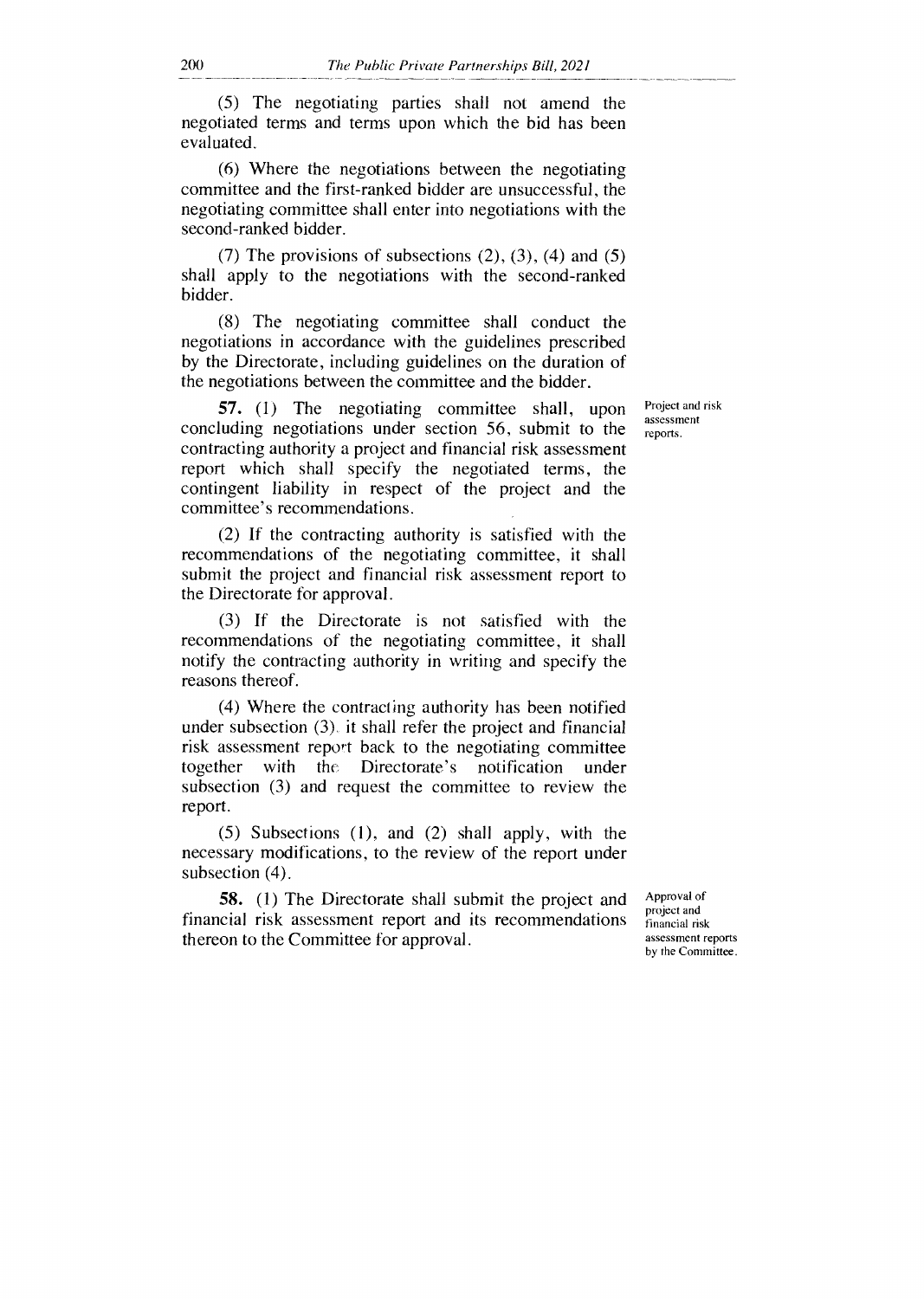**(2) The Committee shall consider the report submitted to it under subsection (1) and if satisfied, approve the execution of a project agreement between the contracting authority and the successful bidder within twenty-eight days after receiving the report under subsection (1).** 

**59. (1) The Committee shall notify the contracting authority in writing of the approval of the project and financial risk assessment report within thirty days of the approval.** 

**(2) On the notification under subsection (1), the contracting authority shall prepare a final draft of the project agreement between the contracting authority and the bidder and submit it to the Attorney-General for clearance and if cleared, present it to the bidder for execution.** 

**(3) The contracting authority shall notify in writing —** 

- **(a) all the bidders who participated in the tender process of the decision of the Committee; and**
- **(b) the Cabinet of the Committee's approval to enter into a project agreement with the successful bidder.**

**60. On the approval under section 59, the contracting authority shall execute the project agreement with the successful bidder.** 

**61. (1) A contracting authority may cancel a tender process at any time before the execution of the project agreement if it is in the public interest so to do.** 

**(2) Despite subsection (1), a contracting authority shall not cancel a tender unless the Committee and Attorney-General approve the cancellation.** 

**(3) A cancellation under subsection (1) shall be by notice in writing issued to the bidders and shall specify the reasons for the cancellation.** 

**(4) The bidders in a cancelled tender shall not be entitled to compensation for any losses occasioned by the cancellation.** 

**(5) For purposes of this section, public interest is impaired where the following circumstances exist—**  **Execution of project agreements.** 

**Cancellation of tenders.** 

**Approval of projects.**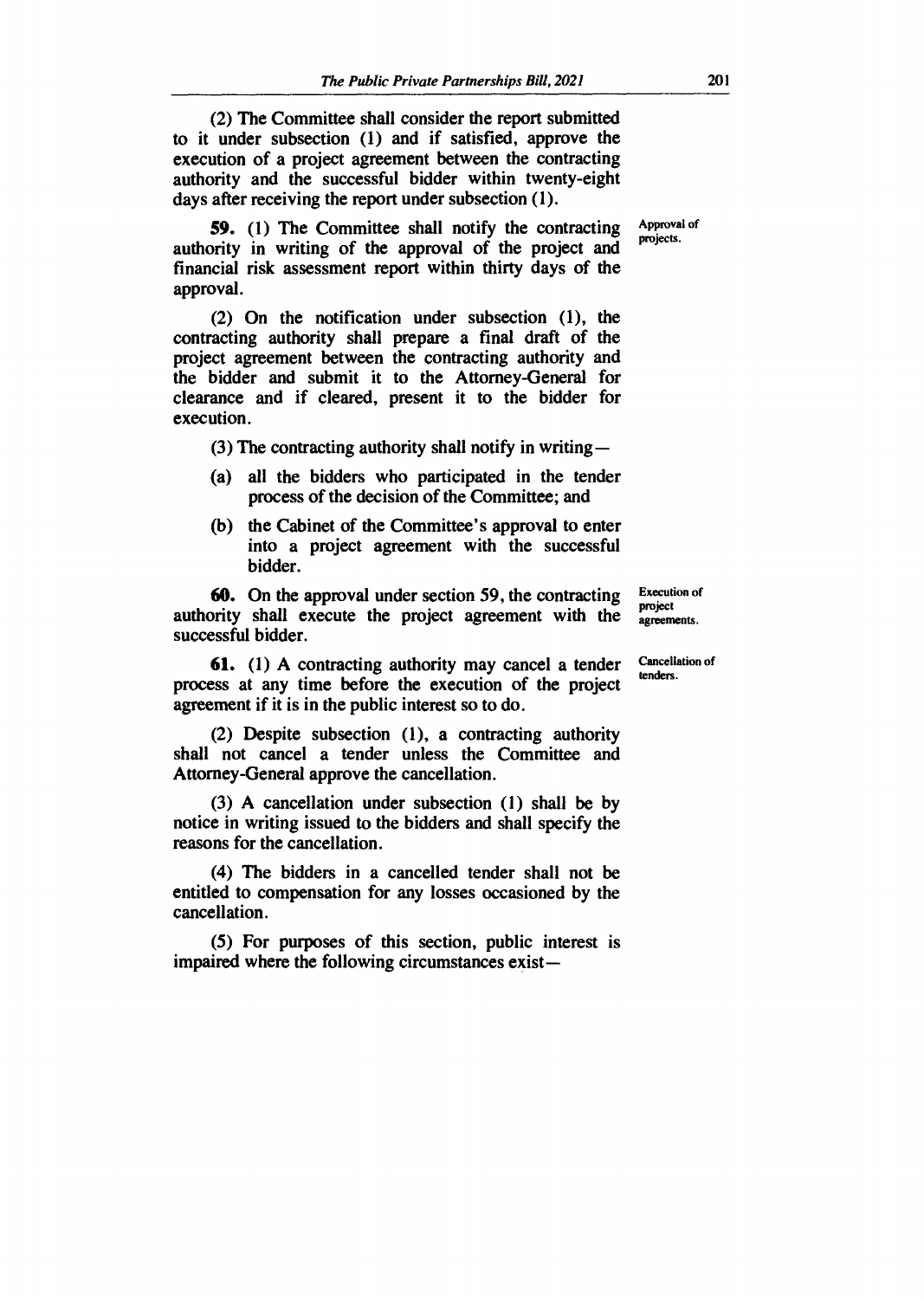- (a) the project has been overtaken by operation of law or rendered obsolete as a consequence of substantial technological change or by reason of a *force majeure* event;
- (b) there is evidence that the bids are significantly above market prices;
- (c) material governance issues have been demonstrably detected;
- (d) all evaluated tenders are non-responsive;
- (e) civil commotion, hostilities or armed conflict has arisen that renders the implementation of the project impractical; or
- (f) evidence of commission of an offence under the  $N_{0.3 \text{ of } 2003}$ . Anti-Corruption and Economic Crimes Act, 2003 No. 9 of 2009. or the Proceeds of Crime and Anti-Money Laundering Act, 2009.

contracting authority that enters into a project agreement 62. The Cabinet Secretary responsible for a Agreements to be with a private party under this Act in respect of the exploitation of natural resources shall submit the project to Parliament for approval in accordance with Article 71 of the Constitution and the relevant written law relating to the exploitation, conservation or management of the natural resource.

#### **PART VI—PUBLIC PRIVATE PARTNERSHIPS BY COUNTY GOVERNMENTS**

63. (1) A county government may enter into a public private partnership agreement with a private party to undertake a public private partnership project in accordance with this Part.

(2) A county government that enters into a public private partnership agreement with a private party shall be responsible for the administration of the overall project development cycle.

(3) A county government intending to undertake a public private partnership project shall subject the project to a detailed feasibility study in accordance with section 32.

ratified by Parliament.

**Project** agreements by county governments.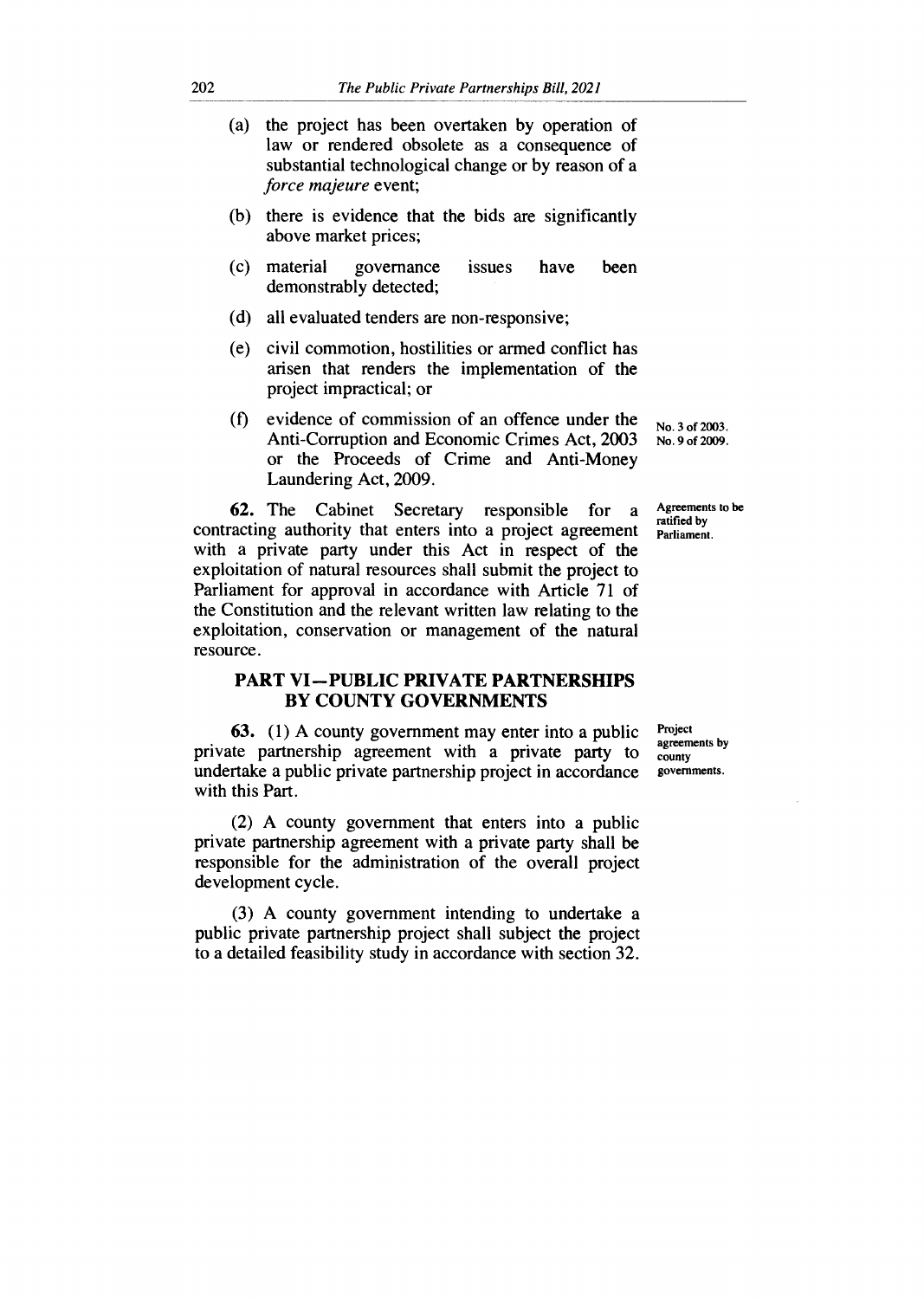(4) A county government intending to undertake a public private partnership project shall liaise with the Directorate during each phase of the project.

(5) A county government intending to undertake a public private partnership project shall obtain the written approval to undertake the project from the Committee and Cabinet Secretary responsible for matters relating to finance where the feasibility study under subsection (3) shows that the project —

- (a) shall require a government support measure; or
- (b) exceeds the fiscal ability of the county government to implement the project.

(6) Each county government shall submit to the Directorate all feasibility studies prepared under subsection (3).

64. (1) Subject to section 63 (5), each county government intending to undertake a public private partnership project shall obtain the approval of the respective county assembly before undertaking the project.

(2) Where a public private partnership project by a county government requires a government support measure, the county government shall not undertake the project or enter into a project agreement before obtaining the written approval of the Cabinet Secretary.

65. A county government or county corporation that intends to implement public private partnership projects under this Act, shall submit a list of the projects to the Directorate.

66. The provisions of Part V shall apply, with the necessary modifications, to public private partnership projects by county governments.

#### **PART VII—PROJECT COMPANIES, DISCLOSURES AND PROJECT AGREEMENTS**

67. (1) On the execution of a project agreement, the contracting authority and successful bidder shall establish a project company in accordance with the Companies Act, 2015 for the purpose of undertaking the project.

(2) A project company established under subsection  $(1)$ —

Approval by county assemblies.

County project lists.

Part V to apply.

Project companies.

No. 17 of 2015.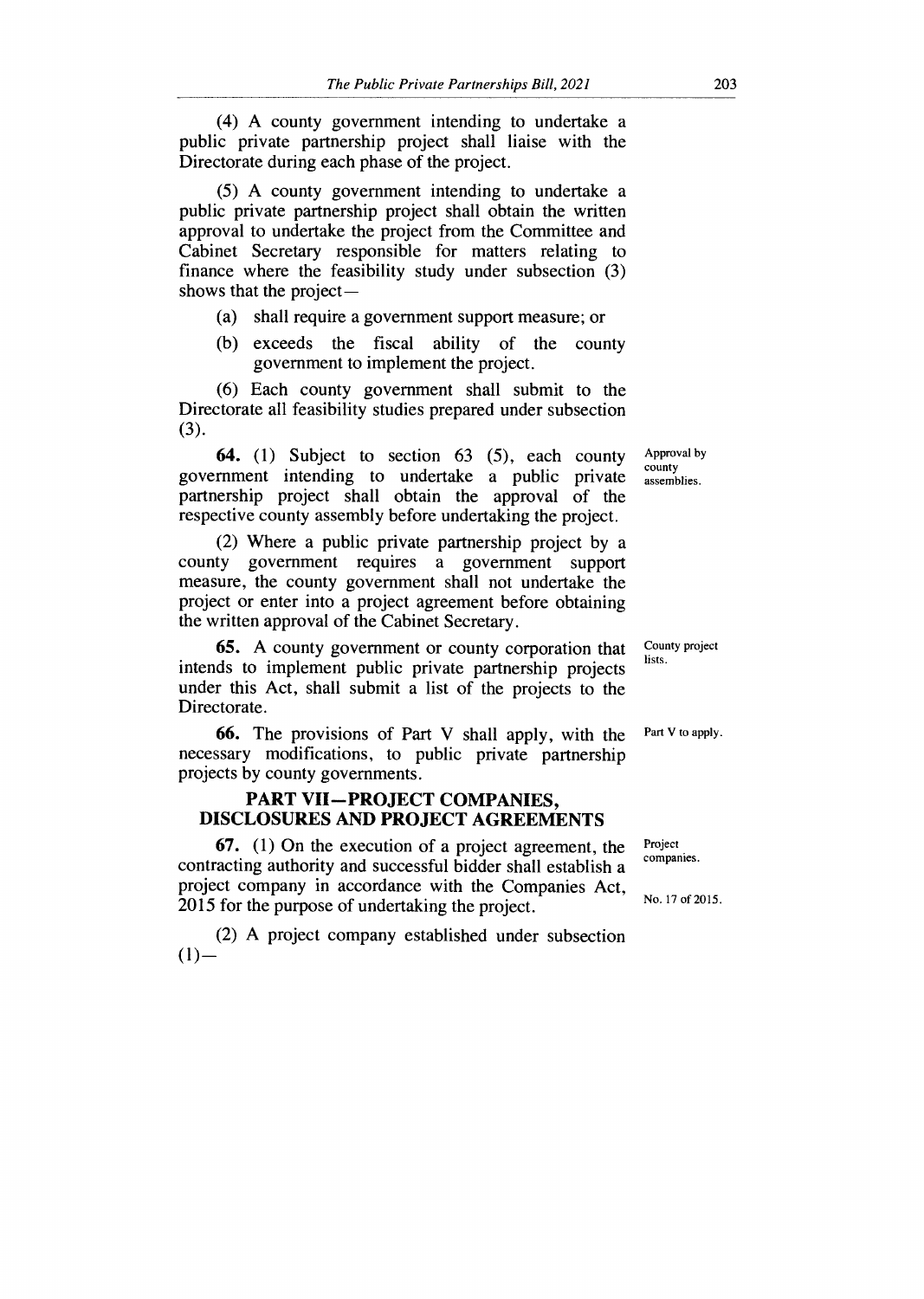- **(a) may include a public entity as a minority shareholder in the company; and**
- **(b) shall provide such performance security and fulfil such conditions as may be specified in the project agreement and prescribed by the Cabinet Secretary in accordance with Regulations made under this Act.**

**(3) The directors of a project company shall not wind up the company, alter the legal structure or reduce the share capital of the company without the written approval of the contracting authority, which approval shall not be unreasonably withheld.** 

**(4) A majority shareholder of a project company shall not transfer any shares held in the project company or permit the dilution of its majority stake in the project company to a point where the shareholder loses such majority standing before the issuance by the contracting authority of a certificate confirming the contracting authority's acceptance of the quality of the project undertaken in accordance with the project agreement.** 

**(5) Notwithstanding subsection (4), any party to a project agreement may, with the approval of the Cabinet Secretary, restructure the project company's shareholding as may be necessary to secure the equity component of a transaction:** 

**Provided that the restructuring of the project company's shareholding shall not —** 

- **(a) alter the overall split between debt and equity approved under the project agreement; and**
- **(b) dilute the majority position of the lead member of a consortium within the shareholding structures of the project company.**

**(6) Notwithstanding the provisions of the Companies Act, 2015, where the transfer of shares results in the transfer of control of a project company to a third party, the transfer shall not be valid unless the shareholder has applied for, and obtained, the written approval of the contracting authority.**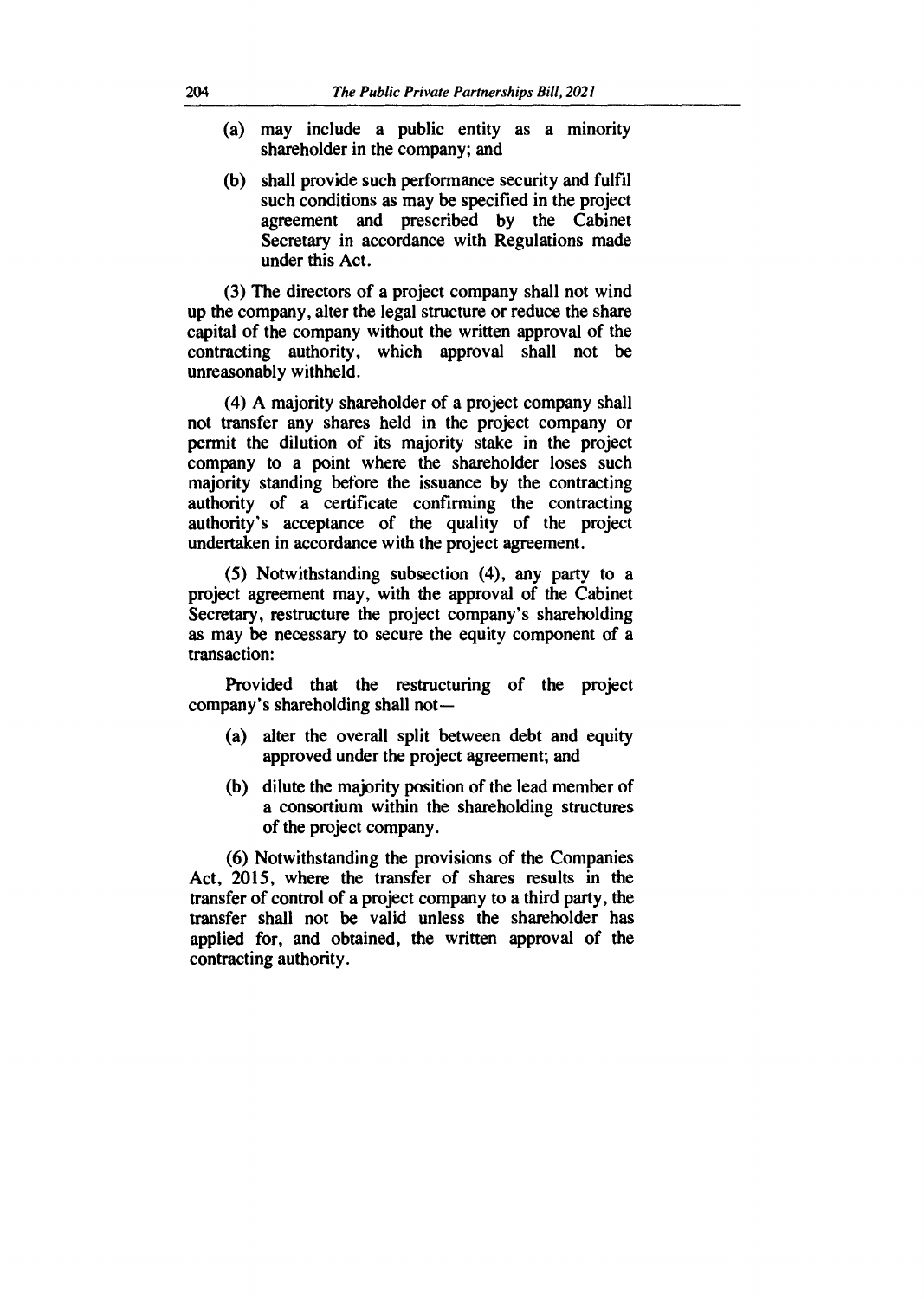**(7) A project company shall not pledge its shares except for the purpose of financing the project.** 

**(8) In granting approvals under this section, the Cabinet Secretary shall, on the recommendation of the Committee, do so, but may also decline to issue an approval if there are reasonable grounds to determine that the requested shareholding alterations would impair the assurance of delivery of the public facility or service.** 

**(9) The Cabinet Secretary shall, in consultation with the Directorate, make Regulations for the better implementation of this section.** 

**68. (1) A contracting authority shall, on the execution of a project agreement, publish in at least two newspapers of national circulation and electronic media the results of the tender and the following information —** 

- **(a) the nature of the project and key terms of the project agreement;**
- **(b) the works to be developed or public services to be performed under the project;**
- **(c) the successful bidder;**
- **(d) the amount of any public funds committed to the project;**
- **(e) the project tariff, if applicable;**
- (f) any government support measures provided to the **project;**
- **(g) the social and economic benefits of the project;**
- **(h) the duration of the project;**
- **(i) the expected asset quality when the project is handed back to the contracting authority; and**
- **(j) the manner in which the project will be monitored and reported on during the duration of the project.**

**(2) The Directorate may prescribe the manner in which the contracting authority shall publish the information specified in subsection (1).** 

**(3) The Cabinet Secretary shall, in consultation with the Directorate, make Regulations for the better implementation of this section.** 

**Publishing information on execution of project agreements.**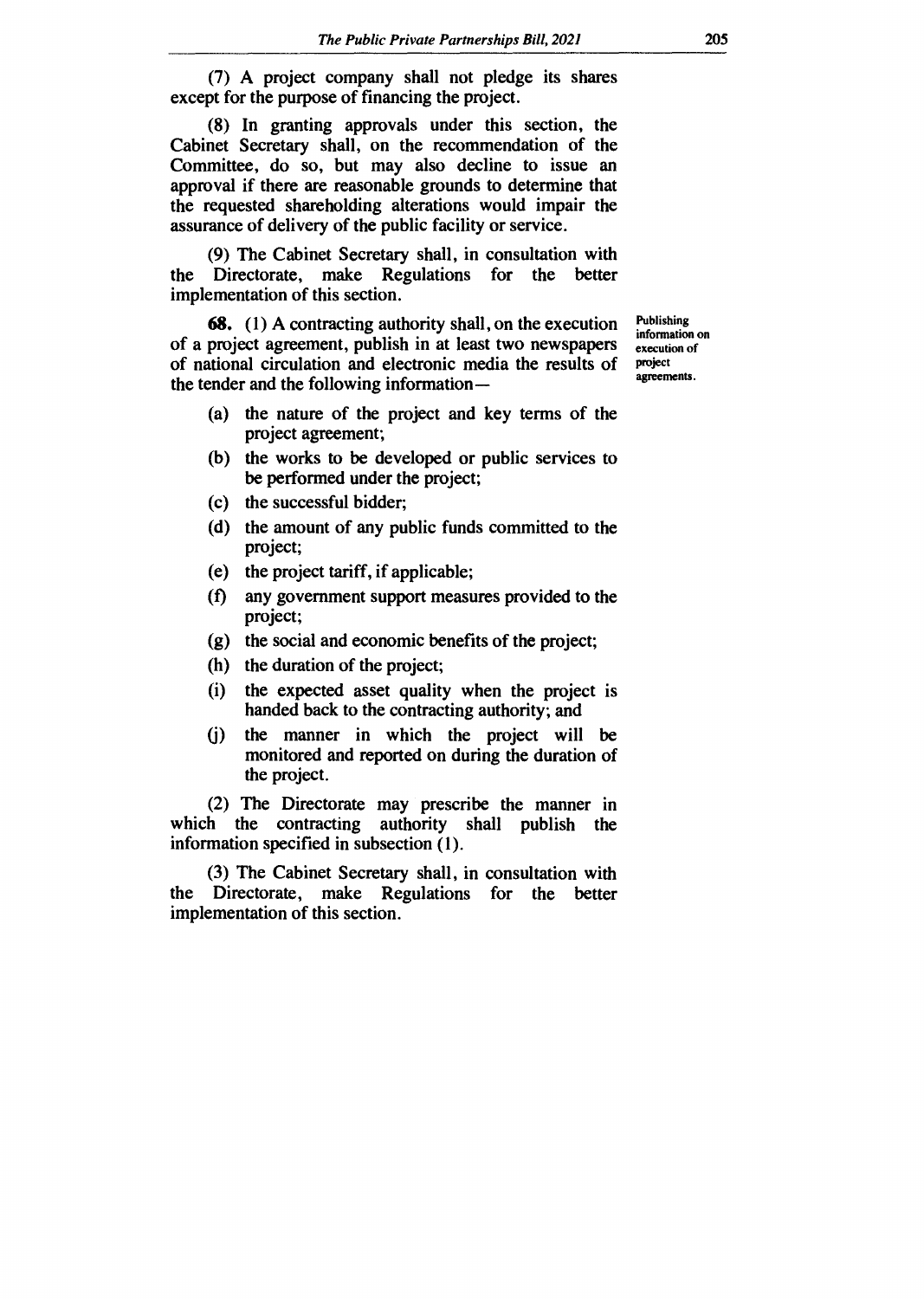69. (1) The parties to a project agreement under this Act shall specify the minimum obligations to be met by the parties as set out in the Third Schedule.

(2) The Cabinet Secretary may make Regulations specifying the manner in which project agreements shall be drawn.

70. (1) Project agreements under this Act shall be subject to the provisions of the Laws of Kenya and any provision in a project agreement to the contrary shall be void.

(2) The parties to a project agreement may agree to resolve any disputes arising under the project agreement through arbitration or any other non-judicial means of dispute resolution as may be provided for in the project agreement in accordance with paragraph 18 of the Third Schedule.

71. (1) A party to a project agreement intending to make any amendment or variation to the agreement in relation to the terms and conditions specified therein, the outputs of a project or any waivers specified in the agreement, may enter into negotiations with the other party on the proposed amendment, variation or waiver:

Provided that the amendment, variation or waiver shall not take effect unless it is approved by the Committee and Attorney-General.

(2) An amendment, variation or waiver to a project agreement under subsection (1) shall not be approved unless it is demonstrated that the agreement, if so amended or varied or provision waived, shall ensure —

- (a) the project shall continue to provide value for money;
- (b) the project shall continue to be affordable as verified by the Directorate, where such the Directorate, where such amendment, variation or waiver has financial implications;
- (c) the continued transfer of appropriate risks to the private party;
- (d) the continued provision of efficient and effective public services; and

Minimum obligations of parties to a project agreement.

Applicable law.

Amendment and variation of project agreements.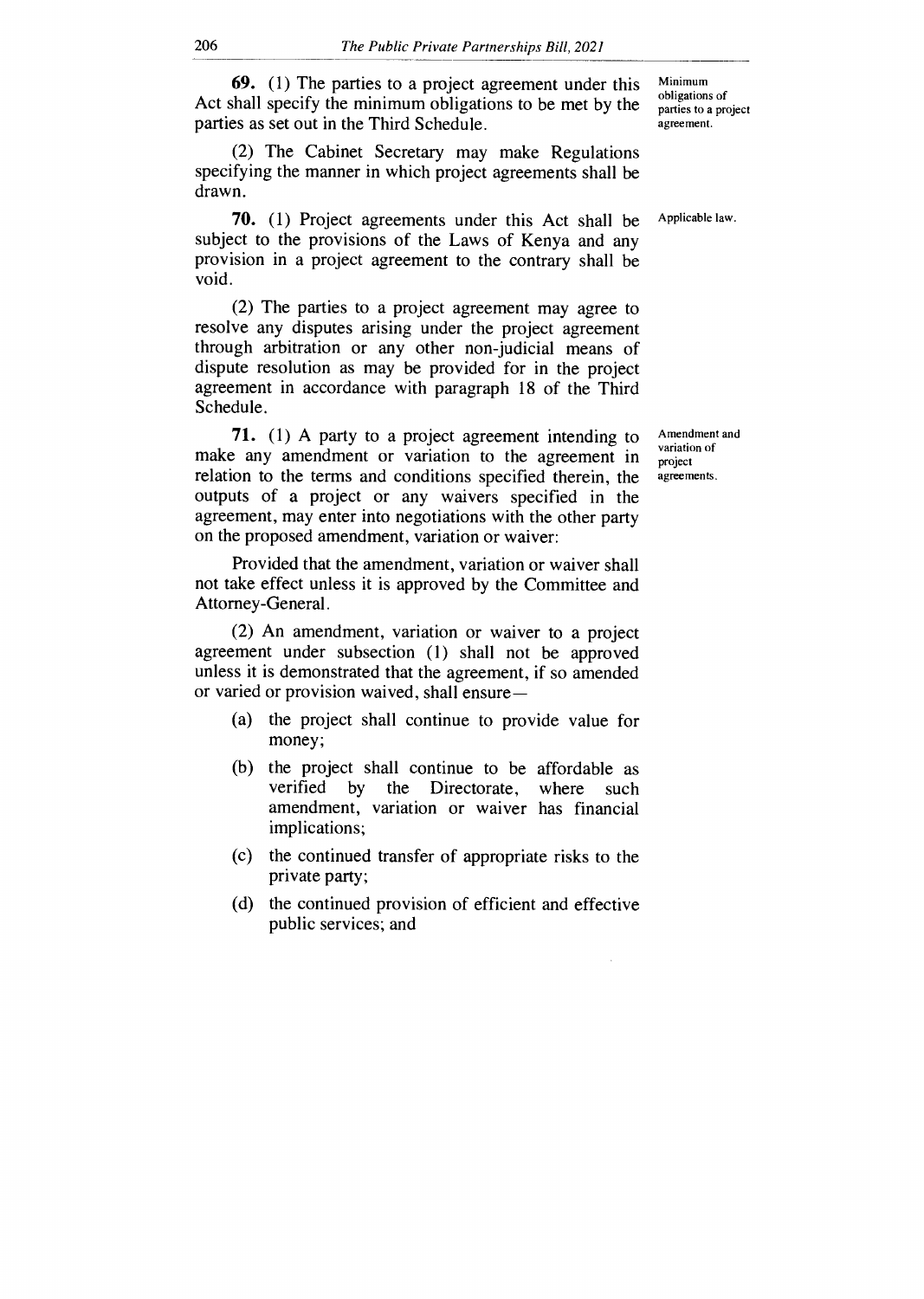(e) the continued protection and preservation of the environment.

(3) Any approval under subsection (2) shall be in writing.

**72.** (1) A contracting authority that is party to a project agreement shall, together with sector regulators, and with the guidance of the Directorate, establish and implement a contract management framework for the project agreement for the purpose of —

- (a) monitoring the implementation of the project agreement;
- (b) measuring the output of the project;
- (c) liaising with the other party to the agreement, users of the facility or service and other relevant stakeholders;
- (d) overseeing the management of the project agreement;
- (e) preparing periodic reports on project implementation;
- (f) submitting reports on project implementation to the Directorate;
- (g) implementing the recommendations and guidelines relevant hereto issued under the Act;
- (h) submitting of such information as may be required by the Directorate with respect to project oversight; and
- (i) submitting of such information as may be required by the Public Debt Management Office with respect to contingent liability management.

(2) The project parties shall, in co-ordination with the Directorate, appoint an independent expert to manage the implementation of the project agreement under such terms as the Directorate shall prescribe.

(3) The cost of hiring an independent expert under subsection (2) shall form part of the project cost to be borne by the private party.

(4) A project agreement involving the performance of a function of a contracting authority by a private party shall

Project management.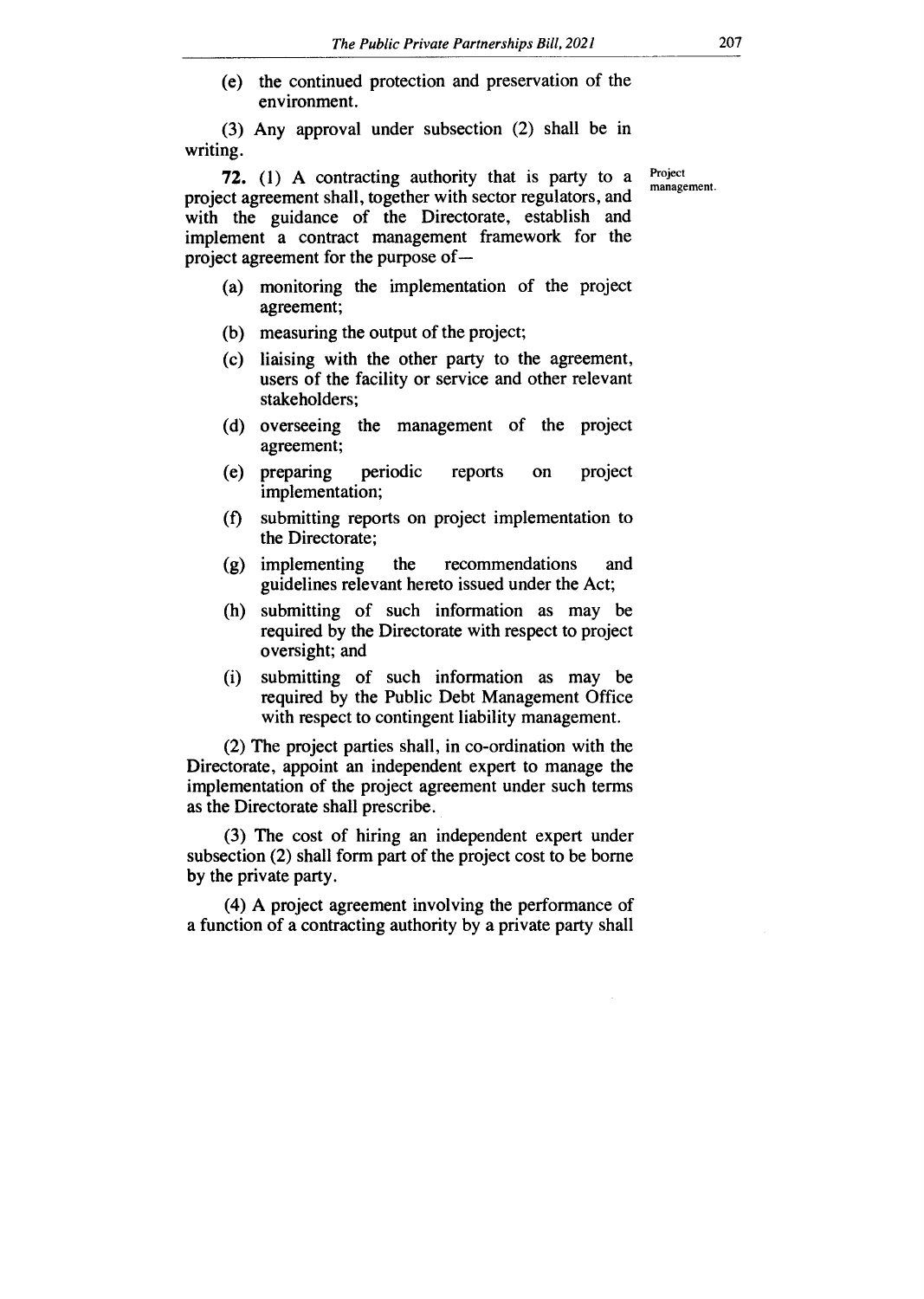**not divest the contracting authority of the responsibility for ensuring that the function is effectively and efficiently performed.** 

**(5) A project agreement involving the use of a contracting authority's assets by a private party shall not divest the contracting authority of the responsibility of ensuring that the assets are protected against factors which may negatively affect the assets including forfeiture, theft, loss and wastage.** 

**(6) The Directorate shall monitor and provide necessary guidance to contracting authorities on the implementation of each project under this Act.** 

**(7) Where the Directorate determines in accordance with this section and section 71 that there has arisen an imbalance in the distribution of benefits, and for the purpose of promoting the sustained transfer of projectlinked economic benefits to the citizens of Kenya, the Directorate shall, in consultation with contracting authority, initiate the amendment or variation of the project agreement in accordance with section 71.** 

**(8) Sector regulatory authorities shall monitor the performance of contracting authorities and private parties in the implementation of projects under this Act in accordance with the Regulations prescribed by the Cabinet Secretary under this Act.** 

**73. (1) A contracting authority may, on the request of the project company, second to the company such number of employees as may be necessary for the purposes of the undertaking a project under this Act.** 

**(2) An employee seconded to the project company shall, during the period of secondment, be deemed to be an employee of the company and shall be subject only to the direction and control of the company.** 

**(3) An employee of the contracting authority seconded to the project company shall be seconded on the same or improved terms of service during the period of secondment.** 

**74. (1) There is established a committee to be known as the Petition Committee which shall hear and determine petitions regarding any decision by the Committee, Directorate or a contracting authority under this Act.** 

**Secondment of employees of contracting authority.** 

**Petition Committee.**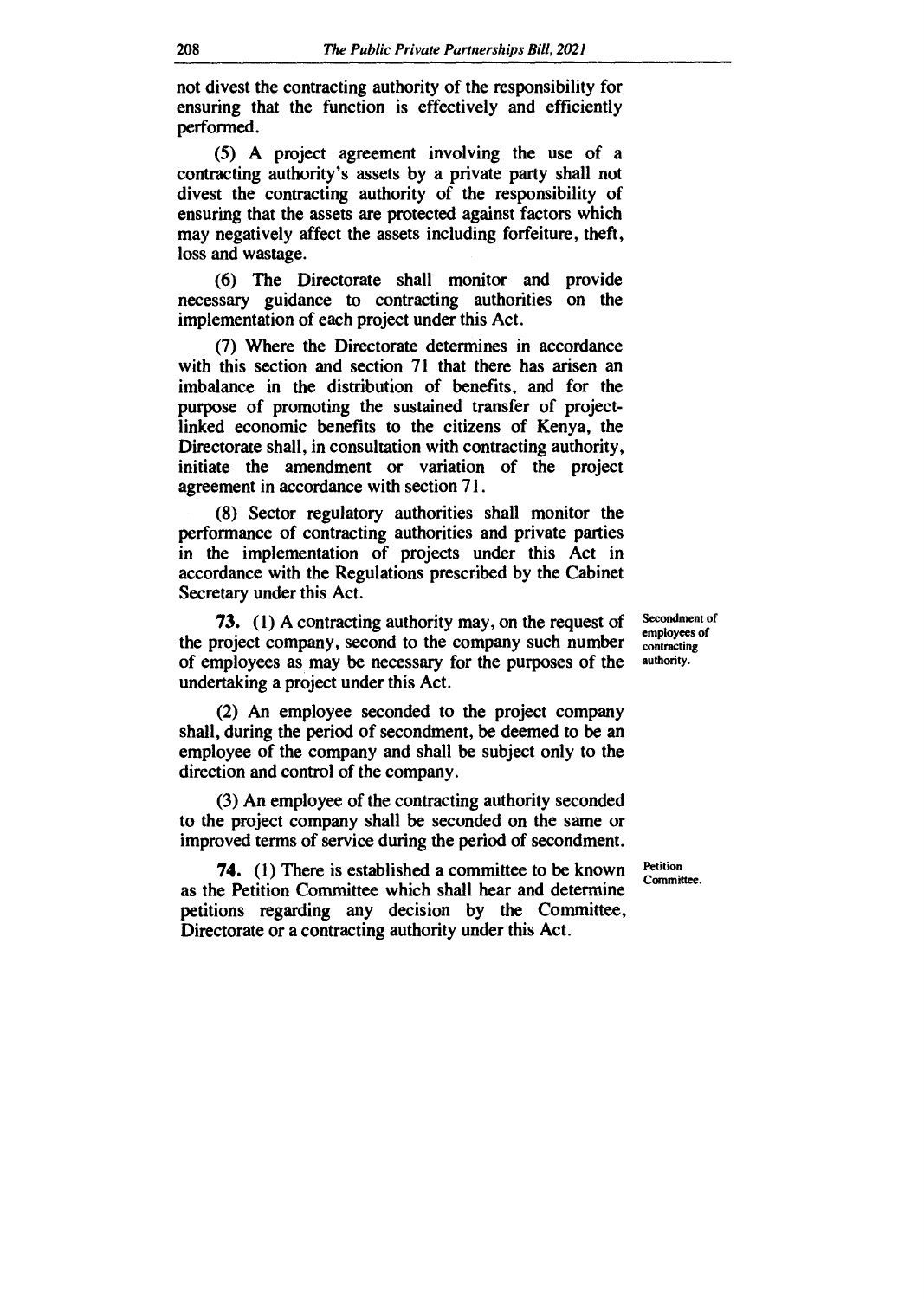(2) The Petition Committee shall consist of the following persons appointed by the Cabinet Secretary —

- (a) the chairperson, who shall be a person qualified to be appointed as a judge of the High Court;
- (b) five other persons with such relevant knowledge and experience as the Cabinet Secretary shall consider appropriate; and
- (c) one person, not being a member of county executive committees, and possessing such relevant knowledge and experience as the Cabinet Secretary shall consider appropriate, nominated by the Council of County Governors.

(3) The members of the Petition Committee shall hold office for a term of three years and may be eligible for reappointment for one further term.

(4) A person who is aggrieved by a decision of the Directorate, Committee or a contracting authority regarding a tender process or project agreement may lodge a petition to review the decision with the Petition Committee in the prescribed form and after paying the prescribed fee.

(5) A petition under this section shall be made within seven days from the date of the decision of the Directorate, Committee or a contracting authority.

(6) The Petition Committee shall hear and determine the petition within twenty-eight days from the date the petition was lodged.

(7) A person aggrieved by the decision of the Petition Committee may appeal to the High Court within fourteen days from the date of the Committee's decision.

(8) The Cabinet Secretary may, by Regulations, provide for the procedure for hearing and determining a petition and the applicable fees under this section.

## **PART VIII—FINANCIAL PROVISIONS**

**75.** (1) There is established the Public Private Partnership Project Facilitation Fund which shall be a financing mechanism for purposes of this Act.

Public Private Partnership **Project** Facilitation Fund.

(2) The source of the Fund shall include—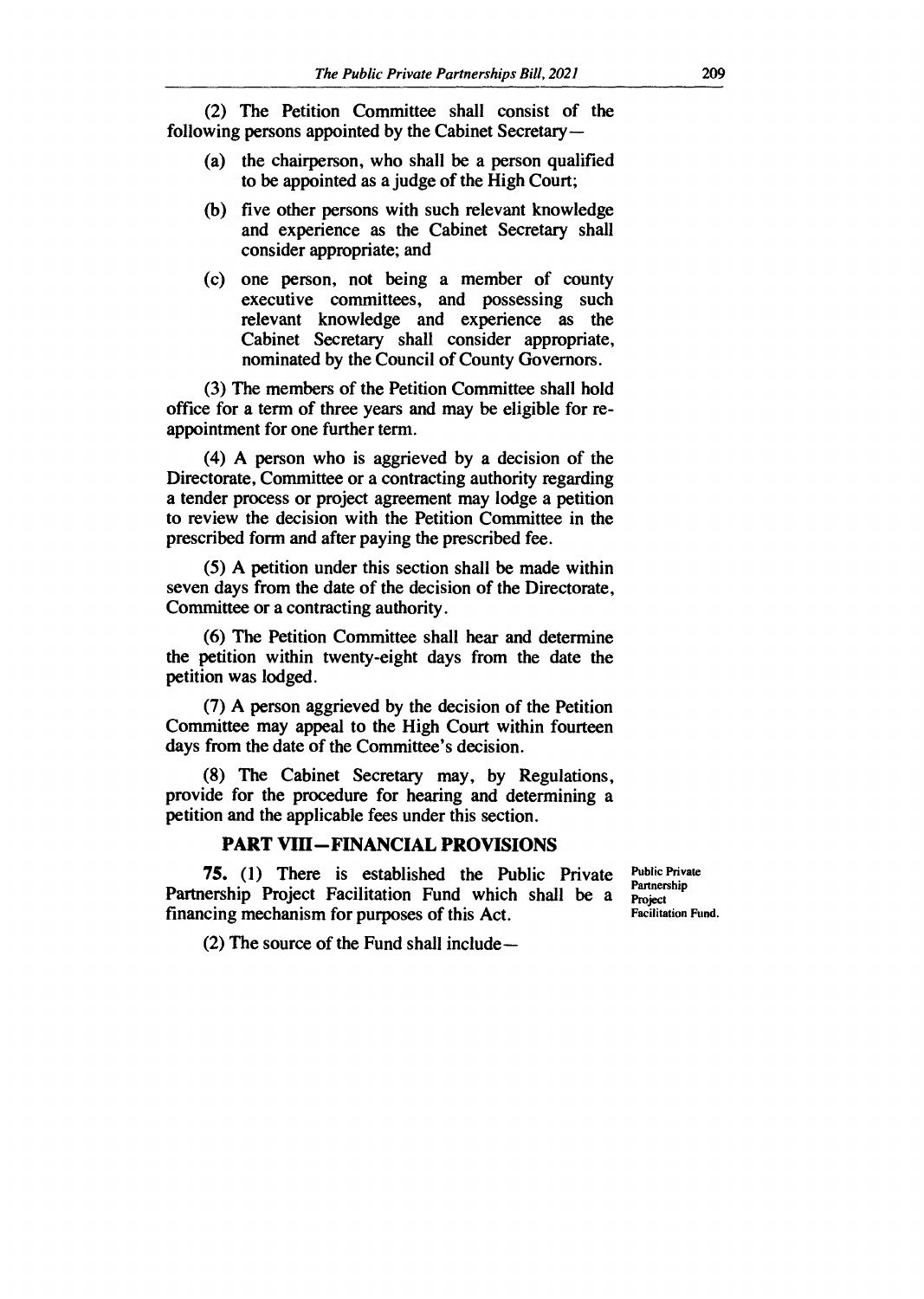- (a) grants, gifts, donations or other endowments accruing to the Fund;
- (b) such levies or tariffs as may be imposed on a project;
- (c) success fees paid by a project company under this Act;
- (d) appropriations-in-aid;
- (e) money which may vest in or accrue to the Fund under this Act or any other written law; and
- (1) money from any other source as may be approved by the Cabinet Secretary.

(3) The moneys received into the Fund shall be applied to —

- (a) support contracting authorities in the preparation phase of a project, the tendering process and project appraisal under this Act;
- (b) support the activities of the Directorate and Committee under this Act; and
- (c) extend viability gap finance to projects that are desirable but cannot be implemented in the absence of financial support from the Government.

(4) The management of the Fund shall be in accordance with Regulations made by the Cabinet Secretary in accordance with the Public Finance Management Act, 2012.

**76.** (1) The project company or the private party to a project agreement shall keep and maintain proper books of accounts and records in relation to the project.

(2) The books of account kept and maintained under subsection (1) shall, on reasonable notice, be open for scrutiny by the contracting authority or the Directorate.

(3) The project company or the private party to a project agreement shall submit the audited financial accounts and any other information as may reasonably be required by the contracting authority or Directorate within six months after the end of each financial year.

**No. 18 of 2012.** 

**Financial reporting, audit and project performance reports.**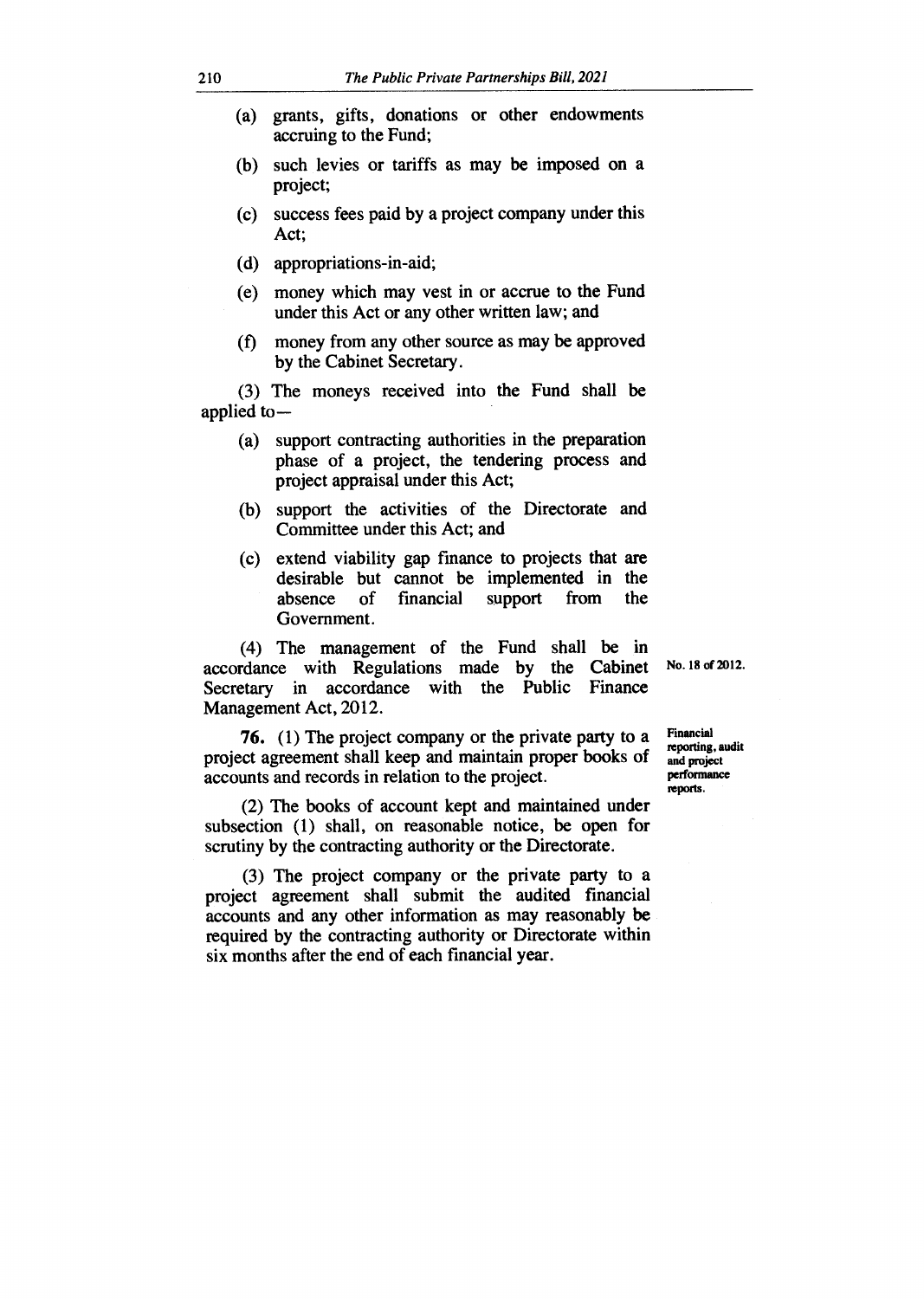(4) The project company shall prepare and submit project performance reports and monitoring reports to the contracting authority and Directorate within such periods as may be specified in the project agreement and in any case, at least once in each calendar year.

#### **PART IX—MISCELLANEOUS PROVISIONS**

**77. (1)** The parties to a project agreement shall, in the performance of project-related activities —

Local content.

- (a) give priority to services provided in Kenya;
- (b) give priority to supplies manufactured in Kenya where the supplies meet the specifications applicable to the related industry;
- (c) ensure mechanisms for technology transfer locally;
- (d) optimise opportunities for trade concessions for Kenyan goods and services outside Kenya;
- (e) promote structured corporate social responsibility programmes; and
- (f) comply with local content requirements provided under any other written law and policy for the time being in force or applicable in Kenya.

(2) The Committee, on the advice of the Directorate, shall issue such guidelines, standards and practice notes on local content as shall be deemed necessary based on the priority requirements of the Kenyan economy.

**78.** (1) A person commits an offence if that person

Offences and penalties

- (a) obstructs or hinders a person carrying out a duty or function or exercising a power under this Act;
- (b) knowingly lies to or misleads a person carrying out a duty or function or exercising a power under this Act;
- (c) delays without justifiable cause the
	- (i) opening or evaluation of tenders beyond the prescribed period;
	- (ii) awarding of a contract beyond the prescribed period; or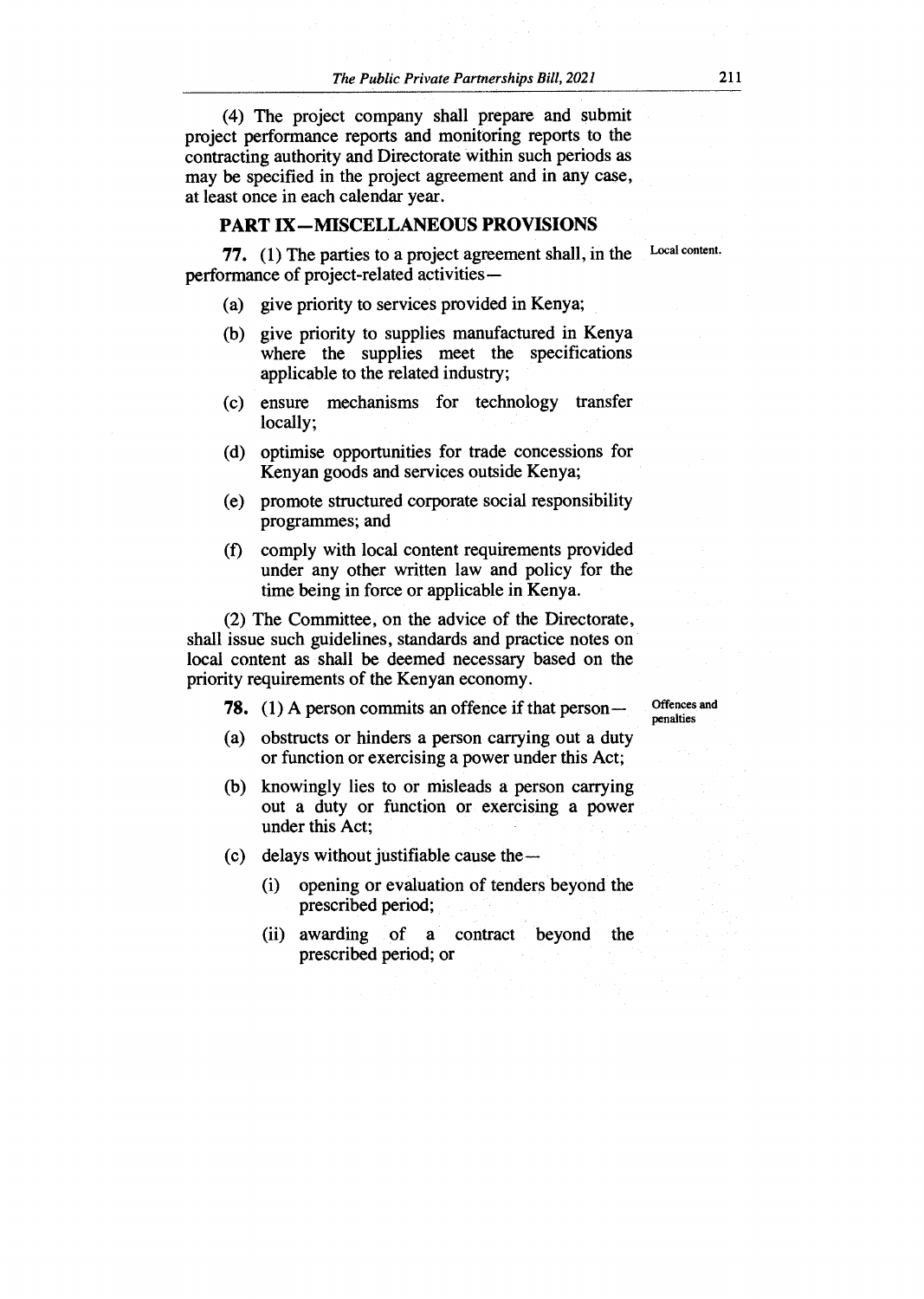- (iii) payment of contractors beyond the period specified in the project agreement and performance obligations;
- (d) unduly influences or exerts pressure on any member of an evaluation committee, or employee or agent of the Directorate or contracting authority, or the accounting officer to take a particular action which favours or tends to favour a particular party;
- (e) divulges confidential information relating to any confidential processes under this Act;
- (f) inappropriately influences tender evaluations;
- (g) commits an act that is expressly prohibited under the terms of a tender document;
- (h) signs a project agreement or otherwise a tender in contravention of this Act or Regulations made under it;
- (i) wilfully violates any provision of this Act; or
- (j) commits a fraudulent act.

(2) A person who is convicted of an offence under this section shall be liable upon conviction —

- (a) if the person is a natural person, to a fine not exceeding two million shillings or imprisonment for a term not exceeding five years, or to both;
- (b) if the person is a body corporate, to a fine not exceeding ten million shillings.

(3) In addition to the penalty prescribed by subsection  $(2)$ —

- (c) a State officer or public officer who is convicted of an offence under this section shall be liable to disciplinary action;
- (d) any other person who is not a State officer or public officer who is convicted of an offence under this section shall be barred from participating in any public private partnership project under this Act; and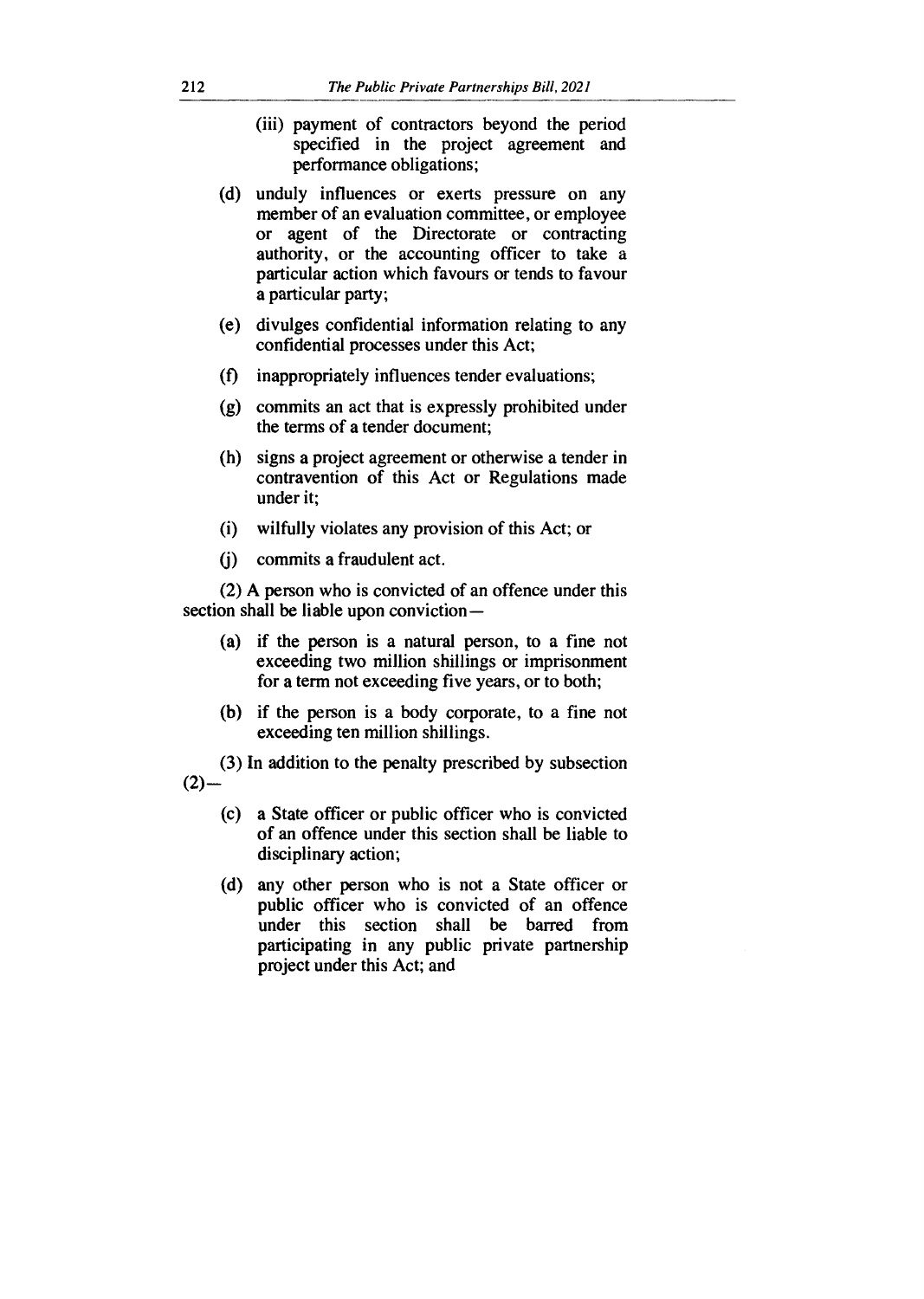(e) a body corporate shall be debarred by the Government and barred from participating in any public private partnership project under this Act.

(4) If a person or an employee or agent of a person participating in a tender process under this Act contravenes the provisions of this Act —

- (a) that person, employee or agent shall be disqualified from entering into any project agreement for the project; or
- (b) if the project agreement has already been entered into with that person, the contract shall be voidable at the option of the Directorate.

(5) The Directorate may lodge a complaint with the relevant professional body for the commencement of disciplinary proceedings against a person who is a member of a professional body who contravenes the provisions of this Act.

(6) The penalties imposed by a professional body pursuant to a complaint lodged under subsection (5) shall apply in addition to any penalties that may be imposed under this Act.

**79.** (1) A State officer or public officer shall not, directly or indirectly, participate in any tender under this Act.

Participation of State officers or public officers in tenders under this Act.

(2) This section shall apply to a State officer or public officer who uses the officer's spouse, child, or business associate or a company that officer holds shares in, or otherwise controls or directs to participate in a tender under this Act.

(3) A State officer or public officer who contravenes the provision of this section commits an offence and shall be liable, on conviction, to a fine not exceeding two million shillings or to imprisonment for a term not exceeding five years, or to both.

**80.** A private party shall, on the request of a contracting authority or Directorate, grant to an agent or employee of the contracting authority or Directorate, access to the project premises, site and storage facilities as well as

Inspection of public private partnership premises, etc.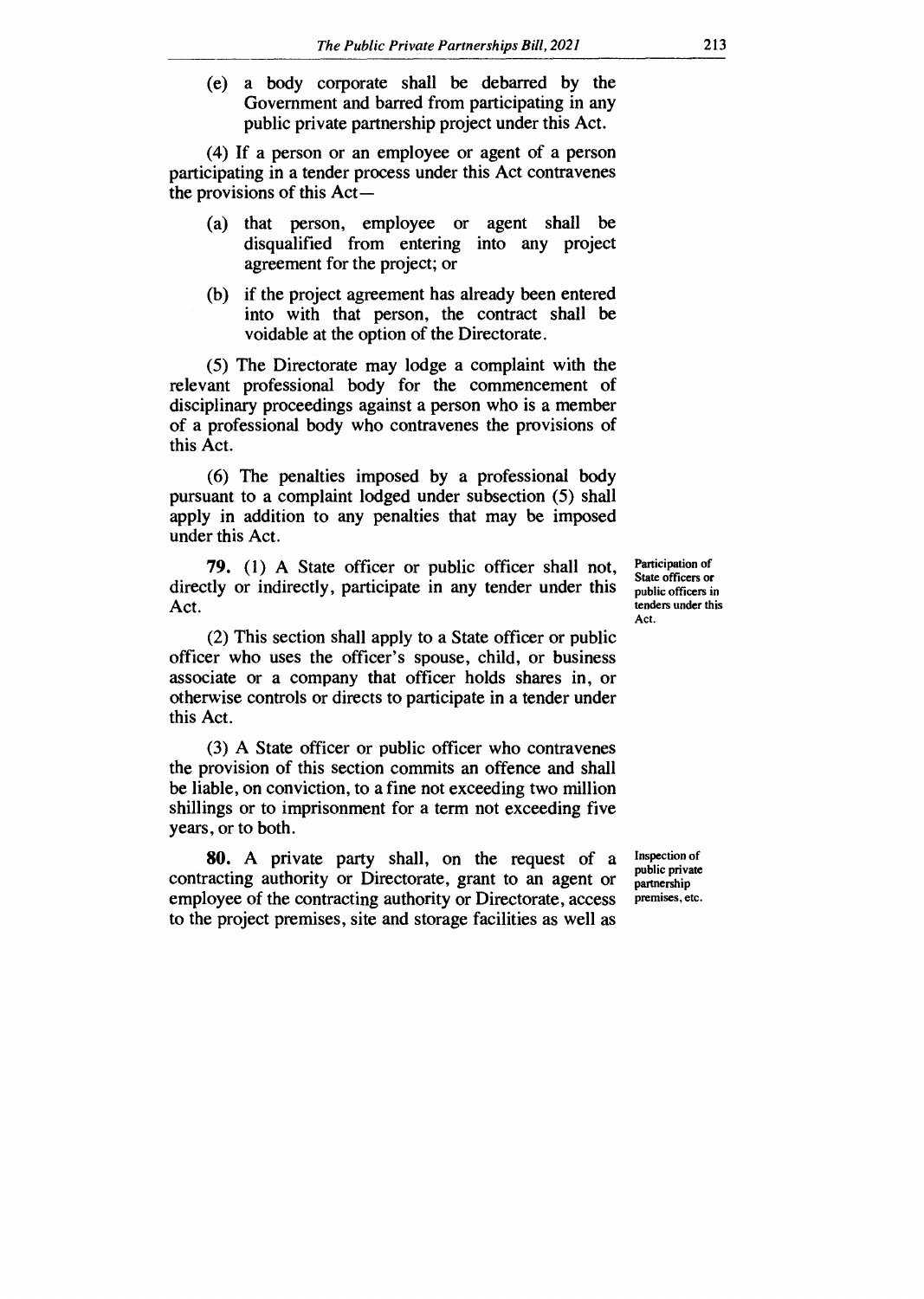records for the purpose of conducting an inspection in accordance with the terms of a project agreement.

**81.** The Offences set out under Part V and the compensation and recovery of improper benefits set out under Part VI of the Anti-Corruption and Economic Crimes Act, 2003, shall apply to this Act with the necessary modifications.

**82.** (1) The Directorate shall, not more than three months after the  $30<sup>th</sup>$  of June in each year, prepare and submit to the Committee a report on the state of public private partnerships in Kenya.

(2) Notwithstanding the generality of subsection (1), the annual report shall detail the following —

- (a) the state of public private partnerships in Kenya;
- (b) the number, types and value of public private partnerships being implemented in Kenya;
- (c) the contracting authorities implementing public private partnerships in Kenya;
- (d) the Government support measures that have been given by contracting authorities and to whom;
- (e) the private parties that have been debarred or blacklisted under the Act;
- (f) the number, types and values of public private partnerships tenders that have been cancelled;
- (g) the value of contingent liabilities, if any, approved for any public private partnership; and
- (h) any other information that may be relevant.

Regulations.

**83.** (1) The Cabinet Secretary may make Regulations generally for the better carrying out of the provisions of this Act.

(2) The Regulations made under subsection (1) shall include regulations on—

- (a) the execution of the Committee's or Directorate's functions under this Act; and
- (b) the financing, construction, operation, equipping and maintenance of infrastructure or development projects under this Act.

Application of Part V and Part VI of No. 3 of 2003.

Annual report.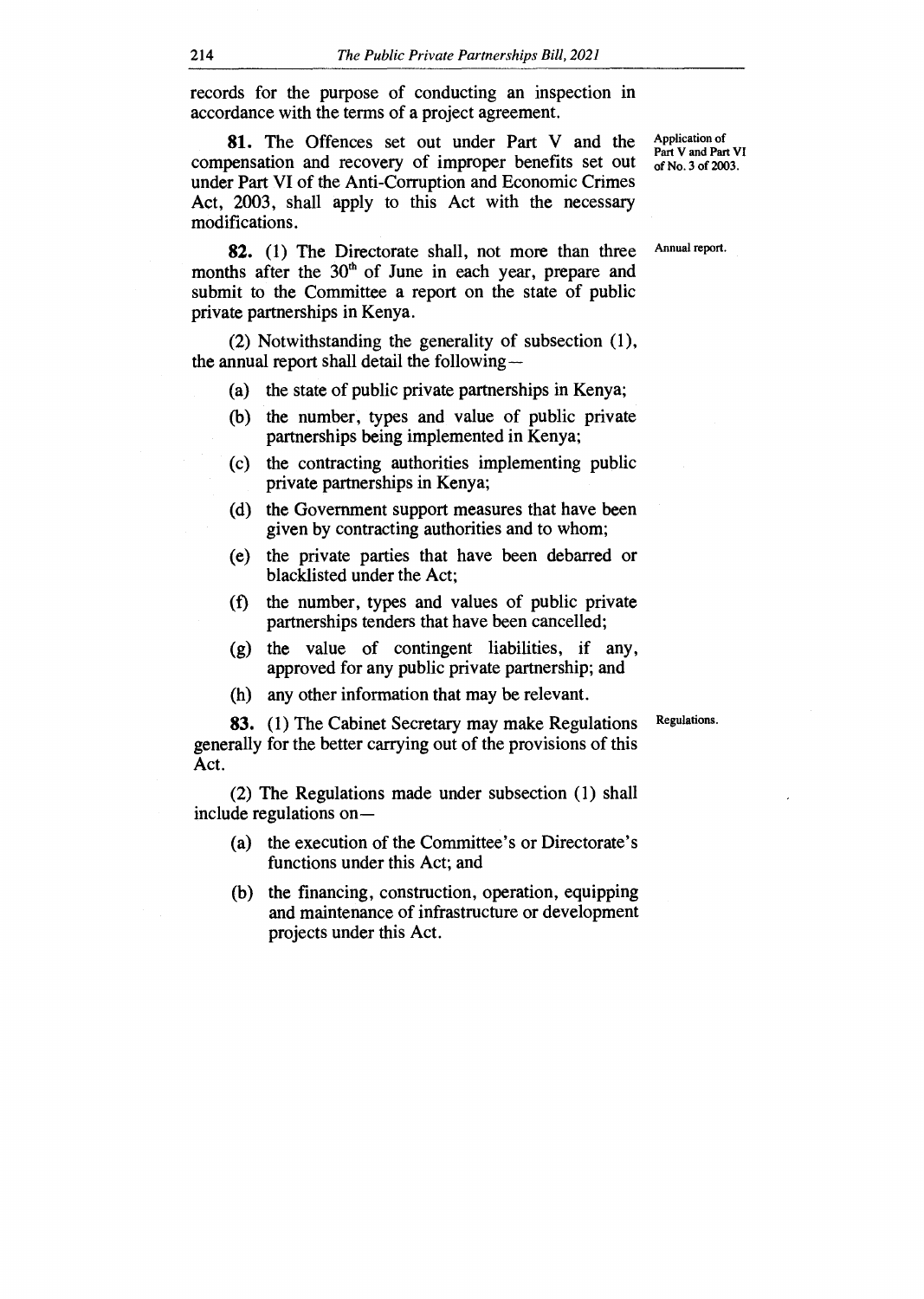**(3) For the purpose of Article 94(6) of the Constitution—** 

- **(a) the purpose and objective of the delegation under this section is to enable the Cabinet Secretary to make rules to provide for the better carrying into effect the provisions of this Act;**
- **(b) the authority of the Cabinet Secretary to make regulations under this Act, shall be limited to bringing into effect the provisions of this Act and fulfilment of the objectives specified under this section;**
- **(c) the principles and standards applicable to the rules made under this section are those set out in the Interpretation and General Provisions Act and the Statutory Instruments Act, 2013.**

## **PART X-SAVINGS AND TRANSITIONAL PROVISIONS**

**84. In this Part, unless the context otherwise requires —** 

- **(a) "repealed Act" means the Public Private Partnerships Act, 2013, repealed under section 87;**
- **"former Committee" means the Public Private (b) Partnership Committee existing immediately before the commencement of this Act;**
- **(c) "former Petition Committee" means the Petition Committee existing immediately before the commencement of this Act; and**
- **(d) "former Unit" means the Public Private Partnership Unit existing immediately before the commencement of this Act.**

**85. (1) A person who, immediately before the commencement of this Act was a member of the former Committee shall, upon the commencement of this Act, be deemed to have been appointed, as a member of the Committee, under this Act for the remainder of that person's term.** 

**Members and staff.** 

Interpretation.

**No. 23 of 2013.** 

**Cap. 2.** 

## **No. 15 of 2013.**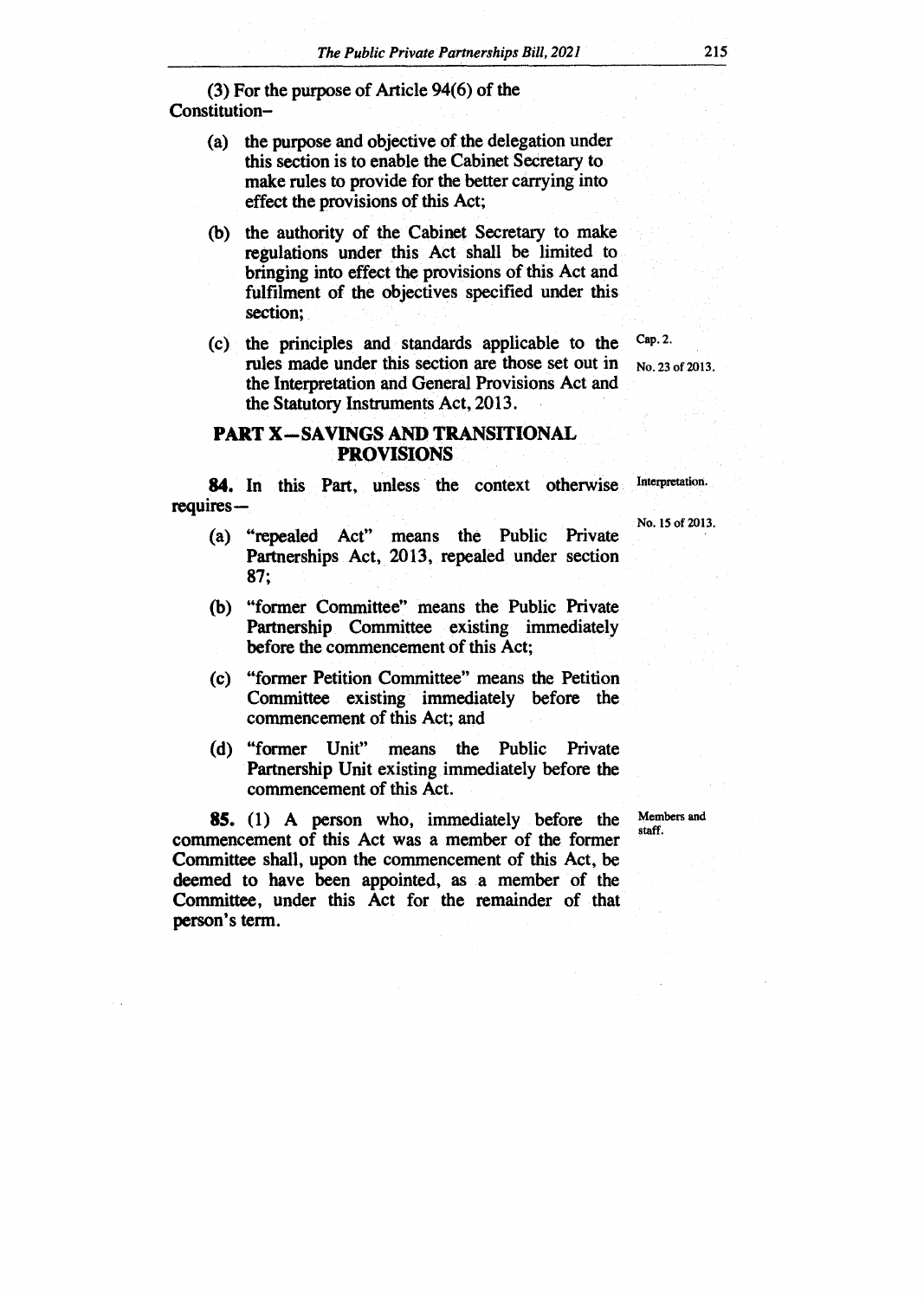(2) A person who, immediately before the commencement of this Act was a member of the former Petition Committee shall, upon the commencement of this Act, be deemed to have been appointed as a member of the Petition Committee under this Act for the remainder of that person's term.

(3) Every person who, immediately before the commencement of this Act, was a public officer of the former Unit shall, on the commencement of this Act, be deemed to be an officer of the Directorate under the same terms of contract that applied immediately before the commencement of this Act.

Savings.

**86.** (1) Any Regulations, standards, guidelines, procedures or approvals relating to public private partnership projects made or issued by the former<br>Committee or former Directorate before the or former Directorate before the commencement of this Act shall be deemed to have been made or issued under this Act insofar as the Regulations, standards, guidelines, procedures or approvals are not inconsistent with this Act.

(2) Any petition that had been lodged with the former Petition Committee that had not been heard or determined at the time this Act came into force shall be deemed to have been lodged under this Act and shall be heard and determined as if it had been lodged under this Act.

(3) Any project lists that had been approved by the former Committee or Cabinet before the commencement of this Act shall be deemed to have been approved by the Committee or Cabinet, as the case may be, under this Act.

(4) Any project agreement that had been entered into by a contracting authority and a private party in accordance with the repealed Act shall be deemed to have been entered into under this Act:

Provided that any petition challenging the validity of any project agreement entered into under the repealed Act shall be heard and determined in accordance with the provisions of the repealed Act.

**87.** The Public Private Partnerships Act, 2013 is repealed.

Repeal. No. 15 of 2013.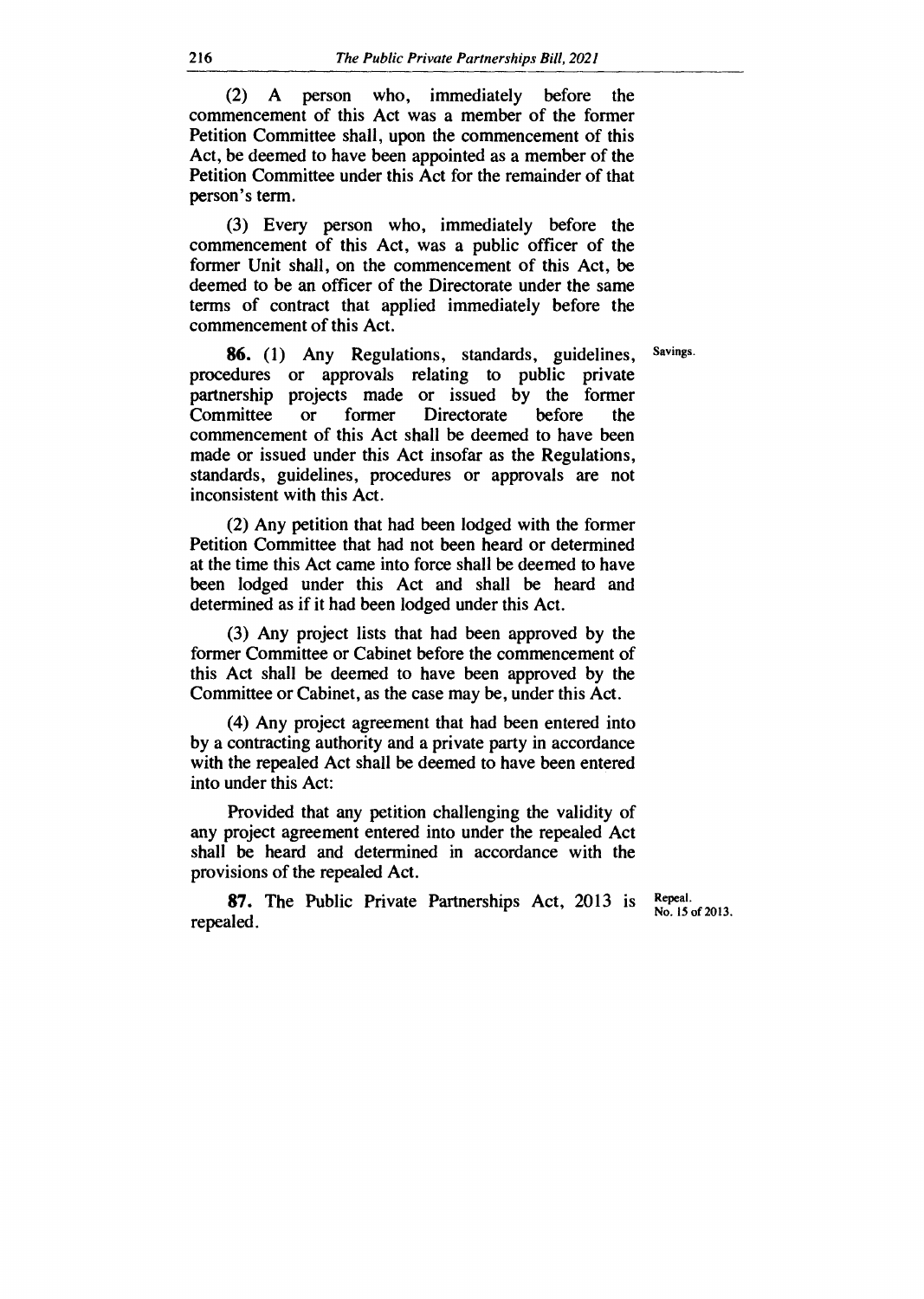#### **FIRST SCHEDULE**

[Section 12 (1).]

## **PROVISIONS AS TO THE CONDUCT OF BUSINESS AND AFFAIRS OF THE COMMITTEE**

#### **1. Meetings**

(1) The Committee shall meet at such place in Kenya as the chairperson may determine and the meetings shall be convened by the chairperson.

(2) The Committee shall have at least four meetings in every financial year and not more than three months shall elapse between one meeting and the next meeting.

(3) Unless three quarters of the members otherwise agree, at least seven days' notice in writing of a meeting shall be given to every member by the Director-General of the Directorate.

**(4)** The chairperson may, at his or her discretion or at the written request made by at least half of the members of the Committee and within seven days of the request, convene an extraordinary meeting at such time and place that he or she may appoint.

(5) Meetings shall be presided over by the chairperson or in his or her absence by the vice-chairperson.

(6) The members of a Committee shall elect a vice-chairperson from among themselves-

- (a) at the first sitting of the Committee; and
- (b) whenever it is necessary to fill the vacancy in the office of the vice chairperson.

(7) Where the chairperson or vice-chairperson is absent, the members shall appoint from among themselves, a person to chair the meeting of the Committee.

(8) The Committee may invite any person to attend any of its meetings and to participate in its deliberations, but such person shall not have a vote in any decision of the Committee.

#### **2. Conflict of interest**

(1) If any person has a personal or fiduciary interest in a project, proposed contract or any matter before the Committee, and is present at a meeting of the Committee at which any matter is the subject of consideration, that person shall as soon as is practicable after the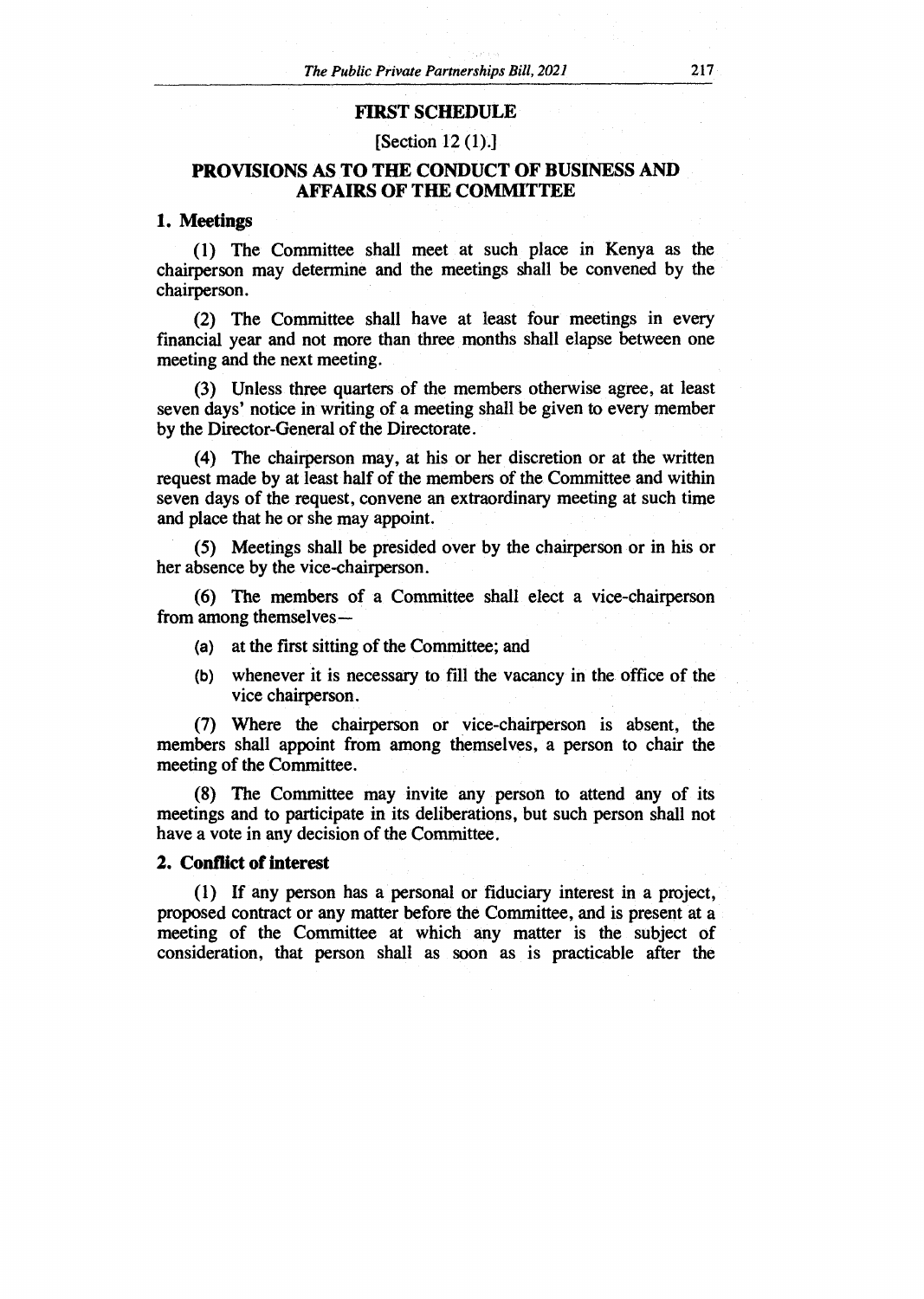commencement of the meeting, declare such interest and shall not take part in any consideration or discussion of, or vote on any question touching such matter.

(2) A disclosure of interest made under subparagraph (1) shall be recorded in the minutes of the meeting at which it is made.

(3) The Committee shall adopt a code of conduct and a conflicts of interest policy for the better administration of the affairs of the Committee.

#### **3. Quorum**

(1) Subject to subparagraph (2), the quorum of the meeting shall not be less than half of the members of the Committee.

(2) Where the persons present at a meeting of the Committee do not constitute the quorum necessary to hold a meeting under this Act or where by reason of exclusion of a member from a meeting, the number of members present falls below the quorum necessary to hold a meeting, the Committee shall postpone the consideration of the matter in question until there is a quorum.

#### **4. Voting**

A question before the Committee shall be decided by simple majority of the members present and voting and the chairperson shall, in the case of an equality of votes, have a casting vote.

#### **5. Rules of Procedure and minutes**

The Committee shall —

- (a) determine rules of procedure for the conduct of its business; and
- (b) keep minutes of its proceedings and decisions.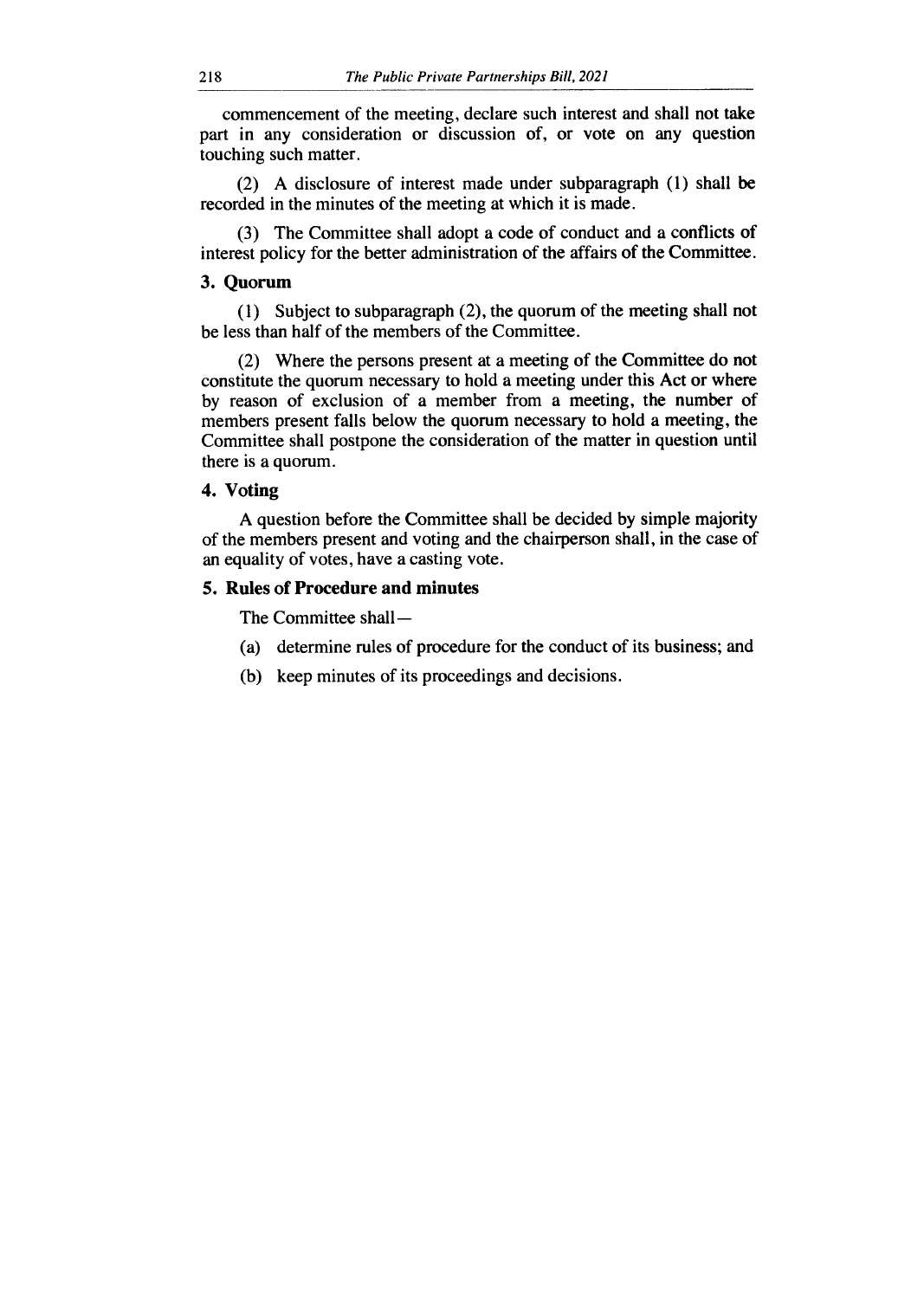#### **SECOND SCHEDULE**

## [Section 21.]

## **PUBLIC PRIVATE PARTNERSHIP ARRANGEMENTS**

1. Management contract where a private party is responsible for the management and performance of a specified obligation, within welldefined specifications for a specified period of time not exceeding ten years, and the contracting authority retains ownership and control of all facilities and capital assets and properties.

2. Output performance-based contract where the private party is responsible for the operation, maintenance and management of an infrastructure facility for a specified period of time not exceeding ten years and the contracting authority retains ownership of the facility and capital assets.

3. Lease whereby the private party pays the contracting authority rent or royalties and manages, operates and maintains the facility or utilizes the leased property for the purpose of exploration, production and development of minerals and receives fees, charges or benefits from consumers for the provision of the service or sale of products for specified period of time not exceeding thirty years.

4. Brownfield Concession where contracting authority issues a contractual licence to the private party to operate, maintain, rehabilitate or upgrade an infrastructure facility and to charge a user fee while paying a concession fee to the contracting authority.

5. Build-Own-Operate-Transfer scheme where the private party designs, constructs, finances, operates and maintains an infrastructure facility owned by the private party for a specified time period not exceeding thirty years, or such longer period as may be agreed, after which the private party transfers the facility to the contracting **authority.** 

6. Build-Own Operate scheme where the private party designs, finances, constructs, operates and maintains the infrastructure facility and provides services for a specified period of time.

7. Build-Operate-and-Transfer scheme where the private party finances, constructs, operates and maintains an infrastructure facility and transfers the facility to the contracting authority at the end of a specified term which shall not exceed thirty years.

8. Build-Lease-and-Transfer where the contracting authority authorizes the private party to finance and construct an infrastructure or development facility and upon its completion lease it to the contracting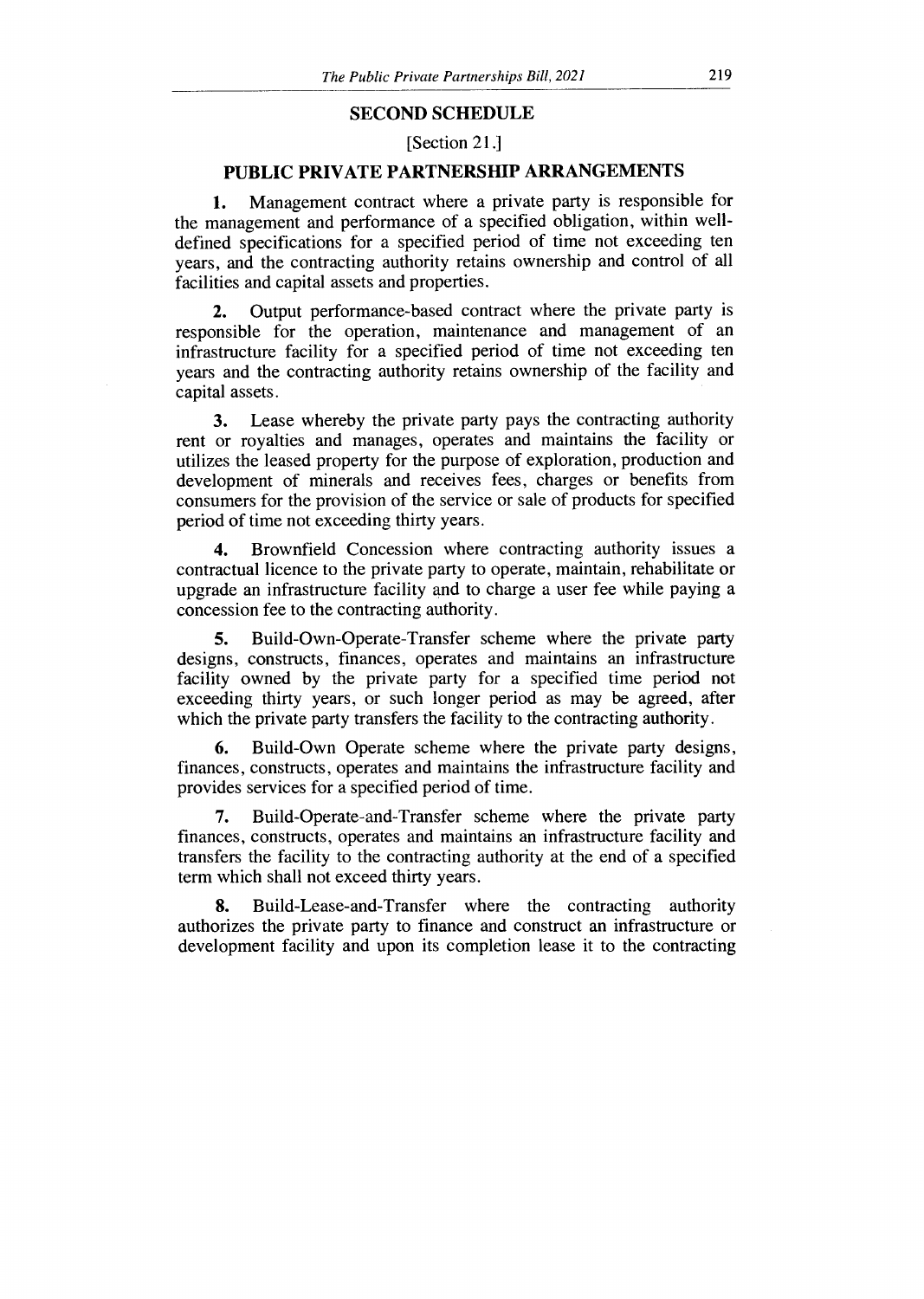authority for a specified period and upon the expiry of which the ownership of the facility automatically transfers from the private party to the contracting authority.

9. Build-Transfer-and-Operate where the private party constructs an infrastructure facility and assumes the costs and risks associated with the construction of the building and upon completion, transfers the ownership of the facility to the contracting authority and continues to operate the facility on behalf of the contracting authority.

10. Build Transfer where the private party designs, builds, and finances a public facility in exchange for payments by the contracting authority over a specified period of time, after which transfer occurs automatically to the contracting authority.

11. Develop-Operate-and-Transfer where favourable conditions external to a proposed infrastructure project by a private party are integrated into the arrangement by giving that private party the right to develop adjoining property, and enjoy the benefits the investment creates as the parties agree on condition that the private party transfers the infrastructure facility to the contracting authority within a period not exceeding thirty years from the commencement of the project and the developed property remain the property of the private party in perpetuity.

12. Rehabilitate-Operate-and-Transfer where the private party refurbishes, operates and maintains for a specified period, an existing facility at the expiry of which the private party transfers the facility to the contracting authority.

13. Rehabilitate-Own-and-Operate where an existing facility is transferred by the contracting authority to the private party to refurbish and operate it with no time limitation imposed on ownership and the private party abides by the conditions of the arrangement during the operation of the facility.

14. Annuity-based Design, Build, Finance and Operate under which a private party is authorized by a contracting authority to design, finance, construct, operate or maintain a public infrastructure facility, in exchange for which the private party receives defined annuity payments over a specified period of time, at the end of which the facility transfers back to the contracting authority automatically.

15. Joint Venture partnerships under which a contracting authority and a private party collaborate in the joint development of a public facility, and under which the contracting authority contributes by designating public assets such as land to the project, and various government support measures as the case may be, and under which the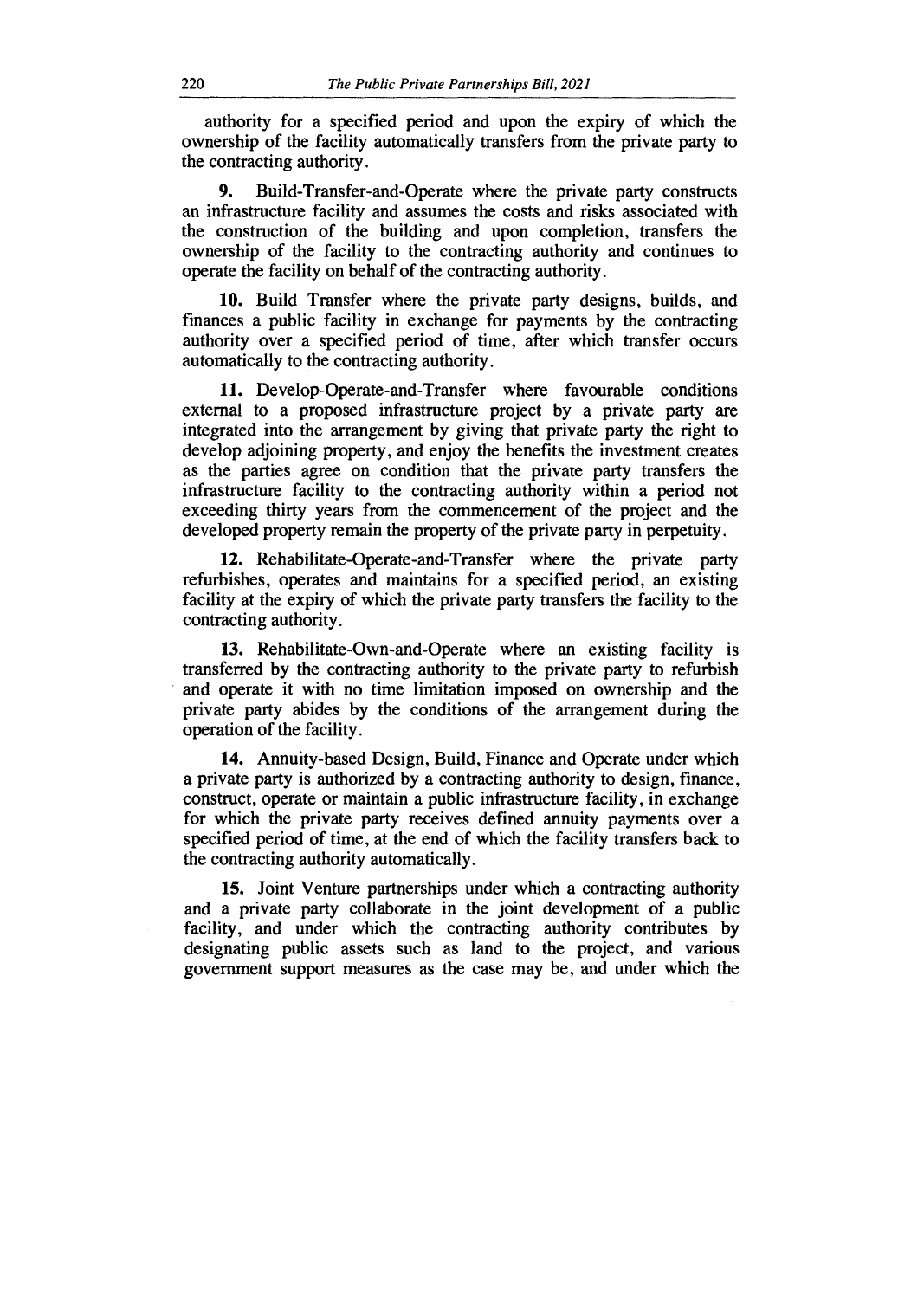private partner is responsible primarily for financing, construction and maintenance of the public infrastructure facility for a defined period of time not exceeding thirty years.

16. Strategic Partnerships under which a public agency sources strategic private partners to jointly develop a public investment programme under such terms as they may agree, but under which key project risks including construction, financing and operations are held by the private party, and which arrangements may have a defined end date or a defined set of parameters that support relationship adjustment over time.

17. Land Swap where a contracting authority transfers existing public land or an asset to the private party in consideration of an asset or facility that has been developed by that private party.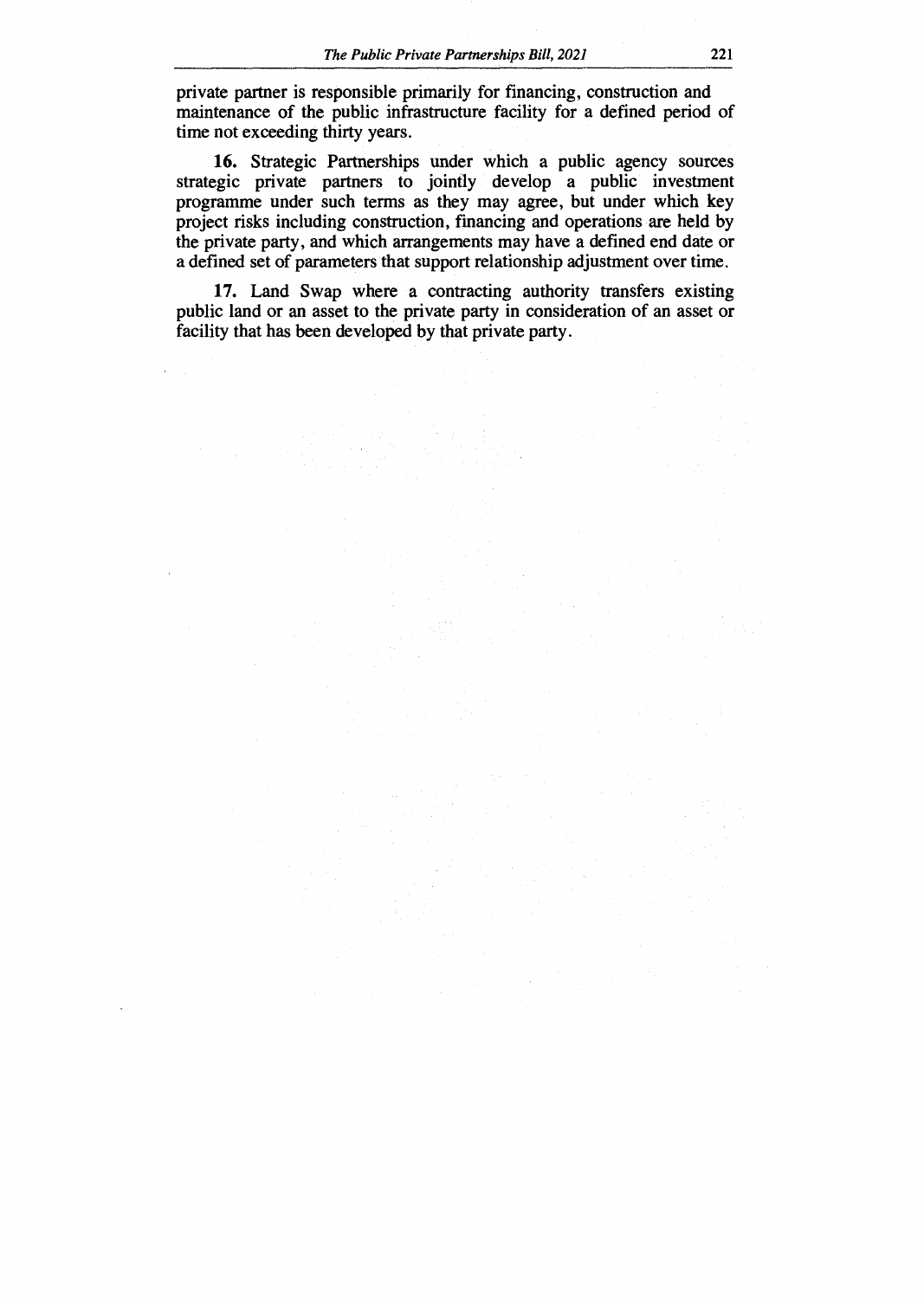#### **THIRD SCHEDULE**

#### [Section 69.]

## **MINIMUM CONTRACTUAL OBLIGATIONS REQUIRED TO BE SPECIFIED IN A PROJECT AGREEMENT**

1. The nature and scope of works and services that the parties shall carry out and the conditions for their implementation.

The rights of a contracting authority, the project company and where applicable, the lender, in relation to the project including step in rights of lenders.

3. A description of any property to be contributed by a party to the project agreement.

4. A description of any utilities to be provided in relation to the project and the responsibility thereof.

5. The ownership of the project assets, the obligations of parties related to the handover and receipt of the project site.

6. The responsibility for obtaining authorizations, permits, and approvals.

7. A description of any sharing of revenue between the contracting authority and the private party.

8. Mutual financial obligations and their relation to the funding mechanism including the requirements relating to performance bonds and guarantees.

9. The preparation and submission of financial and other reports and the carrying out of financial audits in relation to the project.

10. The product sale price or the service availability payment on which the project is based and the rules for its determination and amendment, either by an increase or decrease, as well as the indexation mechanisms to reflect inflation or changes in the interest rate, if required.

11. The means of quality assurance and quality control, and supervision as well as administrative, financial and technical monitoring of the project operation, utilization, and maintenance.

12. The extent of the right of the contracting authority to vary the conditions of the project and other obligations imposed on private party, and the basis and mechanisms of compensation for any loss resulting from such variation order.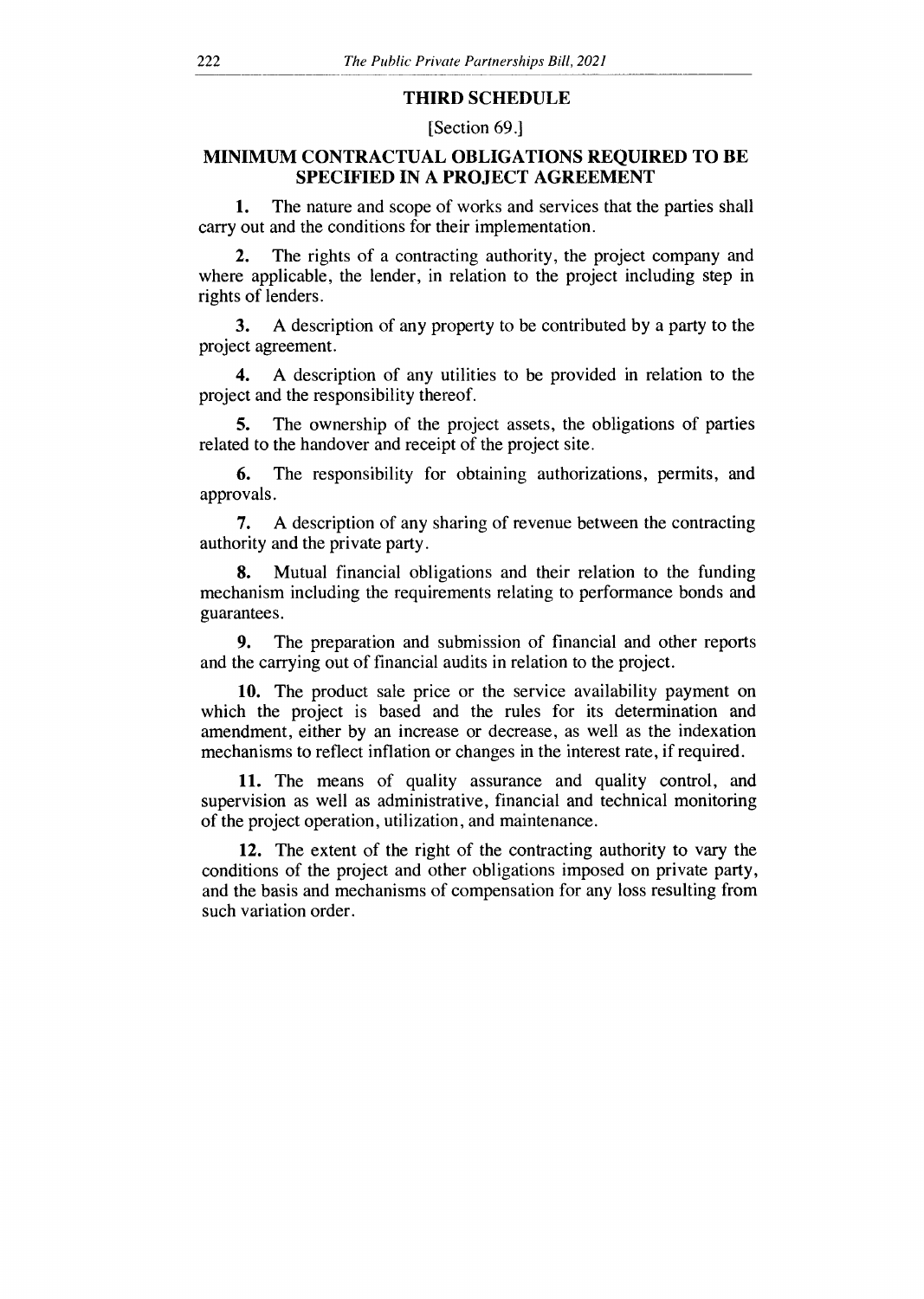13. The types of insurance to be taken out on the project, and the risks of its operation or utilization, executive warranties issued in favour of the contracting authority, and provisions and procedures for their release.

14. The basis of risk allocation in respect of a change in the law, unforeseeable accidents, *force majeure,* or discovery of antiquities, as the case may be, and the resultant compensation.

15. The duration of the contract.

16. Early termination events under which a party may terminate the contract prior to the expiry of the project agreement and the rights of the parties in relation to the termination.

17. The process of handing over the project on expiry or on termination of the project agreement by a party to the agreement.

18. Mechanism for dispute resolution including resolution of disputes by way of arbitration or any other amicable dispute resolution mechanism.

19. The events giving rise to compensation and the mechanisms for payment of such compensation or penalties.

20. Performance securities required when undertaking a project, the value and renewal mechanisms.

21. Appointment of independent experts.

22. Local content requirements.

23. Direct agreements and lenders rights where applicable.

24. Termination and expiry of the project agreement.

25. Obligations of, undertakings and warranties by contracting parties.

26. Cases of emergency step in by either contracting authority or lenders in case of private party default.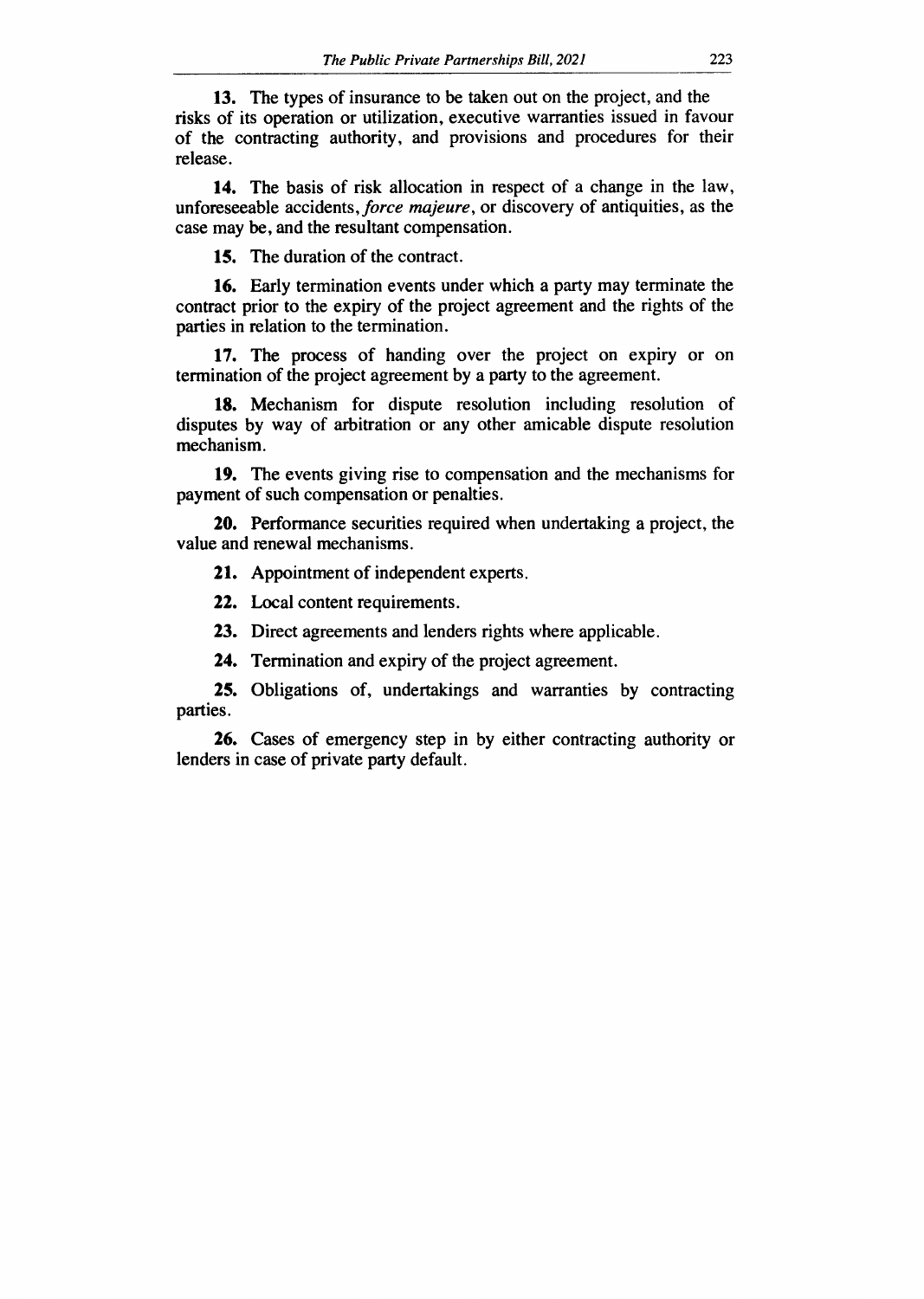#### **MEMORANDUM OF OBJECTS AND REASONS**

**The principal object of this Bill** is to provide for the participation of the private sector in the financing, construction, development, operation or maintenance of infrastructure or development projects through public private partnerships; to streamline the regulatory framework for public private partnerships; to repeal the Public Private Partnerships Act, 2013; and for connected purposes.

The Bill proposes to enhance efficiency in the regulatory process of engagement of private parties and the manner in which public private partnerships are conducted so as to ensure the provision of high-quality facilities and services. It provides a comprehensive framework for the implementation of public private partnerships and addresses the gaps in the existing legal framework.

The Bill proposes timelines on key project processes and stages for a more efficient and predictable project development environment. Further, it reduces the number of oversight approvals required from the Committee in the course of project development, and delegates to the Directorate extensive operational latitudes to guide and champion project development.

Further, the Bill expands the scope of arrangements that qualify as public private partnerships and expands the scope of available procurement methods for public private partnerships by introducing direct procurement as one of the approved methods. This allows for partnerships to be procured either competitively, or single-sourced through direct procurement or Privately-Initiated Proposals. The Bill simplifies procedural elements on the conduct of feasibility studies, tender evaluations, contract negotiations and approval applications.

The Bill is expected to speed up project development by facilitating faster processing of Privately-Initiated Proposals, enabling direct negotiations through direct procurement where it is feasible as well as value engineering of open procurement options in line with the new directive to align public investment programmes into project prioritization.

**PART I of the Bill (clauses 1 to 5) provides for preliminary matters** including the interpretation of key terms, the object of the Act, the application of the Act and the circumstances under which the Act shall prevail over any other written law.

**PART II of the Bill (clauses 6 to 19)** provides for the establishment of the Public Private Partnership Committee, its composition, functions and powers. It further provides for the establishment of the Directorate of Public Private Partnerships, its staff, functions and powers. It provides for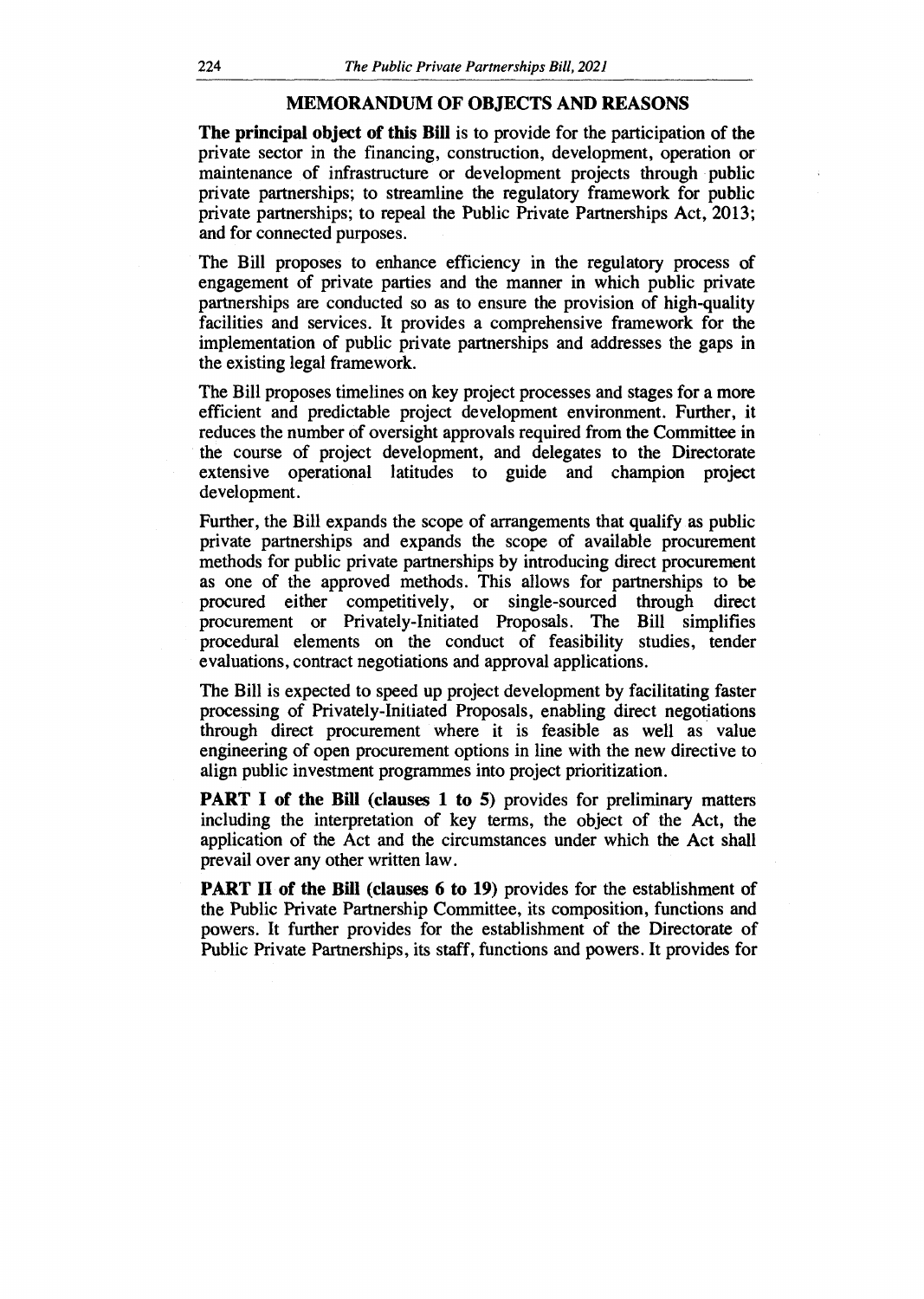the appointment of the Director-General, his or her qualifications and tenure.

**PART III of the Bill (clauses 20 to 29)** provides for the manner in which public private partnerships are undertaken. It provides for the manner in which parties enter into and execute project agreements. It also provides for the preparation and submission of project lists by contracting authorities for approval by the Directorate, the publication of approved projects, the creation of a National List by the Directorate, and the preparation of a list of prioritised projects that may be undertaken under the Act. It also provides for the determination of success fees and the cost of delivering a facility or service in relation to a project. Part **III** further provides for the issuance of Government support measures to cover various kinds of risks.

**PART IV of the Bill (clauses 30 to 36)** provides for the process of project identification and prioritization by a contracting authority. It provides for the constitution of a project implementation team to oversee the implementation phase of a project. It also provides for the carrying out and approval of a feasibility study in relation to a project and the appointment of transaction advisors by a contracting authority where it does not have the technical expertise to procure a project.

**PART V of the Bill (clauses 37 to 62)** outlines the procurement methods for public private partnerships including direct procurement, privately initiated proposal and competitive bidding. It provides for the applicable procedure during the prequalification of bidders and provides for the establishment of prequalification committees by a contracting authority for this purpose. It also provides for the constitution of consortiums by bidders and the holding of competitive dialogues. This Part provides for the manner in which the evaluation of bids, negotiations, and approval processes are to be carried out. It provides for the establishment of a project company by a bidder for the carrying out of a project. It also provides for the manner in which a tender may be cancelled and the publication of information on the results of a tender process.

**PART VI of the Bill (clauses 63 to 66)** provides for public private partnership projects by county governments. It provides for project agreements by county governments; the approval f public private partnership projects by county assemblies; the preparation and submission of county project lists; and the application of Part V of the Act to county public private partnership projects.

**Part VII of the Bill (clauses 67 to 74)** provides for project agreements. It requires the establishment of project companies by the contracting authorities and private parties to undertake public private partnership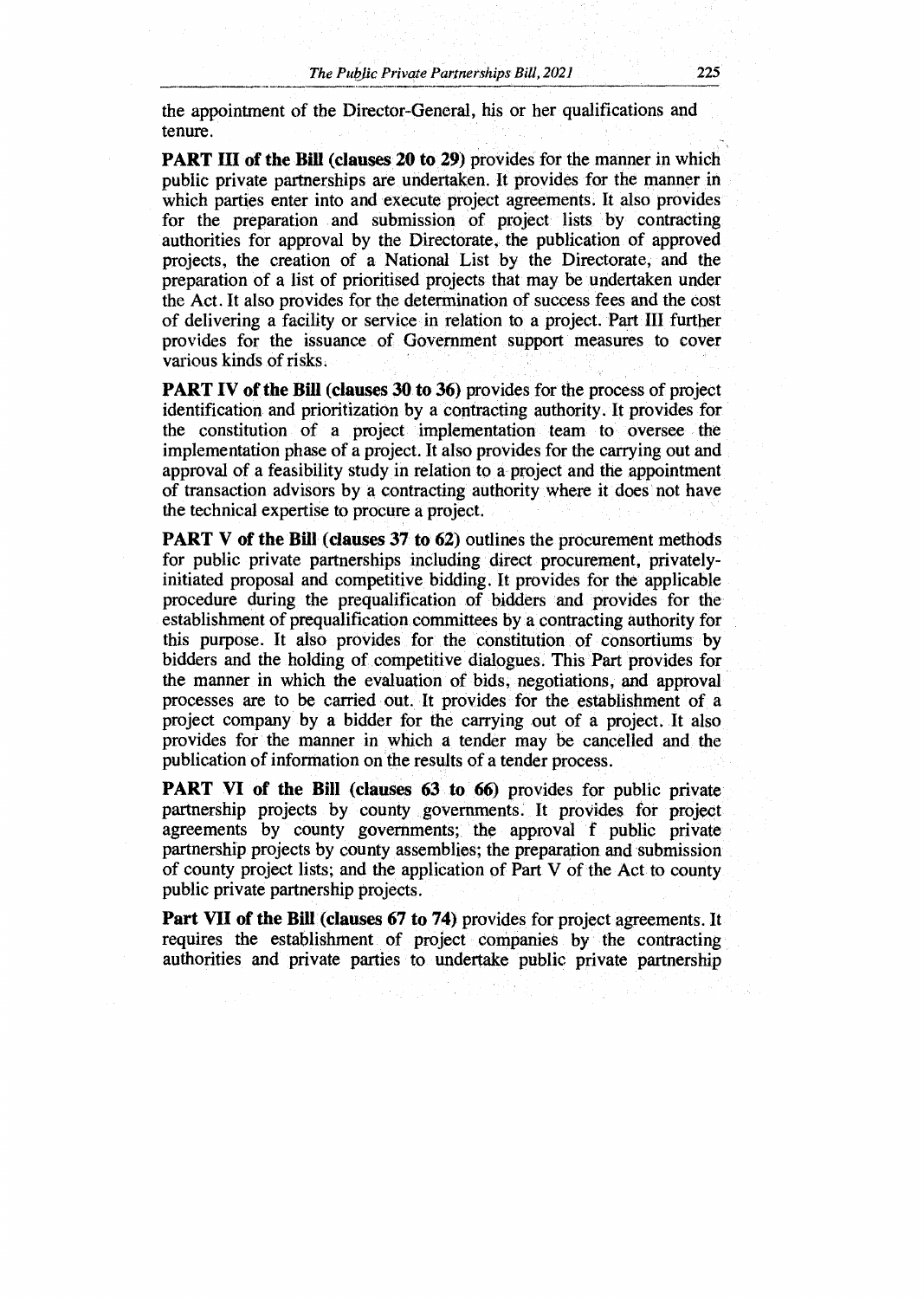projects. It also provides for the preparation and amendment or variation of project agreements entered into by parties in relation to a project. It also provides for the implementation and management of a project as well as the establishment of a Petition Committee to determine petitions and complaints in relation to a project.

**PART VIII of the Bill (clauses 75 and 76)** sets out the financial provisions and provides for the establishment of a Public Private Partnership Project Facilitation Fund and the application of monies received into the fund. It also provides for the scrutiny of the financial records of a project company or private party and requires it to prepare audited accounts for submission to the relevant contracting authority.

**PART IX of the Bill (clauses 77 to 83)** sets out miscellaneous provisions of the Act including provision on local content; offences and penalties; a prohibition on the participation of state officers and public officers in public private partnership projects; the inspection of public private partnership premises by contracting authorities and the Directorate; the application of Parts V and VI of the Anti-Corruption and Economic Crimes Act, 2003, to public private partnerships; the preparation and submission of annual reports; and power for the Cabinet Secretary to make regulations.

PART X of the Bill (clauses 84 to 87) contains transitional and saving provisions including the repeal of the Public Private Partnerships Act, 2003; the transition of the Committee, Unit, Petition Committee, staff and subsidiary legislation made under the repealed Act.

**The First Schedule** contains provisions as to the conduct of the business and affairs of the Committee.

**The Second Schedule** provides for the public private partnership arrangements that a contracting authority may engage in with a private party.

**The Third Schedule** contains the minimum contractual obligations that are required to be specified in a project agreement.

**Statement on the delegation of legislative powers and limitation of fundamental rights and freedoms** 

The Bill delegates legislative powers to the Cabinet Secretary. It does not limit fundamental rights and freedoms.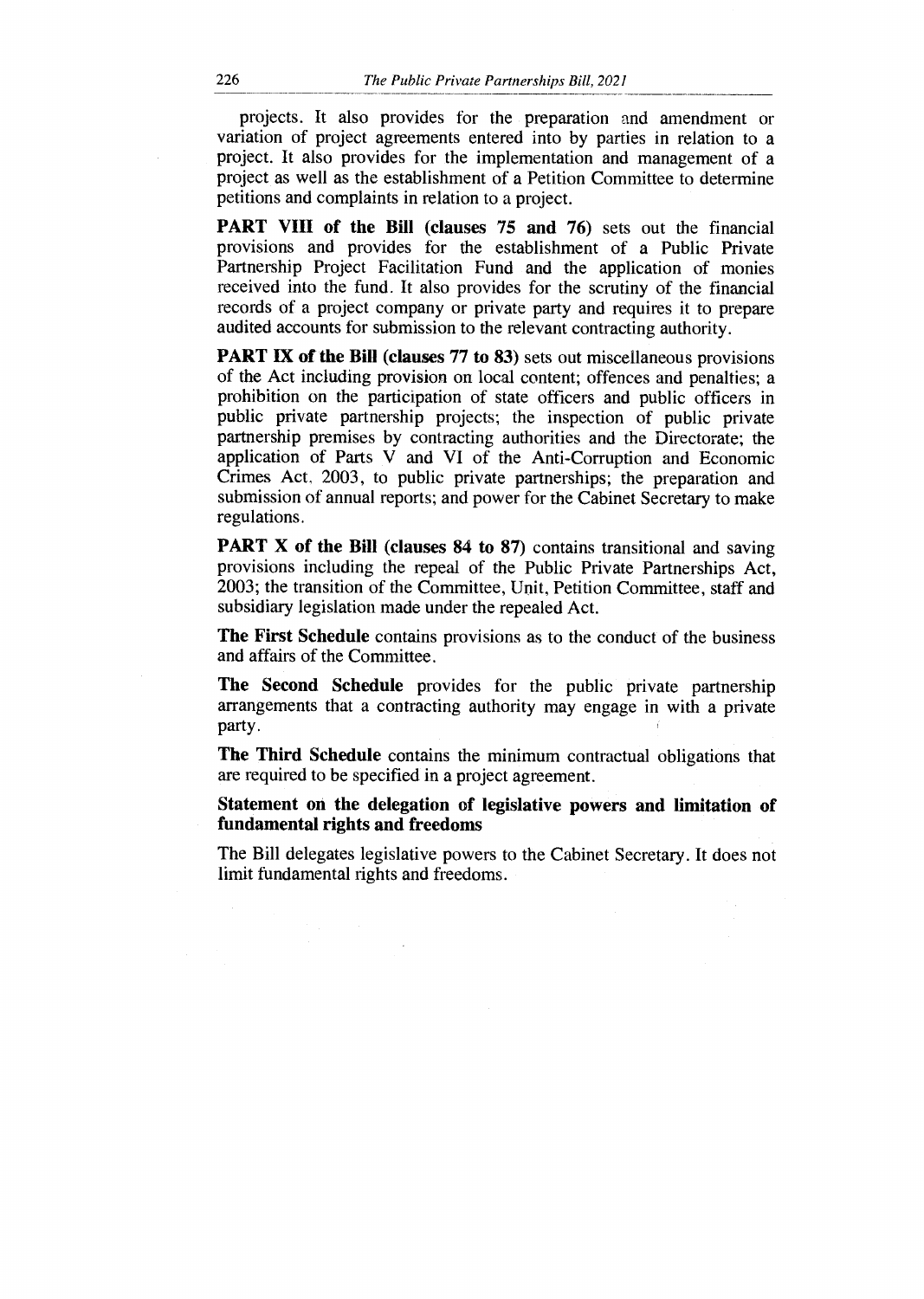#### **Statement that the Bill concerns county governments**

The Bill affects the functions of the county governments within the meaning of Article 110 of the Constitution and is therefore a Bill concerning counties for purposes of the Standing Orders.

## **Statement that the Bill is a money Bill within the meaning of Article 114 of the Constitution**

The enactment of this Bill shall occasion additional expenditure of public funds to be provided for through the annual estimates.

Dated the 25th February, 2021.

 $\langle \cdot \rangle$ 

#### AMOS KIMUNYA, *Leader of the Majority Party.*